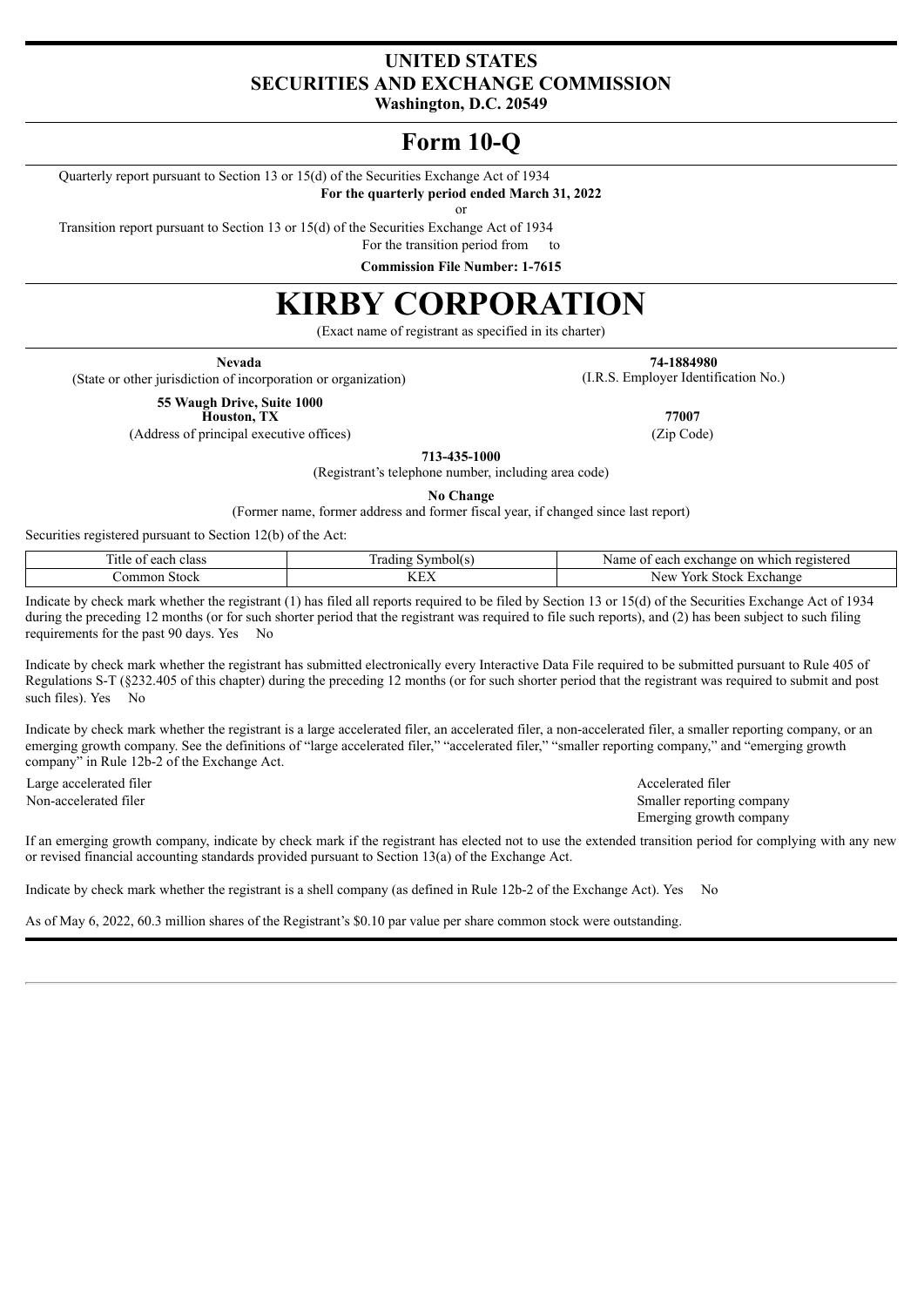## **PART I – FINANCIAL INFORMATION**

## **KIRBY CORPORATION AND CONSOLIDATED SUBSIDIARIES CONDENSED BALANCE SHEETS (Unaudited)**

|                                                                                                     | March 31,<br>2022 |                      |    | December 31,<br>2021 |
|-----------------------------------------------------------------------------------------------------|-------------------|----------------------|----|----------------------|
|                                                                                                     |                   | (\$ in thousands)    |    |                      |
| <b>ASSETS</b>                                                                                       |                   |                      |    |                      |
| Current assets:                                                                                     |                   |                      |    |                      |
| Cash and cash equivalents                                                                           | $\mathcal{S}$     | 32,398               | \$ | 34,813               |
| Accounts receivable:                                                                                |                   |                      |    |                      |
| Trade – less allowance for doubtful accounts                                                        |                   | 420,823              |    | 417,958              |
| Other                                                                                               |                   | 125,757              |    | 149,964              |
| Inventories – net                                                                                   |                   | 360,457              |    | 331,350              |
| Prepaid expenses and other current assets                                                           |                   | 75,896               |    | 69,780               |
| Total current assets                                                                                |                   | 1,015,331            |    | 1,003,865            |
| Property and equipment                                                                              |                   | 5,391,988            |    | 5,392,851            |
| Accumulated depreciation                                                                            |                   | (1,731,674)          |    | (1,714,336)          |
| Property and equipment – net                                                                        |                   | 3,660,314            |    | 3,678,515            |
| Operating lease right-of-use assets                                                                 |                   | 164,986              |    | 167,730              |
| Goodwill                                                                                            |                   | 438,748              |    | 438,748              |
| Other intangibles, net                                                                              |                   | 57,934               |    | 60,070               |
| Other assets                                                                                        |                   | 45,479               |    | 50,135               |
| <b>Total assets</b>                                                                                 | $\mathbb{S}$      | 5,382,792            | \$ | 5,399,063            |
|                                                                                                     |                   |                      |    |                      |
| <b>LIABILITIES AND STOCKHOLDERS' EQUITY</b><br>Current liabilities:                                 |                   |                      |    |                      |
| Bank notes payable                                                                                  | \$                | 3,097                | \$ | 1,934                |
| Income taxes payable                                                                                |                   | 93                   |    |                      |
| Accounts payable                                                                                    |                   | 218,907              |    | 199,088              |
| Accrued liabilities                                                                                 |                   | 188,302              |    | 236,078              |
| Current portion of operating lease liabilities                                                      |                   | 34,454               |    | 33,902               |
| Deferred revenues                                                                                   |                   | 68,982               |    | 72,770               |
| Total current liabilities                                                                           |                   | 513,835              |    | 543,772              |
|                                                                                                     |                   |                      |    |                      |
| Long-term debt, net - less current portion<br>Deferred income taxes                                 |                   | 1,151,638<br>580,014 |    | 1,161,433            |
|                                                                                                     |                   |                      |    | 574,152              |
| Operating lease liabilities - less current portion                                                  |                   | 156,271              |    | 159,672              |
| Other long-term liabilities                                                                         |                   | 69,169               |    | 71,252               |
| Total long-term liabilities                                                                         |                   | 1,957,092            |    | 1,966,509            |
| Contingencies and commitments                                                                       |                   |                      |    |                      |
| Equity:                                                                                             |                   |                      |    |                      |
| Kirby stockholders' equity:                                                                         |                   |                      |    |                      |
| Common stock, \$0.10 par value per share. Authorized 120 million shares, issued 65.5 million shares |                   | 6,547                |    | 6,547                |
| Additional paid-in capital                                                                          |                   | 853,610              |    | 854,512              |
| Accumulated other comprehensive income - net                                                        |                   | (25, 477)            |    | (25,966)             |
| Retained earnings                                                                                   |                   | 2,363,873            |    | 2,346,439            |
| Treasury stock – at cost, 5.2 million shares at March 31, 2022 and 5.4 million at December 31, 2021 |                   | (289,098)            |    | (295, 208)           |
| Total Kirby stockholders' equity                                                                    |                   | 2,909,455            |    | 2,886,324            |
| Noncontrolling interests                                                                            |                   | 2,410                |    | 2,458                |
| Total equity                                                                                        |                   | 2,911,865            |    | 2,888,782            |
| Total liabilities and equity                                                                        | $\$$              | 5,382,792            | \$ | 5,399,063            |
|                                                                                                     |                   |                      |    |                      |

See accompanying notes to condensed financial statements.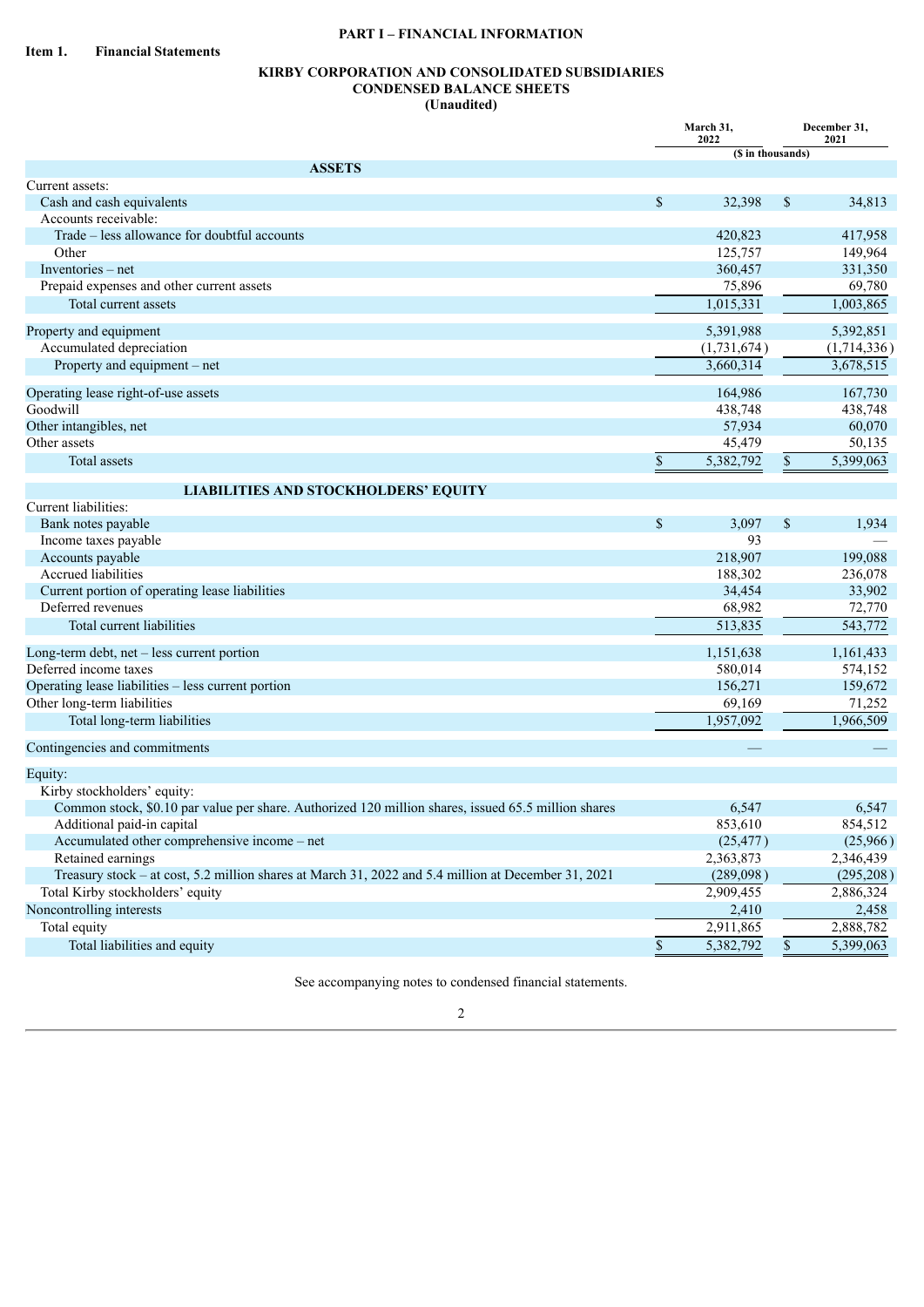#### **KIRBY CORPORATION AND CONSOLIDATED SUBSIDIARIES CONDENSED STATEMENTS OF EARNINGS (Unaudited)**

|                                                                          |             | Three Months Ended March 31,                |    |          |  |  |
|--------------------------------------------------------------------------|-------------|---------------------------------------------|----|----------|--|--|
|                                                                          |             | 2022                                        |    | 2021     |  |  |
|                                                                          |             | (\$ in thousands, except per share amounts) |    |          |  |  |
| Revenues:                                                                |             |                                             |    |          |  |  |
| Marine transportation                                                    | $\mathbf S$ | 355,536                                     | \$ | 300,951  |  |  |
| Distribution and services                                                |             | 255,246                                     |    | 195,899  |  |  |
| Total revenues                                                           |             | 610,782                                     |    | 496,850  |  |  |
| Costs and expenses:                                                      |             |                                             |    |          |  |  |
| Costs of sales and operating expenses                                    |             | 450,618                                     |    | 363,040  |  |  |
| Selling, general and administrative                                      |             | 75,765                                      |    | 69,629   |  |  |
| Taxes, other than on income                                              |             | 9,590                                       |    | 8,260    |  |  |
| Depreciation and amortization                                            |             | 49,964                                      |    | 54,890   |  |  |
| Gain on disposition of assets                                            |             | (4,849)                                     |    | (2,133)  |  |  |
| Total costs and expenses                                                 |             | 581,088                                     |    | 493,686  |  |  |
|                                                                          |             |                                             |    |          |  |  |
| Operating income                                                         |             | 29,694                                      |    | 3,164    |  |  |
| Other income                                                             |             | 4,308                                       |    | 3,791    |  |  |
| Interest expense                                                         |             | (10,203)                                    |    | (10,966) |  |  |
|                                                                          |             |                                             |    |          |  |  |
| Earnings (loss) before taxes on income                                   |             | 23,799                                      |    | (4,011)  |  |  |
| (Provision) benefit for taxes on income                                  |             | (6,213)                                     |    | 891      |  |  |
| Net earnings (loss)                                                      |             | 17,586                                      |    | (3,120)  |  |  |
| Net earnings attributable to noncontrolling interests                    |             | (152)                                       |    | (255)    |  |  |
| Net earnings (loss) attributable to Kirby                                | \$          | 17,434                                      | S. | (3,375)  |  |  |
|                                                                          |             |                                             |    |          |  |  |
| Net earnings (loss) per share attributable to Kirby common stockholders: |             |                                             |    |          |  |  |
| <b>Basic</b>                                                             | \$          | 0.29                                        | S  | (0.06)   |  |  |
| Diluted                                                                  |             | 0.29                                        |    | (0.06)   |  |  |
|                                                                          |             |                                             |    |          |  |  |

See accompanying notes to condensed financial statements.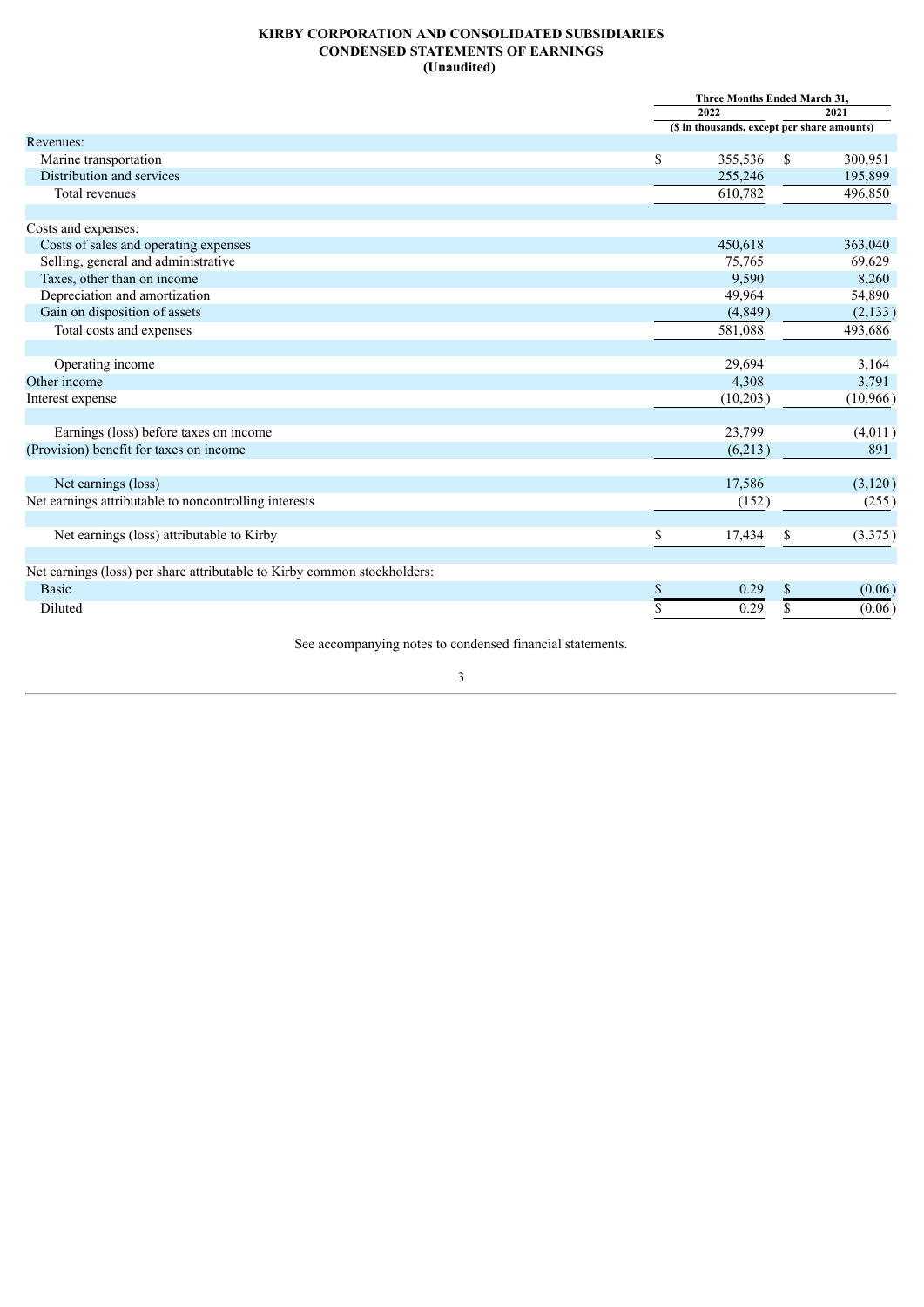#### **KIRBY CORPORATION AND CONSOLIDATED SUBSIDIARIES CONDENSED STATEMENTS OF COMPREHENSIVE INCOME (Unaudited)**

|                                                       |        | Three Months Ended March 31. |
|-------------------------------------------------------|--------|------------------------------|
|                                                       | 2022   | 2021                         |
|                                                       |        | (\$ in thousands)            |
| Net earnings (loss)                                   | 17,586 | (3,120)                      |
|                                                       |        |                              |
| Other comprehensive income (loss), net of taxes:      |        |                              |
| Pension and postretirement benefits                   |        | 13<br>745                    |
| Foreign currency translation adjustments              |        | 476<br>(497)                 |
| Total other comprehensive income (loss), net of taxes |        | 489<br>248                   |
|                                                       |        |                              |
| Total comprehensive income (loss), net of taxes       | 18,075 | (2,872)                      |
| Net earnings attributable to noncontrolling interests |        | (152)<br>(255)               |
|                                                       |        |                              |
| Comprehensive income (loss) attributable to Kirby     | 17.923 | (3,127)                      |
|                                                       |        |                              |

See accompanying notes to condensed financial statements.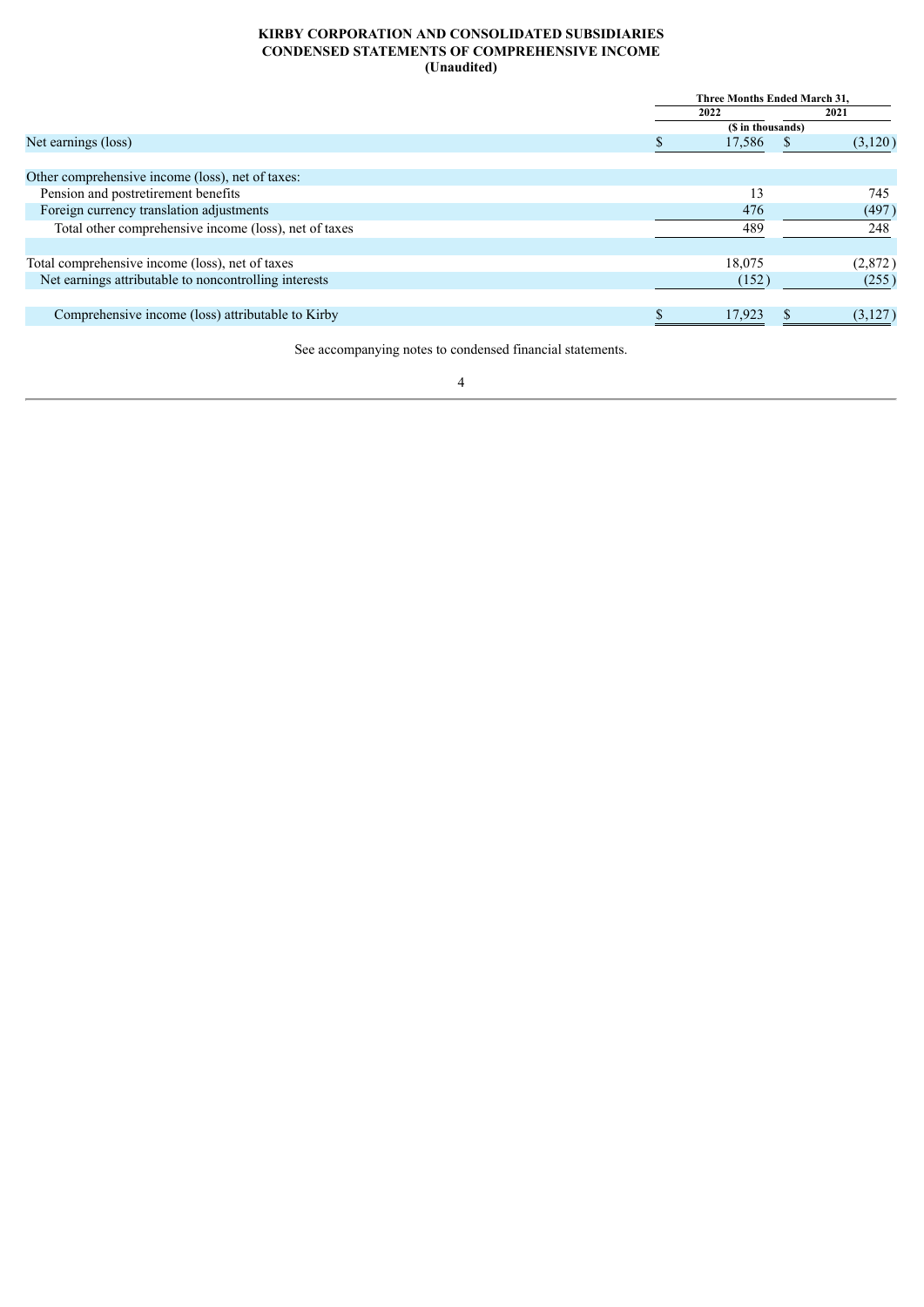#### **KIRBY CORPORATION AND CONSOLIDATED SUBSIDIARIES CONDENSED STATEMENTS OF CASH FLOWS (Unaudited)**

|                                                                                                   | Three Months Ended March 31, |                   |             |            |  |  |
|---------------------------------------------------------------------------------------------------|------------------------------|-------------------|-------------|------------|--|--|
|                                                                                                   |                              | 2022              |             | 2021       |  |  |
|                                                                                                   |                              | (\$ in thousands) |             |            |  |  |
| Cash flows from operating activities:                                                             |                              |                   |             |            |  |  |
| Net earnings (loss)                                                                               | \$                           | 17,586            | \$          | (3, 120)   |  |  |
| Adjustments to reconcile net earnings (loss) to net cash provided by operations:                  |                              |                   |             |            |  |  |
| Depreciation and amortization                                                                     |                              | 49,964            |             | 54,890     |  |  |
| Provision (benefit) for deferred income taxes                                                     |                              | 5,856             |             | (533)      |  |  |
| Amortization of share-based compensation                                                          |                              | 5,965             |             | 5,722      |  |  |
| Amortization of major maintenance costs                                                           |                              | 7,113             |             | 8,360      |  |  |
| Other                                                                                             |                              | (3,480)           |             | (1, 138)   |  |  |
| Increase (decrease) in cash flows resulting from changes in operating assets and liabilities, net |                              | (50, 782)         |             | 38,377     |  |  |
| Net cash provided by operating activities                                                         |                              | 32,222            |             | 102,558    |  |  |
| Cash flows from investing activities:                                                             |                              |                   |             |            |  |  |
| Capital expenditures                                                                              |                              | (35,075)          |             | (14, 052)  |  |  |
| Acquisitions of businesses                                                                        |                              | (3,900)           |             |            |  |  |
| Proceeds from disposition of assets                                                               |                              | 14,280            |             | 4,754      |  |  |
| Net cash used in investing activities                                                             |                              | (24, 695)         |             | (9,298)    |  |  |
| Cash flows from financing activities:                                                             |                              |                   |             |            |  |  |
| Borrowings (payments) on bank credit facilities, net                                              |                              | 1,163             |             | (119,606)  |  |  |
| Payments on long-term debt                                                                        |                              | (10,000)          |             |            |  |  |
| Proceeds from exercise of stock options                                                           |                              | 2,336             |             | 411        |  |  |
| Payments related to tax withholding for share-based compensation                                  |                              | (3,093)           |             | (2,045)    |  |  |
| Return of investment to noncontrolling interest and other                                         |                              | (348)             |             | (25)       |  |  |
| Net cash used in financing activities                                                             |                              | (9,942)           |             | (121, 265) |  |  |
| Decrease in cash and cash equivalents                                                             |                              | (2, 415)          |             | (28,005)   |  |  |
| Cash and cash equivalents, beginning of year                                                      |                              | 34,813            |             | 80,338     |  |  |
| Cash and cash equivalents, end of period                                                          | \$                           | 32,398            | \$          | 52,333     |  |  |
|                                                                                                   |                              |                   |             |            |  |  |
| Supplemental disclosures of cash flow information:                                                |                              |                   |             |            |  |  |
| Cash paid (received) during the period:                                                           |                              |                   |             |            |  |  |
| Interest paid                                                                                     | \$                           | 18,022            | \$          | 18,732     |  |  |
| Income taxes refunded, net                                                                        | $\$$                         | (24)              | $\mathbb S$ | (117, 659) |  |  |
| Operating cash outflow from operating leases                                                      | \$                           | 11,040            | \$          | 10,688     |  |  |
| Non-cash investing activity:                                                                      |                              |                   |             |            |  |  |
| Capital expenditures included in accounts payable                                                 | \$                           | (487)             | -S          | (7,207)    |  |  |
| Right-of-use assets obtained in exchange for lease obligations                                    | \$                           | 6,464             | $\mathbf S$ | 6,219      |  |  |
|                                                                                                   |                              |                   |             |            |  |  |

See accompanying notes to condensed financial statements.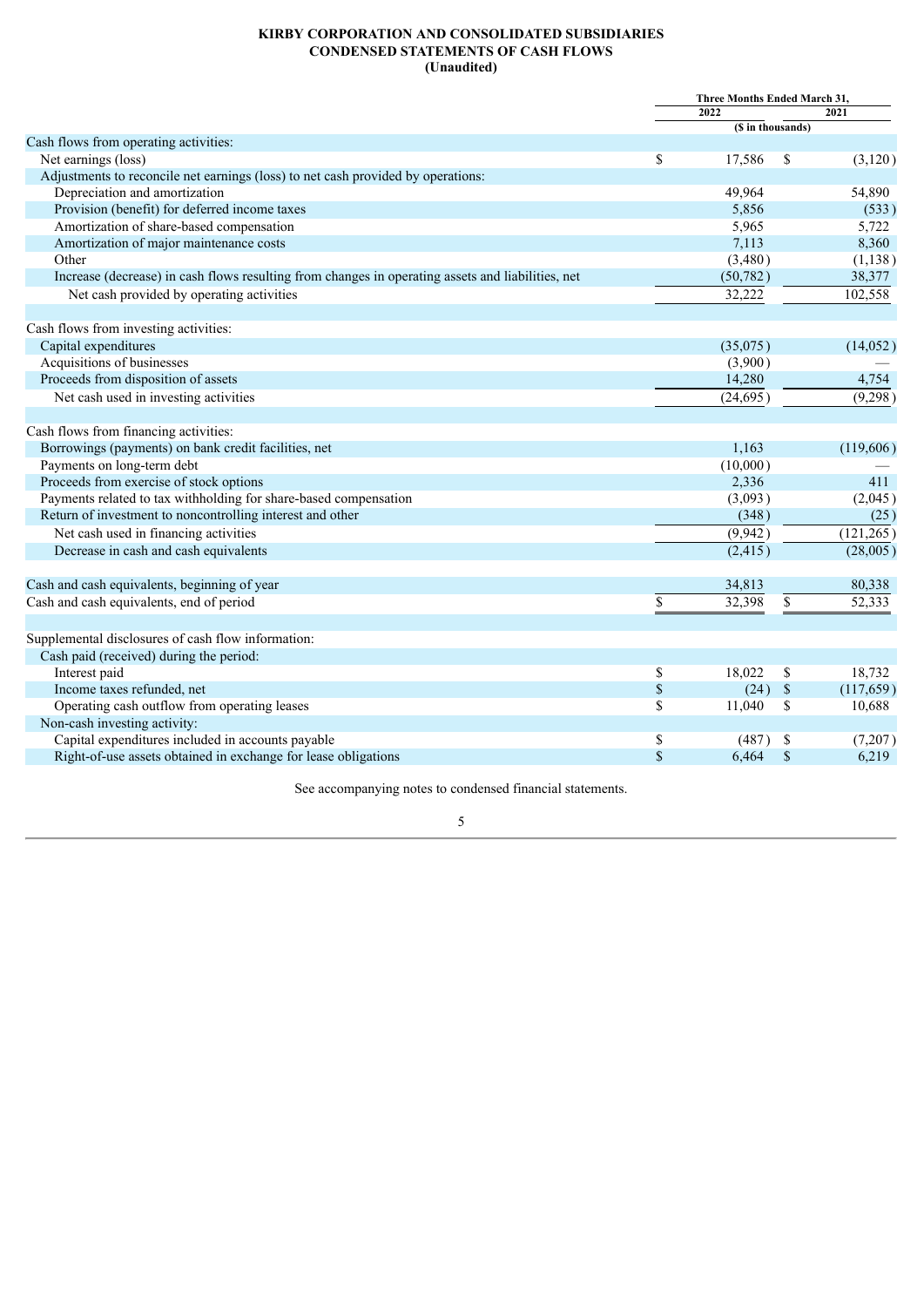#### **KIRBY CORPORATION AND CONSOLIDATED SUBSIDIARIES CONDENSED STATEMENTS OF STOCKHOLDERS' EQUITY (Unaudited)**

|                                                               | <b>Common Stock</b> |          |              | <b>Additional</b><br>Paid-in- | Accumulated<br>Other<br>Comprehensive | Retained                        | <b>Treasury Stock</b> |                    | Noncontrolling   |              |
|---------------------------------------------------------------|---------------------|----------|--------------|-------------------------------|---------------------------------------|---------------------------------|-----------------------|--------------------|------------------|--------------|
|                                                               | <b>Shares</b>       | Amount   |              | Capital                       | Income, Net                           | Earnings                        | <b>Shares</b>         | Amount             | <b>Interests</b> | <b>Total</b> |
| Balance at December 31.<br>2021                               | 65,472              | \$6,547  | <sup>S</sup> | 854,512                       | $(25,966)$ \$                         | (in thousands)<br>2,346,43<br>9 | $(5,361)$ \$          | (295, 20)<br>8) \$ | 2,458 \$         | 2,888,78     |
| Stock option exercises                                        |                     |          |              | 438                           |                                       |                                 | 34                    | 1,898              |                  | 2,336        |
| Issuance of stock for<br>equity awards, net of<br>forfeitures |                     |          |              | (7,305)                       |                                       |                                 | 133                   | 7,305              |                  |              |
| Tax withholdings on<br>equity award vesting                   |                     |          |              |                               |                                       |                                 | (49)                  | (3,093)            |                  | (3,093)      |
| Amortization of share-<br>based compensation                  |                     |          |              | 5,965                         |                                       |                                 |                       |                    |                  | 5,965        |
| Total comprehensive<br>income, net of taxes                   |                     |          |              |                               | 489                                   | 17,434                          |                       |                    | 152              | 18,075       |
| Return of investment to<br>noncontrolling interests           |                     |          |              |                               |                                       |                                 |                       |                    | (200)            | (200)        |
| Balance at March 31, 2022                                     |                     |          |              |                               |                                       | 2,363,87                        |                       | (289,09)           |                  | 2,911,86     |
|                                                               | 65,472              | \$ 6,547 | S            | 853,610                       | (25, 477)                             |                                 | $(5,243)$ \$          | 8) \$              | 2,410            |              |

|                                                               | <b>Common Stock</b> |         |              | <b>Additional</b><br>Paid-in- | Accumulated<br>Other<br>Comprehensive | Retained                          | <b>Treasury Stock</b> |                      | Noncontrolling   |                  |
|---------------------------------------------------------------|---------------------|---------|--------------|-------------------------------|---------------------------------------|-----------------------------------|-----------------------|----------------------|------------------|------------------|
|                                                               | <b>Shares</b>       | Amount  |              | Capital                       | Income, Net                           | <b>Earnings</b><br>(in thousands) | <b>Shares</b>         | Amount               | <b>Interests</b> | Total            |
| Balance at December 31.<br>2020                               | 65,472              | \$6,547 | <sup>S</sup> | 844,979                       | $(61, 452)$ \$                        | 2,593,39<br>3                     | $(5,434)$ \$          | (299, 16)<br>$1)$ \$ | 3,247            | 3,087,55<br>- \$ |
| Stock option exercises                                        |                     |         |              | 19                            |                                       |                                   | 8                     | 392                  |                  | 411              |
| Issuance of stock for<br>equity awards, net of<br>forfeitures |                     |         |              | (4, 461)                      |                                       |                                   | 81                    | 4,461                |                  |                  |
| Tax withholdings on<br>equity award vesting                   |                     |         |              |                               |                                       |                                   | (39)                  | (2,045)              |                  | (2,045)          |
| Amortization of share-<br>based compensation                  |                     |         |              | 5,722                         |                                       |                                   |                       |                      |                  | 5,722            |
| Total comprehensive loss,<br>net of taxes                     |                     |         |              |                               | 248                                   | (3,375)                           |                       |                      | 255              | (2,872)          |
| Return of investment to<br>noncontrolling interests           |                     |         |              |                               |                                       |                                   |                       |                      | (25)             | (25)             |
| Balance at March 31, 2021                                     |                     |         |              |                               |                                       | 2,590,01                          |                       | (296, 35)            |                  | 3,088,74         |
|                                                               | 65,472              | \$6,547 |              | 846,259                       | $(61,204)$ \$                         | 8                                 | $(5,384)$ \$          | $3)$ \$              | 3,477            | 4                |

See accompanying notes to condensed financial statements.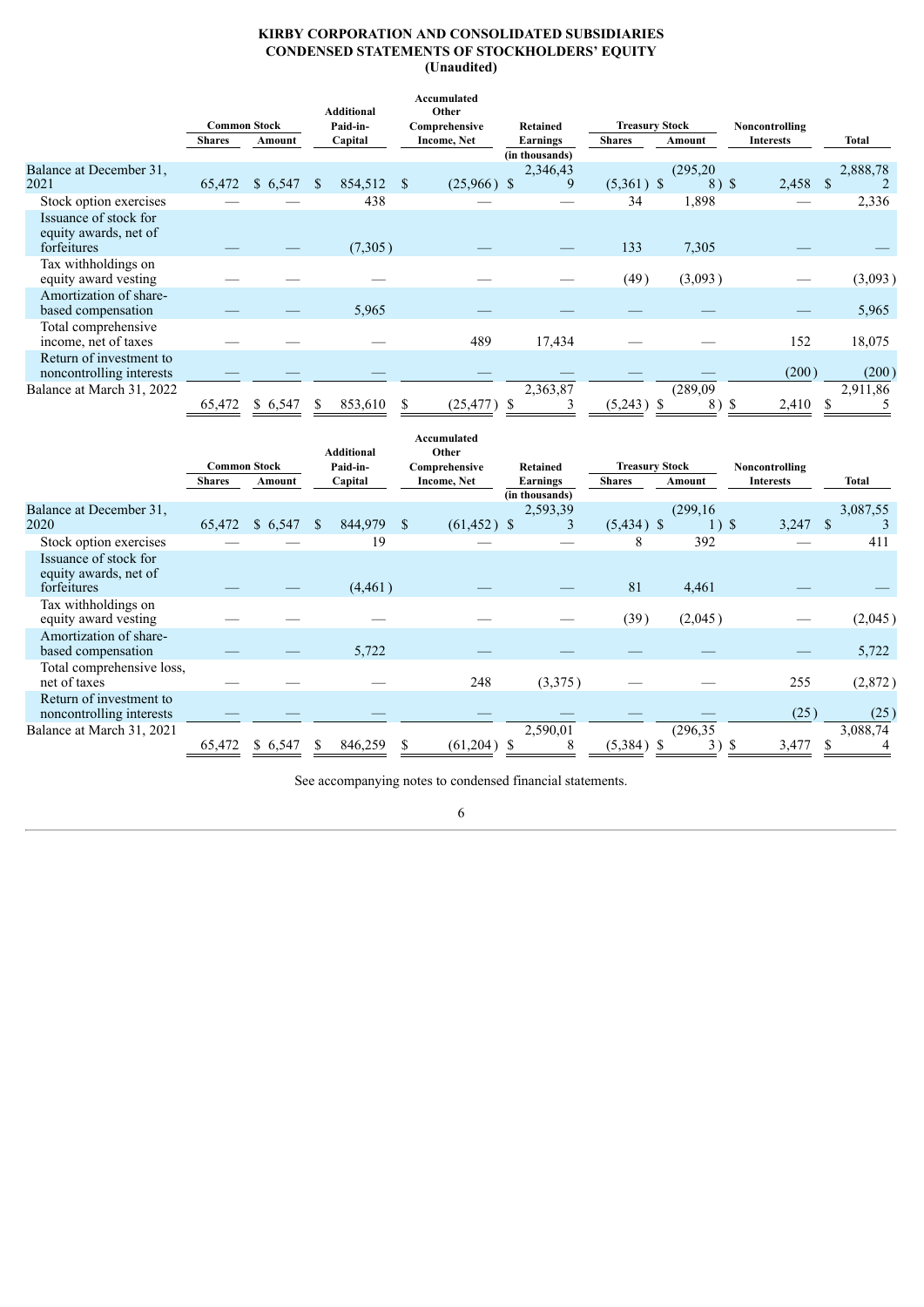#### **KIRBY CORPORATION AND CONSOLIDATED SUBSIDIARIES NOTES TO CONDENSED FINANCIAL STATEMENTS (Unaudited)**

## **(1) Basis for Preparation of the Condensed Financial Statements**

The condensed financial statements included herein have been prepared by Kirby Corporation and its consolidated subsidiaries (the "Company"), without audit, pursuant to the rules and regulations of the Securities and Exchange Commission. Although the Company believes that the disclosures are adequate to make the information presented not misleading, certain information and footnote disclosures, including significant accounting policies normally included in annual financial statements, have been condensed or omitted pursuant to such rules and regulations. It is suggested that these condensed financial statements be read in conjunction with the Company's Annual Report on Form 10-K for the year ended December 31, 2021. Certain reclassifications have been made to reflect the current presentation of financial information.

#### **(2) Acquisition**

On March 31, 2022, the Company paid \$3.9 million in cash to purchase assets of a gearbox repair company in the distribution and services segment. Assets acquired consisted primarily of property and equipment.

#### **(3) Revenues**

The following table sets forth the Company's revenues by major source (in thousands):

| Three Months Ended March 31, |   |         |  |
|------------------------------|---|---------|--|
| 2022                         |   | 2021    |  |
|                              |   |         |  |
| 277,910                      | S | 224,451 |  |
| 77,626                       |   | 76,500  |  |
| 355.536                      |   | 300,951 |  |
|                              |   |         |  |
| 147,533                      | S | 132,908 |  |
| 107,713                      |   | 62,991  |  |
| 255,246                      |   | 195,899 |  |
|                              |   |         |  |

Contract liabilities represent advance consideration received from customers, and are recognized as revenue over time as the related performance obligation is satisfied. Revenues recognized during the three months ended March 31, 2022 and 2021 that were included in the opening contract liability balances were \$28.6 million and \$30.8 million, respectively. The Company presents all contract liabilities within the deferred revenues financial statement caption on the balance sheets. The Company did not have any contract assets at March 31, 2022 or December 31, 2021. The Company applies the practical expedient that allows non-disclosure of information about remaining performance obligations that have original expected durations of one year or less.

#### **(4) Segment Data**

The Company's operations are aggregated into two reportable business segments as follows:

*Marine Transportation Segment ("KMT")* — Provides marine transportation by United States flagged vessels principally of liquid cargoes throughout the United States inland waterway system, along all three United States coasts, and, to a lesser extent, in United States coastal transportation of dry-bulk cargoes. The principal products transported include petrochemicals, black oil, refined petroleum products, and agricultural chemicals.

*Distribution and Services Segment ("KDS")* — Provides after-market services and genuine replacement parts for engines, transmissions, reduction gears, and related equipment used in oilfield services, marine, power generation, on-highway, and other industrial applications. The Company also rents equipment including generators, industrial compressors, high capacity lift trucks, and refrigeration trailers for use in a variety of industrial markets, and manufactures and remanufactures oilfield service equipment, including pressure pumping units, electric power generation equipment, specialized electrical distribution and control equipment, and high capacity energy storage/battery systems for oilfield service and railroad customers.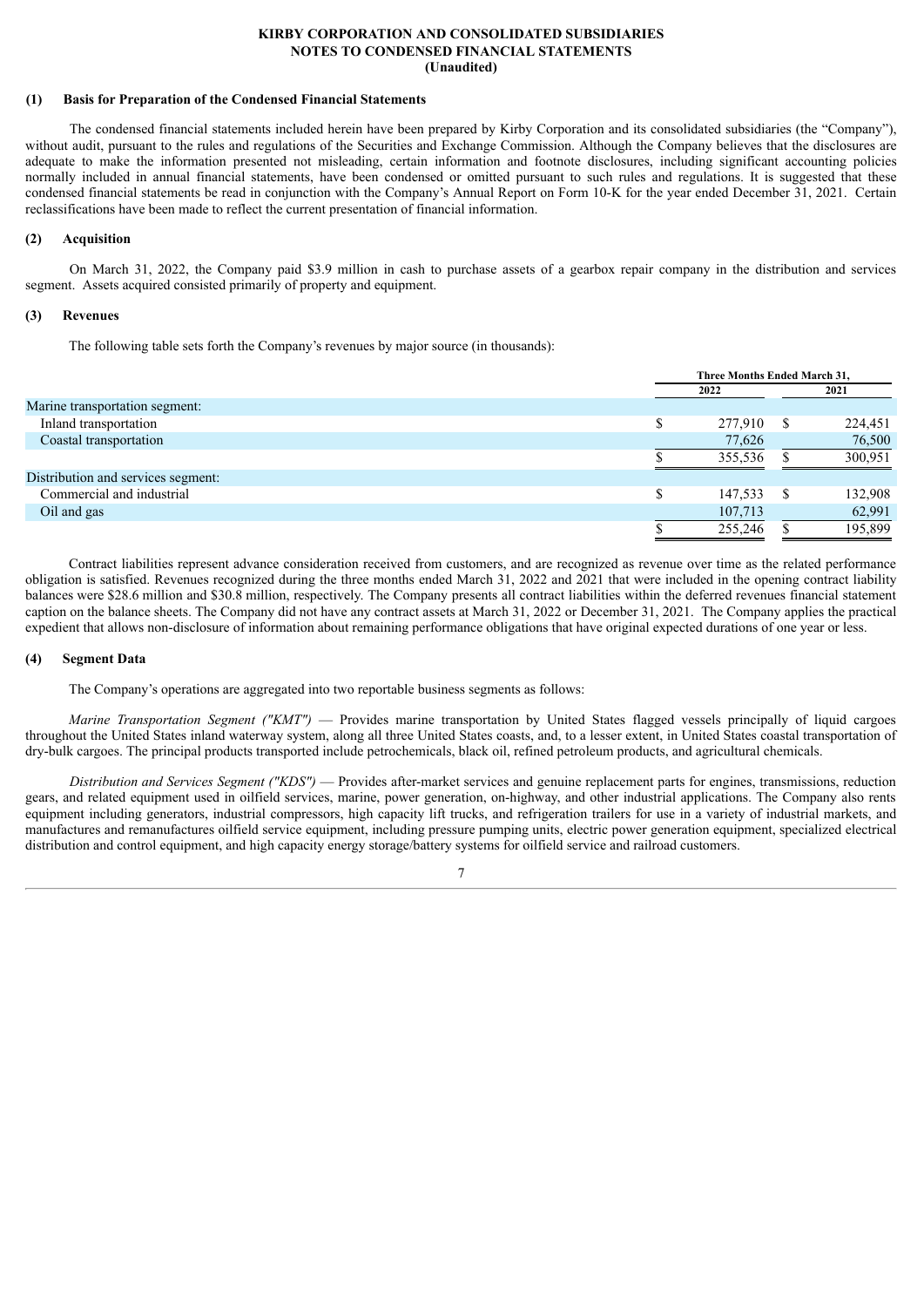The Company's two reportable business segments are managed separately based on fundamental differences in their operations. The Company evaluates the performance of its segments based on the contributions to operating income of the respective segments, before income taxes, interest, gains or losses on disposition of assets, other nonoperating income, noncontrolling interests, accounting changes, and nonrecurring items. Intersegment revenues, based on market-based pricing, of KDS from KMT of \$7.6 million and \$4.9 million for the three months ended March 31, 2022 and 2021, respectively, as well as the related intersegment profit of \$0.8 million and \$0.5 million for the three months ended March 31, 2022 and 2021, respectively, have been eliminated from the tables below.

The following tables set forth the Company's revenues and profit or loss by reportable segment and total assets (in thousands):

|                           |    | Three Months Ended March 31, |   |          |  |
|---------------------------|----|------------------------------|---|----------|--|
|                           |    | 2022                         |   | 2021     |  |
| Revenues:                 |    |                              |   |          |  |
| Marine transportation     | \$ | 355,536                      | S | 300,951  |  |
| Distribution and services |    | 255,246                      |   | 195,899  |  |
|                           |    | 610,782                      |   | 496,850  |  |
| Segment profit:           |    |                              |   |          |  |
| Marine transportation     | S  | 16,935                       | S | 1,940    |  |
| Distribution and services |    | 10,971                       |   | 2,911    |  |
| Other                     |    | (4,107)                      |   | (8, 862) |  |
|                           |    | 23,799                       |   | (4,011)  |  |

|                           | March 31,<br>2022 | December 31,<br>2021 |
|---------------------------|-------------------|----------------------|
| Total assets:             |                   |                      |
| Marine transportation     | 4,280,135         | 4,319,080            |
| Distribution and services | 922,905           | 892,603              |
| Other                     | 179.752           | 187,380              |
|                           | 5,382,792         | 5,399,063            |

The following table presents the details of "Other" segment loss (in thousands):

|                               |      | Three Months Ended March 31. |          |  |  |
|-------------------------------|------|------------------------------|----------|--|--|
|                               | 2022 |                              | 2021     |  |  |
| General corporate expenses    |      | (3,061)                      | (3,820)  |  |  |
| Gain on disposition of assets |      | 4.849                        | 2,133    |  |  |
| Interest expense              |      | (10,203)                     | (10,966) |  |  |
| Other income                  |      | 4.308                        | 3.791    |  |  |
|                               |      | (4,107)                      | (8, 862) |  |  |

The following table presents the details of "Other" total assets (in thousands):

|                          | March 31,<br>2022 | December 31,<br>2021 |
|--------------------------|-------------------|----------------------|
| General corporate assets | 178.199           | 185,246              |
| Investment in affiliates | .553              | 2,134                |
|                          | 179.752           | 187,380              |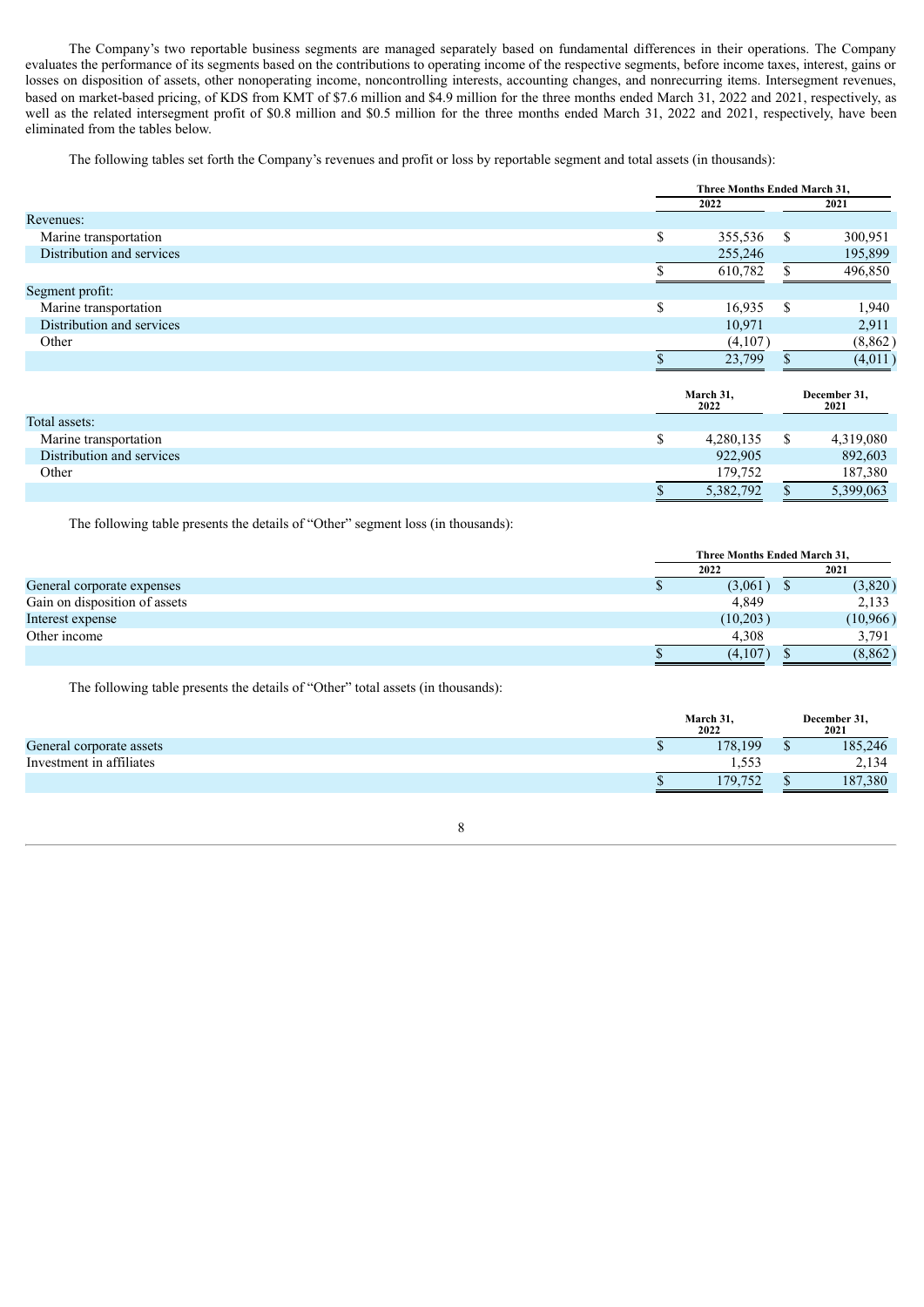#### **(5) Long-Term Debt**

The following table presents the carrying value and fair value (determined using inputs characteristic of a Level 2 fair value measurement) of debt outstanding (in thousands):

|                                                   |                       | <b>March 31, 2022</b> | <b>December 31, 2021</b> |                   |  |  |
|---------------------------------------------------|-----------------------|-----------------------|--------------------------|-------------------|--|--|
|                                                   | <b>Carrying Value</b> | <b>Fair Value</b>     |                          | <b>Fair Value</b> |  |  |
| Revolving Credit Facility due March 27, 2024 (a)  |                       |                       |                          |                   |  |  |
| Term Loan due March 27, 2024 (a)                  | 305,000               | 305,000               | 315,000                  | 315,000           |  |  |
| 3.29% senior notes due February 27, 2023          | 350,000               | 351,078               | 350,000                  | 358,390           |  |  |
| 4.2% senior notes due March 1, 2028               | 500,000               | 512,724               | 500,000                  | 549,239           |  |  |
| Credit line due June 30, 2022                     |                       |                       |                          |                   |  |  |
| Bank notes payable                                | 3,097                 | 3,097                 | 1,934                    | 1,934             |  |  |
|                                                   | 1,158,097             | 1,171,899             | 1,166,934                | 1,224,563         |  |  |
| Unamortized debt discounts and issuance costs (b) | (3,362)               |                       | (3,567)                  |                   |  |  |
|                                                   | 1,154,735             | 1,171,899             | 1,163,367                | 1,224,563         |  |  |

(a) Variable interest rate of 1.8% and 1.5% at March 31, 2022 and December 31, 2021, respectively.

(b) Excludes \$1.2 million and \$1.4 million attributable to the Revolving Credit Facility included in other assets at March 31, 2022 and December 31, 2021, respectively.

The following table presents borrowings and payments under the bank credit facilities (in thousands):

|                                      | Three Months Ended March 31. |  |           |  |  |
|--------------------------------------|------------------------------|--|-----------|--|--|
|                                      | 2022                         |  | 2021      |  |  |
| Borrowings on bank credit facilities | 89.740                       |  | .107      |  |  |
| Payments on bank credit facilities   | (88.577)                     |  | (120.713) |  |  |
|                                      | .163                         |  | (119,606) |  |  |

The Company has an amended and restated credit agreement (the "Credit Agreement") with a group of commercial banks, with JPMorgan Chase Bank, N.A. as the administrative agent bank, allowing for an \$850 million unsecured revolving credit facility ("Revolving Credit Facility") and an unsecured term loan ("Term Loan") with a maturity date of March 27, 2024. The Term Loan is prepayable, in whole or in part, without penalty. During the three months ended March 31, 2022, the Company repaid \$10.0 million under the Term Loan. During April 2022, the Company repaid \$5.0 million under the Term Loan. Outstanding letters of credit under the Revolving Credit Facility were \$5.1 million and available borrowing capacity was \$844.9 million as of March 31, 2022. Outstanding letters of credit under the \$10 million credit line were \$1.3 million and available borrowing capacity was \$8.7 million as of March 31, 2022.

On February 3, 2022, the Company entered into a note purchase agreement for the issuance of \$300 million of unsecured senior notes with a group of institutional investors, consisting of \$60 million of 3.46% series A notes ("Series A Notes") and \$240 million of 3.51% series B notes ("Series B Notes"), each due January 19, 2033 (collectively, the "2033 Notes"). The Series A Notes are scheduled to be issued on October 20, 2022, and the Series B Notes are scheduled to be issued on January 19, 2023. No principal payments will be required until maturity. Beginning in 2023, interest payments of \$5.3 million will be due semi-annually on January 19 and July 19 of each year, with the exception of the first payment on January 19, 2023, which will be \$0.5 million. The 2033 Notes will be unsecured and rank equally in right of payment with the Company's other unsecured senior indebtedness. The 2033 Notes contain certain covenants on the part of the Company, including an interest coverage covenant, a debt-to-capitalization covenant, and covenants relating to liens, asset sales and mergers, among others. The 2033 Notes also specify certain events of default, upon the occurrence of which the maturity of the notes may be accelerated, including failure to pay principal and interest, violation of covenants or default on other indebtedness, among others. The 3.29% unsecured senior notes due February 27, 2023 (the "2023 Notes") are excluded from short term liabilities because the Company intends to use the proceeds from the issuance of the 2033 Notes and availability under the Revolving Credit Facility to repay the 2023 Notes upon maturity.

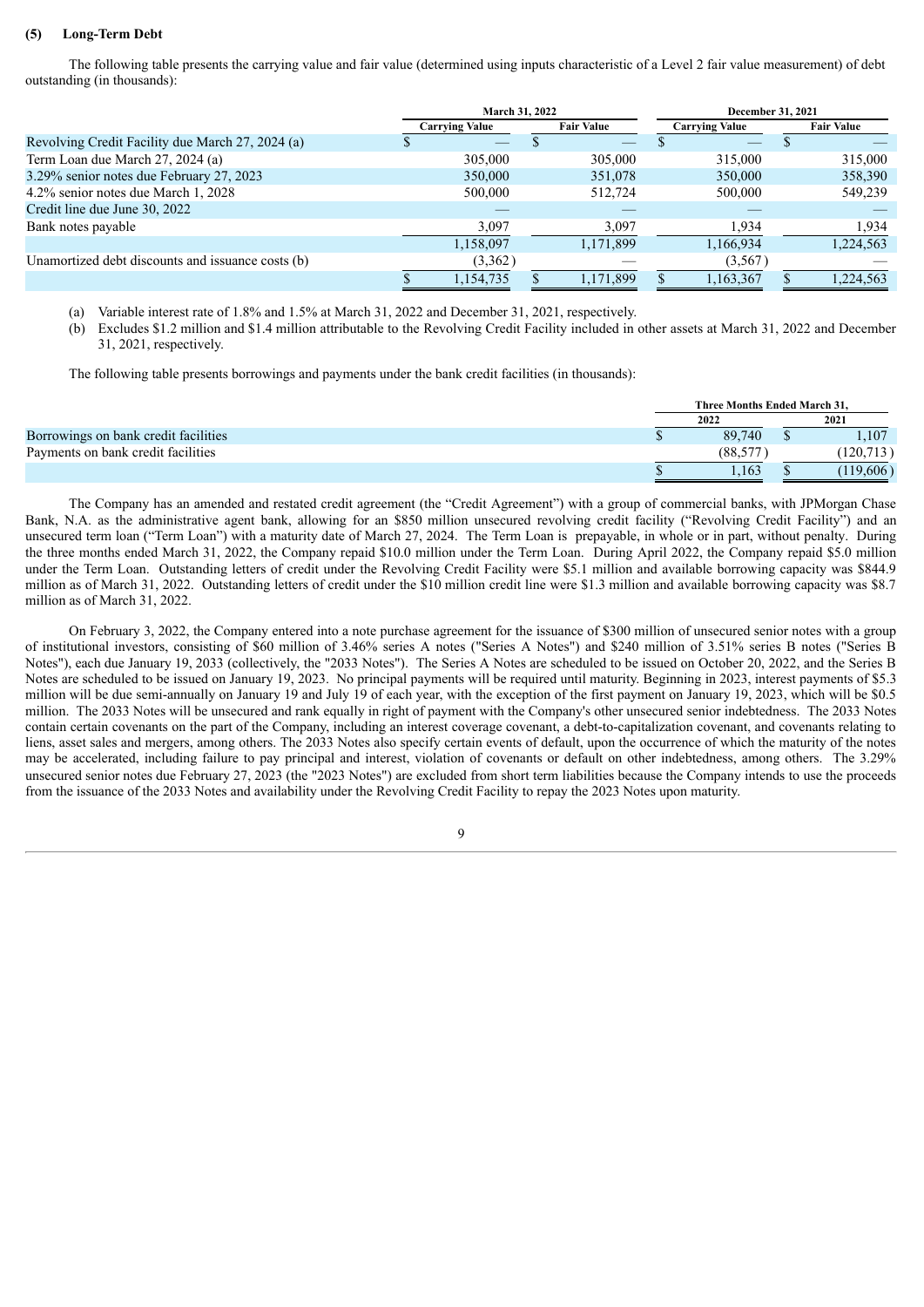#### **(6) Leases**

The Company currently leases various facilities and equipment under cancelable and noncancelable operating leases. The accounting for the Company's leases may require judgments, which include determining whether a contract contains a lease, allocating the consideration between lease and non-lease components, and determining the incremental borrowing rates. Leases with an initial noncancelable term of 12 months or less are not recorded on the balance sheet and related lease expense is recognized on a straight-line basis over the lease term. The Company has also elected to combine lease and non-lease components on all classes of leased assets, except for leased towing vessels, for which the Company estimates approximately 70% of the costs relate to service costs and other non-lease components. Variable lease costs relate primarily to real estate executory costs (i.e. taxes, insurance and maintenance).

Future minimum lease payments under operating leases that have initial noncancelable lease terms in excess of one year were as follows (in thousands):

|                             | March 31,<br>2022 | December 31,<br>2021 |
|-----------------------------|-------------------|----------------------|
| 2022                        | 31,063            | 41,685               |
| 2023                        | 36,235            | 35,833               |
| 2024                        | 29,270            | 28,837               |
| 2025                        | 24,265            | 23,794               |
| 2026                        | 18,888            | 18,361               |
| Thereafter                  | 91,621            | 91,237               |
| Total lease payments        | 231,342           | 239,747              |
| Less: imputed interest      | (40,617)          | (46, 173)            |
| Operating lease liabilities | 190,725           | 193,574              |

The following table summarizes lease costs (in thousands):

|                       |  | Three Months Ended March 31. |  |        |  |  |
|-----------------------|--|------------------------------|--|--------|--|--|
|                       |  | 2022                         |  | 2021   |  |  |
| Operating lease cost  |  | 10,850                       |  | 10,392 |  |  |
| Variable lease cost   |  | 419                          |  | 709    |  |  |
| Short-term lease cost |  | 5,481                        |  | 3,053  |  |  |
| Sublease income       |  | (69)                         |  | (274)  |  |  |
|                       |  | 16,681                       |  | 13,880 |  |  |

The following table summarizes other supplemental information about the Company's operating leases:

|                                       | March 31.<br>2022 | <b>December 31.</b><br>2021 |
|---------------------------------------|-------------------|-----------------------------|
| Weighted average discount rate        | $3.8\%$           | $3.8\%$                     |
| Weighted average remaining lease term | 9 vears           | 9 years                     |

### **(7) Stock Award Plans**

The compensation cost that has been charged against earnings for the Company's stock award plans and the income tax benefit recognized in the statement of earnings for stock awards were as follows (in thousands):

|                    |   | Three Months Ended March 31. |  |                                  |  |  |
|--------------------|---|------------------------------|--|----------------------------------|--|--|
|                    |   | 2022                         |  | 2021                             |  |  |
| Compensation cost  | w | 5,965                        |  | רמד:<br>$J$ , $I$ $L$ $L$        |  |  |
| Income tax benefit |   | 557<br>.                     |  | 272<br>$\perp$ , $\perp$ $\perp$ |  |  |

During the three months ended March 31, 2022, the Company granted 197,850 restricted stock units ("RSUs") to selected officers and other key employees under the employee stock award plan which vest ratably over five years.

During May 2022, the Company granted 27,696 shares of restricted stock to nonemployee directors of the Company under the director stock plan, the majority of which vest six months after the date of grant.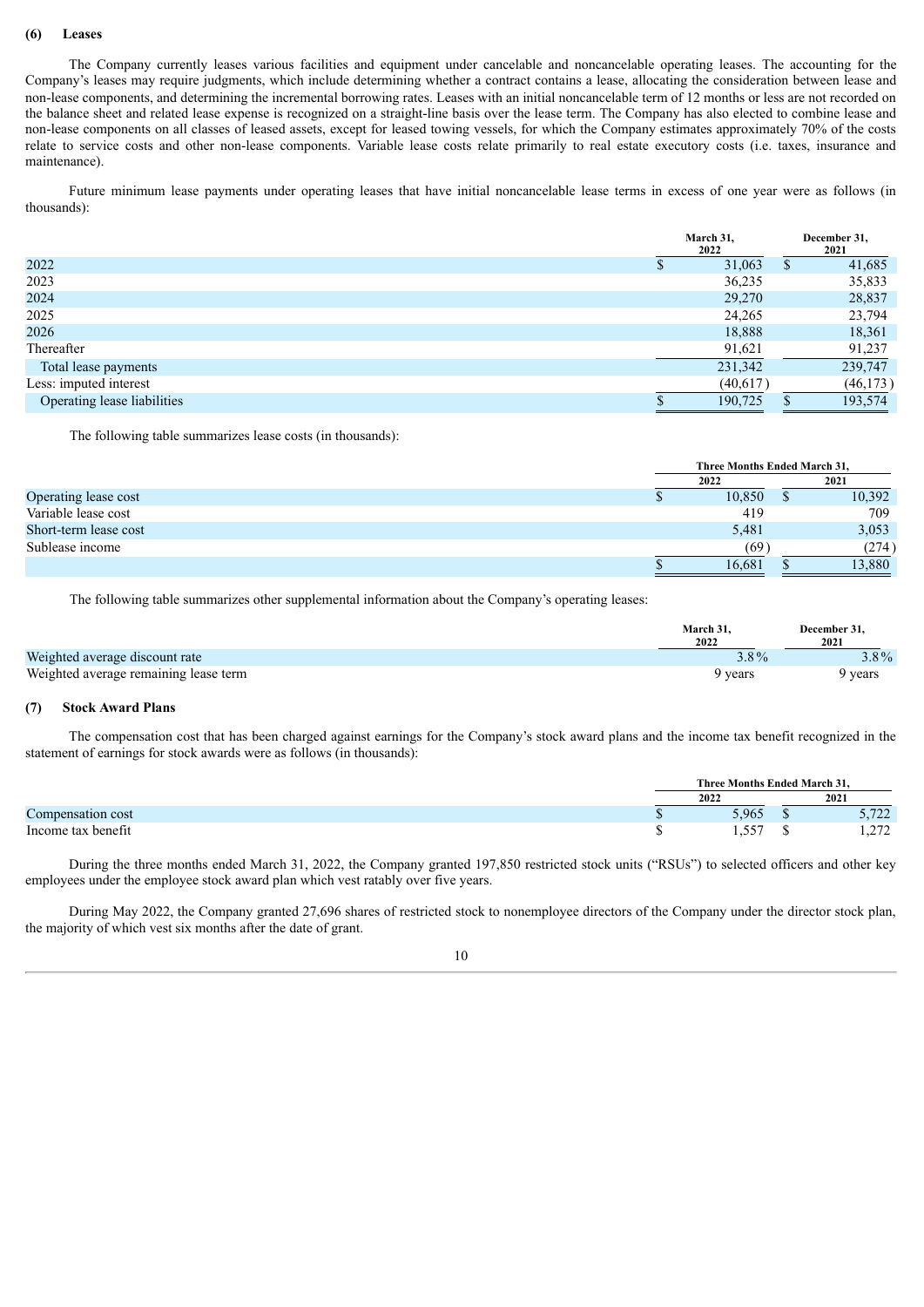#### **(8) Taxes on Income**

At both March 31, 2022 and December 31, 2021, the Company had a federal income tax receivable of \$71.0 million included in Accounts Receivable – Other on the balance sheets. During the three months ended March 31, 2021, the Company received a tax refund of \$119.5 million, including accrued interest, for its 2019 federal tax return related to net operating losses being carried back to offset taxable income generated between 2014 and 2017.

Earnings (loss) before taxes on income and details of the provision (benefit) for taxes on income were as follows (in thousands):

|                                          |               | Three Months Ended March 31, |               |         |  |
|------------------------------------------|---------------|------------------------------|---------------|---------|--|
|                                          |               | 2022                         |               | 2021    |  |
| Earnings (loss) before taxes on income:  |               |                              |               |         |  |
| <b>United States</b>                     | \$            | 23,654                       | -S            | (3,619) |  |
| Foreign                                  |               | 145                          |               | (392)   |  |
|                                          |               | 23,799                       |               | (4,011) |  |
| Provision (benefit) for taxes on income: |               |                              |               |         |  |
| Federal:                                 |               |                              |               |         |  |
| Current                                  | <sup>\$</sup> |                              | <sup>\$</sup> |         |  |
| Deferred                                 |               | 5,257                        |               | (603)   |  |
| State and local:                         |               |                              |               |         |  |
| Current                                  |               | 263                          |               | (358)   |  |
| Deferred                                 |               | 599                          |               | 70      |  |
| Foreign - current                        |               | 94                           |               |         |  |
|                                          |               | 6,213                        |               | (891)   |  |

#### **(9) Earnings Per Share**

The following table presents the components of basic and diluted earnings (loss) per share (in thousands, except per share amounts):

|                                                                          |   | Three Months Ended March 31, |              |         |  |
|--------------------------------------------------------------------------|---|------------------------------|--------------|---------|--|
|                                                                          |   | 2022                         |              | 2021    |  |
| Net earnings (loss) attributable to Kirby                                | Ъ | 17,434                       | <sup>S</sup> | (3,375) |  |
| Undistributed earnings allocated to restricted shares                    |   | (3)                          |              |         |  |
| Earnings (loss) available to Kirby common stockholders – basic           |   | 17,431                       |              | (3,375) |  |
| Undistributed earnings allocated to restricted shares                    |   | 3                            |              |         |  |
| Undistributed earnings reallocated to restricted shares                  |   | (3)                          |              |         |  |
| Earnings (loss) available to Kirby common stockholders - diluted         |   | 17,431                       |              | (3,375) |  |
| Shares outstanding:                                                      |   |                              |              |         |  |
| Weighted average common stock issued and outstanding                     |   | 60,182                       |              | 60,074  |  |
| Weighted average unvested restricted stock                               |   | (9)                          |              | (58)    |  |
| Weighted average common stock outstanding - basic                        |   | 60,173                       |              | 60,016  |  |
| Dilutive effect of stock options and restricted stock units              |   | 290                          |              |         |  |
| Weighted average common stock outstanding – diluted                      |   | 60,463                       |              | 60,016  |  |
|                                                                          |   |                              |              |         |  |
| Net earnings (loss) per share attributable to Kirby common stockholders: |   |                              |              |         |  |
| Basic                                                                    |   | 0.29                         | S.           | (0.06)  |  |
| Diluted                                                                  |   | 0.29                         |              | (0.06)  |  |

Certain outstanding options to purchase approximately 0.4 million and 0.6 million shares of common stock were excluded in the computation of diluted earnings per share as of March 31, 2022 and 2021, respectively, as such stock options would have been antidilutive. Certain outstanding RSUs to convert to 7,000 shares of common stock were also excluded in the computation of diluted earnings per share as of March 31, 2021 as such RSUs would have been antidilutive. There were no antidilutive RSUs as of March 31, 2022.

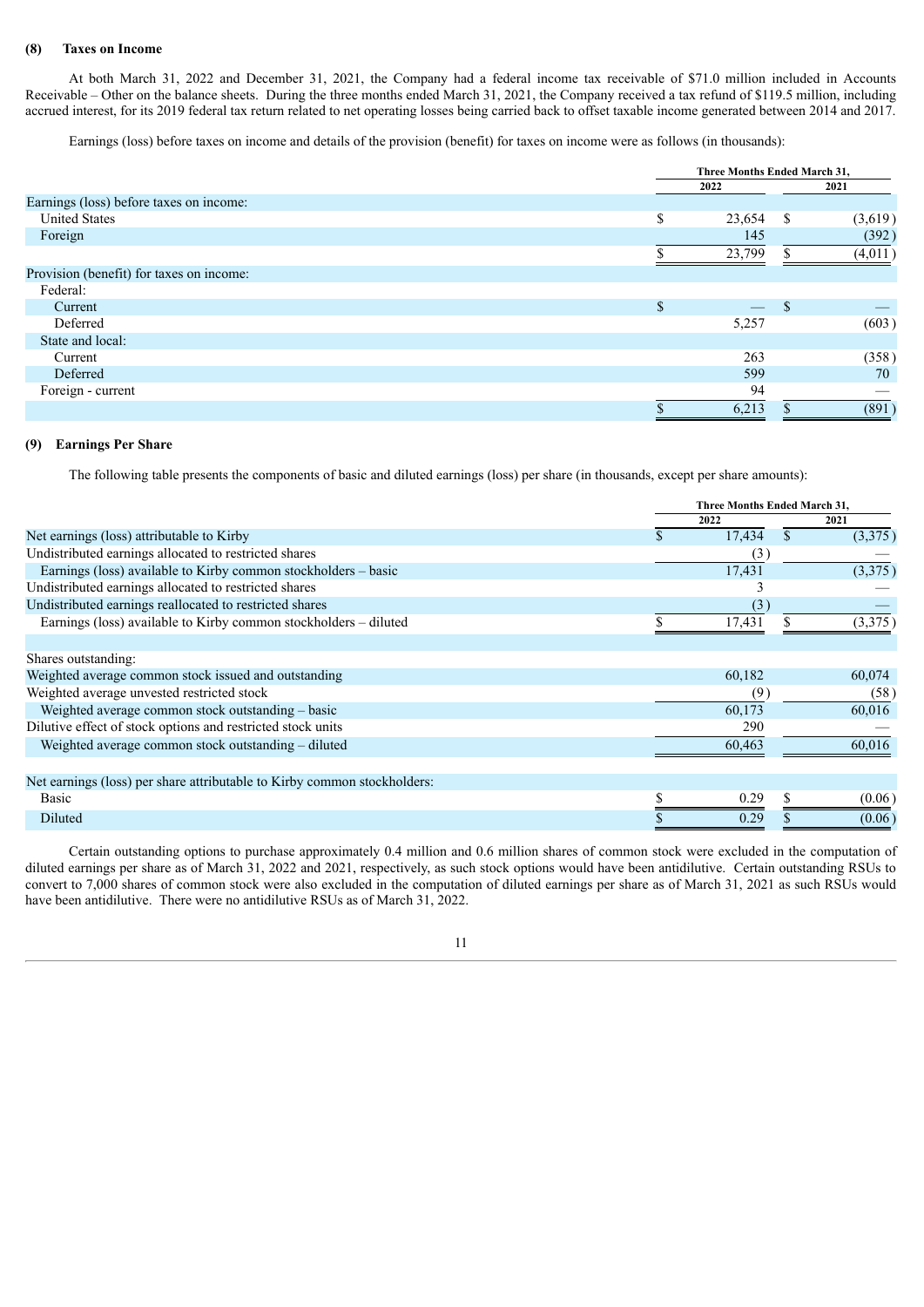#### **(10) Inventories**

The following table presents the details of inventories – net (in thousands):

|                 | March 31,<br>2022 |   | December 31,<br>2021 |  |
|-----------------|-------------------|---|----------------------|--|
| Finished goods  | 271,519           | ω | 260,707              |  |
| Work in process | 88.938            |   | 70.643               |  |
|                 | 360,457           | w | 331,350              |  |

#### **(11) Retirement Plans**

The Company sponsors a defined benefit plan for certain of its inland vessel personnel and shore based tankermen. The plan benefits are based on an employee's years of service and compensation. The plan assets consist primarily of equity and fixed income securities.

On April 12, 2017, the Company amended its pension plan to cease all benefit accruals for periods after May 31, 2017 for certain participants. Participants grandfathered and not impacted were those, as of the close of business on May 31, 2017, who either (a) had completed 15 years of pension service or (b) had attained age 50 and completed 10 years of pension service. Participants non-grandfathered are eligible to receive discretionary 401(k) plan contributions.

The Company's pension plan funding strategy is to make annual contributions in amounts equal to or greater than amounts necessary to meet minimum government funding requirements. The plan's benefit obligations are based on a variety of demographic and economic assumptions, and the pension plan assets' returns are subject to various risks, including market and interest rate risk, making an accurate prediction of the pension plan contribution difficult. Based on current pension plan assets and market conditions, the Company does not expect to make a contribution to the Kirby pension plan during 2022.

On February 14, 2018, with the acquisition of Higman Marine, Inc. and its affiliated companies ("Higman"), the Company assumed Higman's pension plan for its inland vessel personnel and office staff. On March 27, 2018, the Company amended the Higman pension plan to close it to all new entrants and cease all benefit accruals for periods after May 15, 2018 for all participants. The Company made a contribution of \$0.3 million to the Higman pension plan during the three months ended March 31, 2022 and a contribution of \$0.2 million during April 2022. The Company expects to make additional contributions of \$0.4 million during the remainder of 2022.

The Company sponsors an unfunded defined benefit health care plan that provides limited postretirement medical benefits to employees who meet minimum age and service requirements, and to eligible dependents. The plan limits cost increases in the Company's contribution to 4% per year. The plan is contributory, with retiree contributions adjusted annually. The plan eliminated coverage for future retirees as of December 31, 2011. The Company also has an unfunded defined benefit supplemental executive retirement plan ("SERP") that was assumed in an acquisition in 1999. That plan ceased to accrue additional benefits effective January 1, 2000.

The components of net periodic benefit cost for the Company's defined benefit plans were as follows (in thousands):

|                                          | <b>Pension Benefits</b> |                              |  |         |  |                              |             |      |  |  |
|------------------------------------------|-------------------------|------------------------------|--|---------|--|------------------------------|-------------|------|--|--|
|                                          |                         | <b>Pension Plans</b>         |  |         |  |                              | <b>SERP</b> |      |  |  |
|                                          |                         | Three Months Ended March 31, |  |         |  | Three Months Ended March 31, |             |      |  |  |
|                                          |                         | 2022                         |  | 2021    |  | 2022                         |             | 2021 |  |  |
| Components of net periodic benefit cost: |                         |                              |  |         |  |                              |             |      |  |  |
| Service cost                             |                         | 1.611                        |  | .927    |  |                              |             |      |  |  |
| Interest cost                            |                         | 3,722                        |  | 3,584   |  |                              |             |      |  |  |
| Expected return on plan assets           |                         | (7,142)                      |  | (6,574) |  |                              |             |      |  |  |
| Amortization of actuarial loss           |                         | 110                          |  | 1,098   |  |                              |             | 10   |  |  |
| Net periodic benefit cost                |                         | (1.699)                      |  | 35      |  | Δ                            |             | 18   |  |  |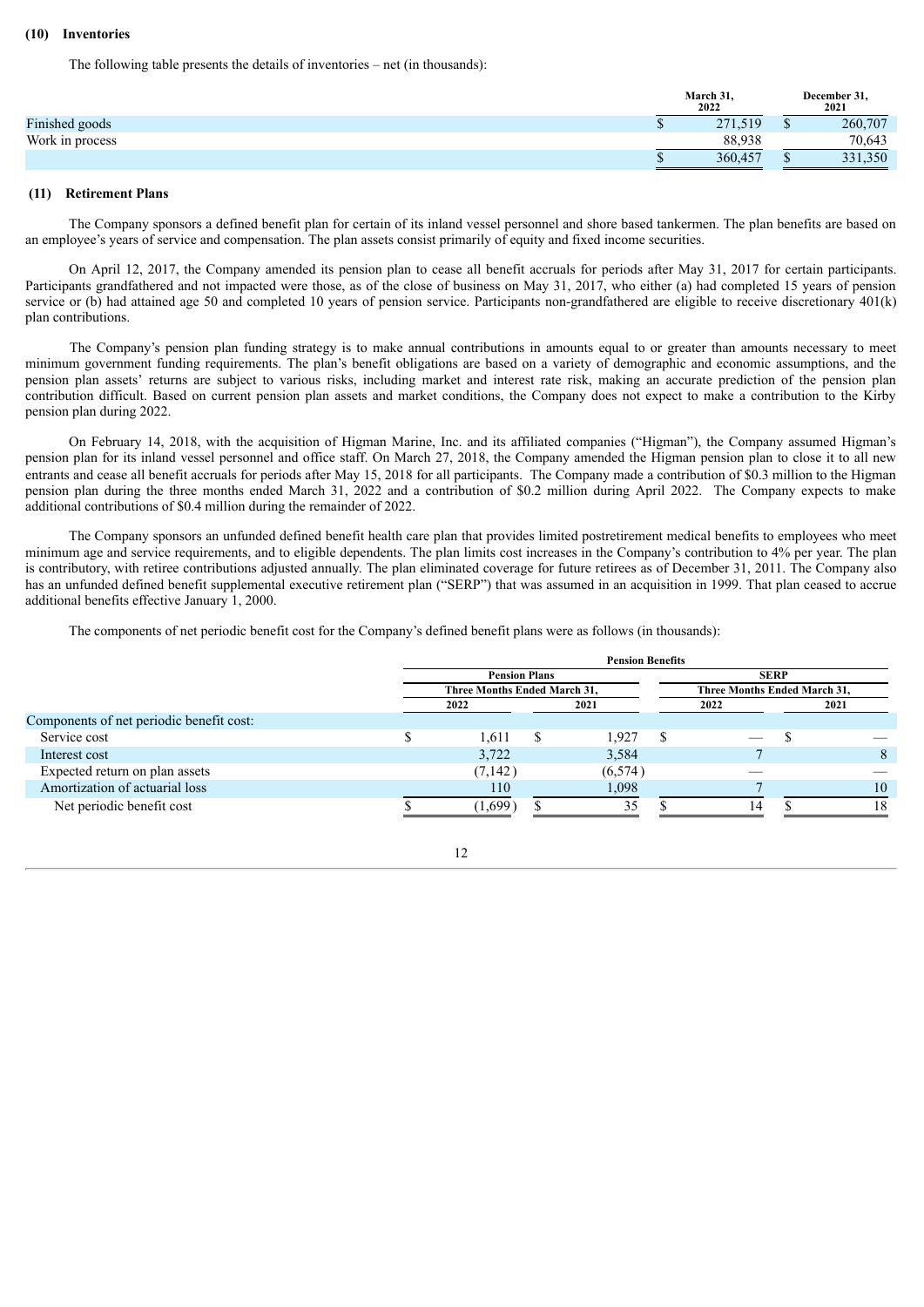The components of net periodic benefit cost for the Company's postretirement benefit plan were as follows (in thousands):

| <b>Other Postretirement Benefits</b> |       |  |  |
|--------------------------------------|-------|--|--|
| <b>Postretirement Welfare Plan</b>   |       |  |  |
| <b>Three Months Ended March 31.</b>  |       |  |  |
| 2022                                 | 2021  |  |  |
|                                      |       |  |  |
|                                      |       |  |  |
| (98)                                 | (113) |  |  |
| (94)                                 | (109) |  |  |
|                                      |       |  |  |

#### **(12) Other Comprehensive Income**

The Company's changes in other comprehensive income (loss) were as follows (in thousands):

|                                          | Three Months Ended March 31. |  |                                       |  |                   |      |                 |  |                                       |  |               |
|------------------------------------------|------------------------------|--|---------------------------------------|--|-------------------|------|-----------------|--|---------------------------------------|--|---------------|
|                                          |                              |  | 2022                                  |  |                   | 2021 |                 |  |                                       |  |               |
|                                          | Gross<br>Amount              |  | <b>Income Tax</b><br><b>Provision</b> |  | <b>Net Amount</b> |      | Gross<br>Amount |  | <b>Income Tax</b><br><b>Provision</b> |  | Net<br>Amount |
| Pension and postretirement benefits (a): |                              |  |                                       |  |                   |      |                 |  |                                       |  |               |
| Amortization of net actuarial loss       | 19                           |  | (6)                                   |  | 13                |      | 995             |  | $(250)$ \$                            |  | 745           |
| Foreign currency translation             | 476                          |  |                                       |  | 476               |      | (497)           |  |                                       |  | (497)         |
| Total                                    | 495                          |  | (6)                                   |  | 489               |      | 498             |  | (250)                                 |  | 248           |

(a) Actuarial gains (losses) are amortized into other income (expense). (See Note 11, Retirement Plans)

#### **(13) Contingencies and Commitments**

On October 13, 2016, the tug Nathan E. Stewart and barge DBL 55, an articulated tank barge and tugboat unit ("ATB") owned and operated by Kirby Offshore Marine, LLC, a wholly owned subsidiary of the Company, ran aground at the entrance to Seaforth Channel on Atholone Island, British Columbia. The grounding resulted in a breach of a portion of the Nathan E. Stewart's fuel tanks causing a discharge of diesel fuel into the water. The USCG and the NTSB designated the Company as a party of interest in their investigation as to the cause of the incident. The Canadian authorities including Transport Canada and the Canadian Transportation Safety Board investigated the cause of the incident. On October 10, 2018, the Heiltsuk First Nation filed a civil action in the British Columbia Supreme Court against a subsidiary of the Company, the master and pilot of the tug, the vessels and the Canadian government seeking unquantified damages as a result of the incident. On May 1, 2019, the Company filed a limitation action in the Federal Court of Canada seeking limitation of liability relating to the incident as provided under admiralty law. The Heiltsuk First Nation's civil claim has been consolidated into the Federal Court limitation action as of July 26, 2019 and it is expected that the Federal Court of Canada will decide all claims against the Company. The Company is unable to estimate the potential exposure in the civil proceeding. The Company has various insurance policies covering liabilities including pollution, property, marine and general liability and believes that it has satisfactory insurance coverage for the cost of cleanup and salvage operations as well as other potential liabilities arising from the incident. The Company believes its accrual of such estimated liability is adequate for the incident and does not expect the incident to have a material adverse effect on its business or financial condition.

In addition, the Company is involved in various legal and other proceedings which are incidental to the conduct of its business, none of which in the opinion of management will have a material effect on the Company's financial condition, results of operations, or cash flows. Management believes its accrual of such estimated liability is adequate and believes that it has adequate insurance coverage or has meritorious defenses for these other claims and contingencies.

The Company has issued guaranties or obtained standby letters of credit and performance bonds supporting performance by the Company and its subsidiaries of contractual or contingent legal obligations of the Company and its subsidiaries incurred in the ordinary course of business. The aggregate notional value of these instruments is \$19.7 million at March 31, 2022, including \$12.1 million in letters of credit and \$7.6 million in performance bonds. All of these instruments have an expiration date within two years. The Company does not believe demand for payment under these instruments is likely and expects no material cash outlays to occur regarding these instruments.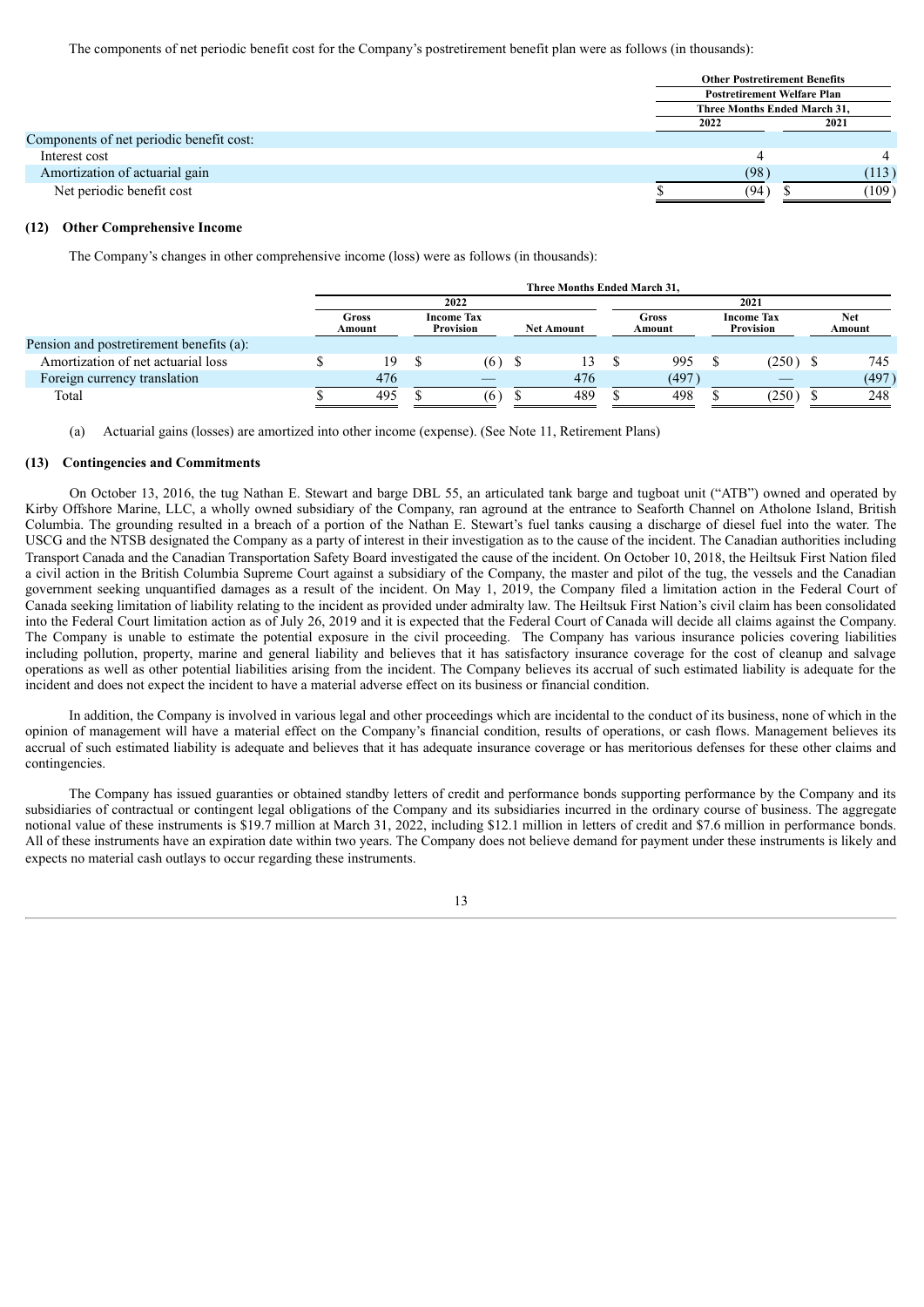#### **Item 2. Management's Discussion and Analysis of Financial Condition and Results of Operations**

Statements contained in this Form 10-Q that are not historical facts, including, but not limited to, any projections contained herein, are forwardlooking statements and involve a number of risks and uncertainties. Such statements involve risks and uncertainties. Such statements can be identified by the use of forward-looking terminology such as "may," "will," "expect," "anticipate," "estimate," or "continue," or the negative thereof or other variations thereon or comparable terminology. The actual results of the future events described in such forward-looking statements in this Form 10-Q could differ materially from those stated in such forward-looking statements. Among the factors that could cause actual results to differ materially are: adverse economic conditions, industry competition and other competitive factors, adverse weather conditions such as high water, low water, tropical storms, hurricanes, tsunamis, fog and ice, tornados, COVID-19 or other pandemics, marine accidents, lock delays, fuel costs, interest rates, construction of new equipment by competitors, government and environmental laws and regulations, and the timing, magnitude and number of acquisitions made by the Company. For a more detailed discussion of factors that could cause actual results to differ from those presented in forward-looking statements, see Item 1A-Risk Factors found in the Company's Annual Report on Form 10‑K for the year ended December 31, 2021. Forward-looking statements are based on currently available information and the Company assumes no obligation to update any such statements. For purposes of Management's Discussion, all net earnings (loss) per share attributable to Kirby common stockholders are "diluted earnings (loss) per share."

#### **Overview**

The Company is the nation's largest domestic tank barge operator, transporting bulk liquid products throughout the Mississippi River System, on the Gulf Intracoastal Waterway, and coastwise along all three United States coasts. The Company transports petrochemicals, black oil, refined petroleum products and agricultural chemicals by tank barge. Through KDS, the Company provides after-market service and parts for engines, transmissions, reduction gears and related equipment used in oilfield services, marine, power generation, on-highway, and other industrial applications. The Company also rents equipment including generators, industrial compressors, high capacity lift trucks, and refrigeration trailers for use in a variety of industrial markets, and manufactures and remanufactures oilfield service equipment, including pressure pumping units, manufactures cementing and pumping equipment as well as coil tubing and well intervention equipment, electric power generation equipment, specialized electrical distribution and control equipment, and high capacity energy storage/battery systems for oilfield service and railroad customers.

The following table summarizes key operating results of the Company (in thousands, except per share amounts):

|                                                                                   | Three Months Ended March 31. |         |  |         |
|-----------------------------------------------------------------------------------|------------------------------|---------|--|---------|
|                                                                                   |                              | 2022    |  | 2021    |
| Total revenues                                                                    |                              | 610.782 |  | 496,850 |
| Net earnings (loss) attributable to Kirby                                         |                              | 17.434  |  | (3,375) |
| Net earnings (loss) per share attributable to Kirby common stockholders – diluted |                              | 0.29    |  | (0.06)  |
| Net cash provided by operating activities                                         |                              | 32.222  |  | 102.558 |
| Capital expenditures                                                              |                              | 35,075  |  | 14.052  |

Cash provided by operating activities for the 2022 first quarter decreased primarily due to the receipt of a tax refund of \$119.5 million, including accrued interest, for the Company's 2019 federal tax return during the 2021 first quarter. For the 2022 first quarter, capital expenditures of \$35.1 million included \$30.1 million in KMT and \$5.0 million in KDS and corporate, more fully described under cash flow and capital expenditures below.

The Company projects that capital expenditures for 2022 will be in the \$170 million to \$190 million range. The 2022 construction program will consist of approximately \$5 million for the construction of new inland towboats, \$145 million to \$155 million primarily for maintenance capital and improvements to existing marine equipment and facilities, and \$20 million to \$30 million for new machinery and equipment, facilities improvements, and information technology projects in KDS and corporate.

The Company's debt-to-capitalization ratio decreased to 28.4% at March 31, 2022 from 28.7% at December 31, 2021, primarily due to repayments under the Term Loan in the 2022 first quarter, and an increase in total equity, primarily due to the net earnings attributable to Kirby of \$17.4 million. The Company's debt outstanding as of March 31, 2022 and December 31, 2021 is detailed in Long-Term Financing below.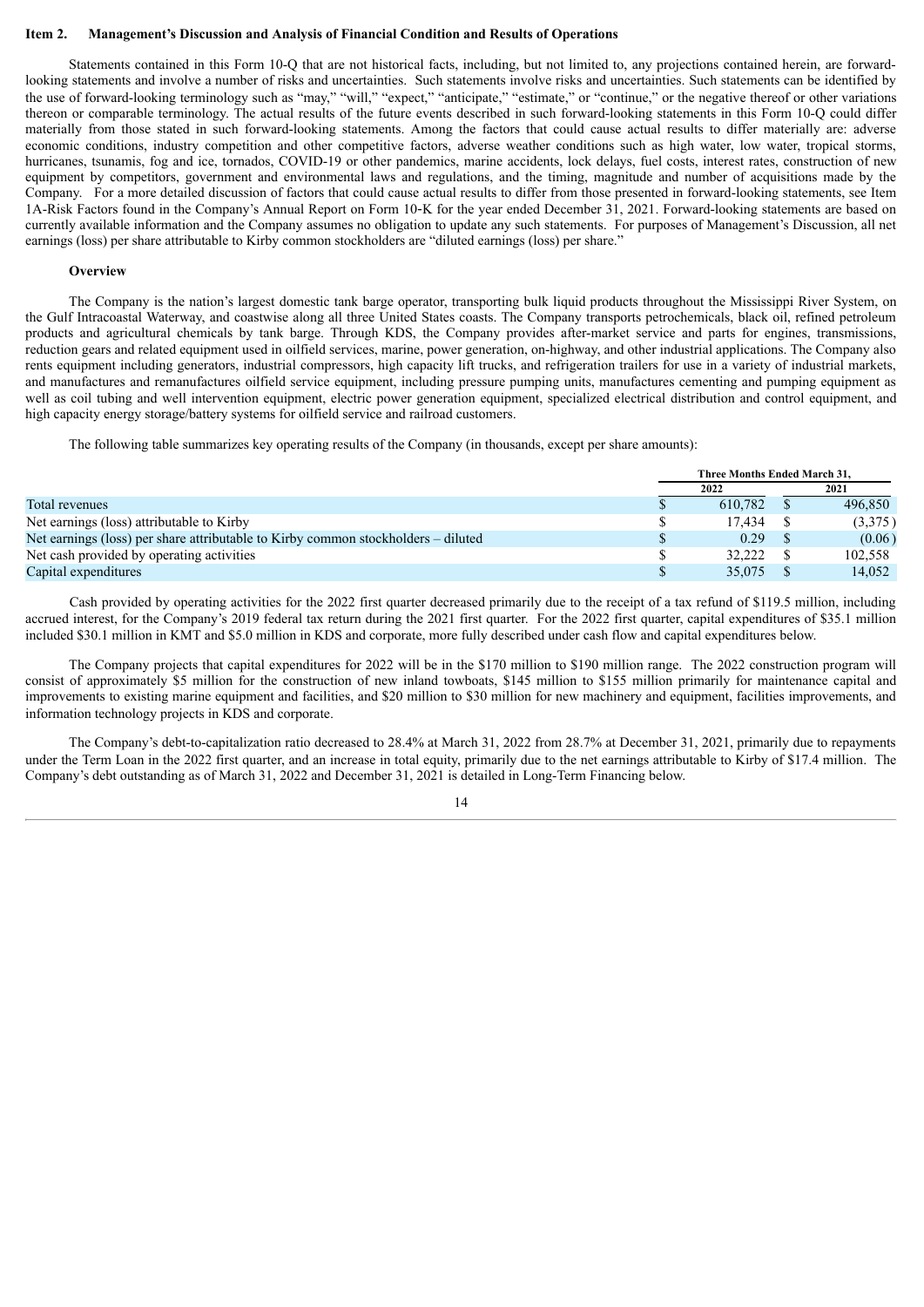#### **Marine Transportation**

For the 2022 first quarter, KMT generated 58% of the Company's revenues. The segment's customers include many of the major petrochemical and refining companies that operate in the United States. Products transported include intermediate materials used to produce many of the end products used widely by businesses and consumers — plastics, fiber, paints, detergents, oil additives and paper, among others, as well as residual fuel oil, ship bunkers, asphalt, gasoline, diesel fuel, heating oil, crude oil, natural gas condensate, and agricultural chemicals. Consequently, KMT is directly affected by the volumes produced by the Company's petroleum, petrochemical and refining customer base.

The following table summarizes the Company's marine transportation fleet:

|                                                             | March 31, |                |
|-------------------------------------------------------------|-----------|----------------|
|                                                             | 2022      | 2021           |
| Inland tank barges:                                         |           |                |
| Owned                                                       | 983       | 1,008          |
| Leased                                                      | 42        | 49             |
| Total                                                       | 1,025     | 1,057          |
| Barrel capacity (in millions)                               | 22.9      | 23.7           |
| Active inland towboats (quarter average):                   |           |                |
| Owned                                                       | 207       | 216            |
| Chartered                                                   | 56        | 25             |
| Total                                                       | 263       | 241            |
| Coastal tank barges:                                        |           |                |
| Owned                                                       | 29        | 43             |
| Leased                                                      |           |                |
| Total                                                       | 30        | 44             |
| Barrel capacity (in millions)                               | 3.1       | 4.2            |
| Coastal tugboats:                                           |           |                |
| Owned                                                       | 26        | 39             |
| Chartered                                                   | 3         | 3              |
| Total                                                       | 29        | 42             |
| Offshore dry-bulk cargo barges (owned)                      | 4         | $\overline{4}$ |
| Offshore tugboats and docking tugboat (owned and chartered) | 5         | 5              |

The Company also owns shifting operations and fleeting facilities for dry cargo barges and tank barges on the Houston Ship Channel and in Freeport and Port Arthur, Texas, and Lake Charles, Louisiana, and a shipyard for building towboats and performing routine maintenance near the Houston Ship Channel, as well as a two-thirds interest in Osprey Line, L.L.C., which transports project cargoes and cargo containers by barge.

During the 2022 first quarter, the Company's inland tank barge count and capacity was unchanged.

KMT revenues for the 2022 first quarter increased 18% and operating income increased 773% compared to the 2021 first quarter. The increases for the 2022 first quarter were primarily due to increased tank barge utilization and term and spot pricing in the inland market and increased fuel rebills in the inland and coastal markets. The 2021 first quarter was also heavily impacted by Winter Storm Uri which shut down many Gulf Coast refineries and chemical plants for an extended period of time starting in mid-February. These emergency shutdowns resulted in significantly reduced liquids production and lower volumes for the Company's inland marine transportation market during the 2021 first quarter. The 2022 and 2021 first quarters were also impacted by poor operating conditions including seasonal wind and fog along the Gulf Coast, flooding on the Mississippi River, and various lock closures along the Gulf Intracoastal Waterway, in addition to ice on the Illinois River. For the 2022 and 2021 first quarters the inland tank barge fleet contributed 78% and 75%, respectively, and the coastal fleet contributed 22% and 25%, respectively, of KMT revenues.

Inland tank barge utilization levels averaged in the mid-80% range during the 2022 first quarter compared to the mid-70% range during the 2021 first quarter. The 2022 first quarter reflected increasing activity levels as a result of higher refinery and petrochemical plant utilization while the 2021 first quarter was impacted by reduced demand resulting from the effects of the COVID-19 pandemic causing an economic slowdown as well as reduced volumes due to Winter Storm Uri.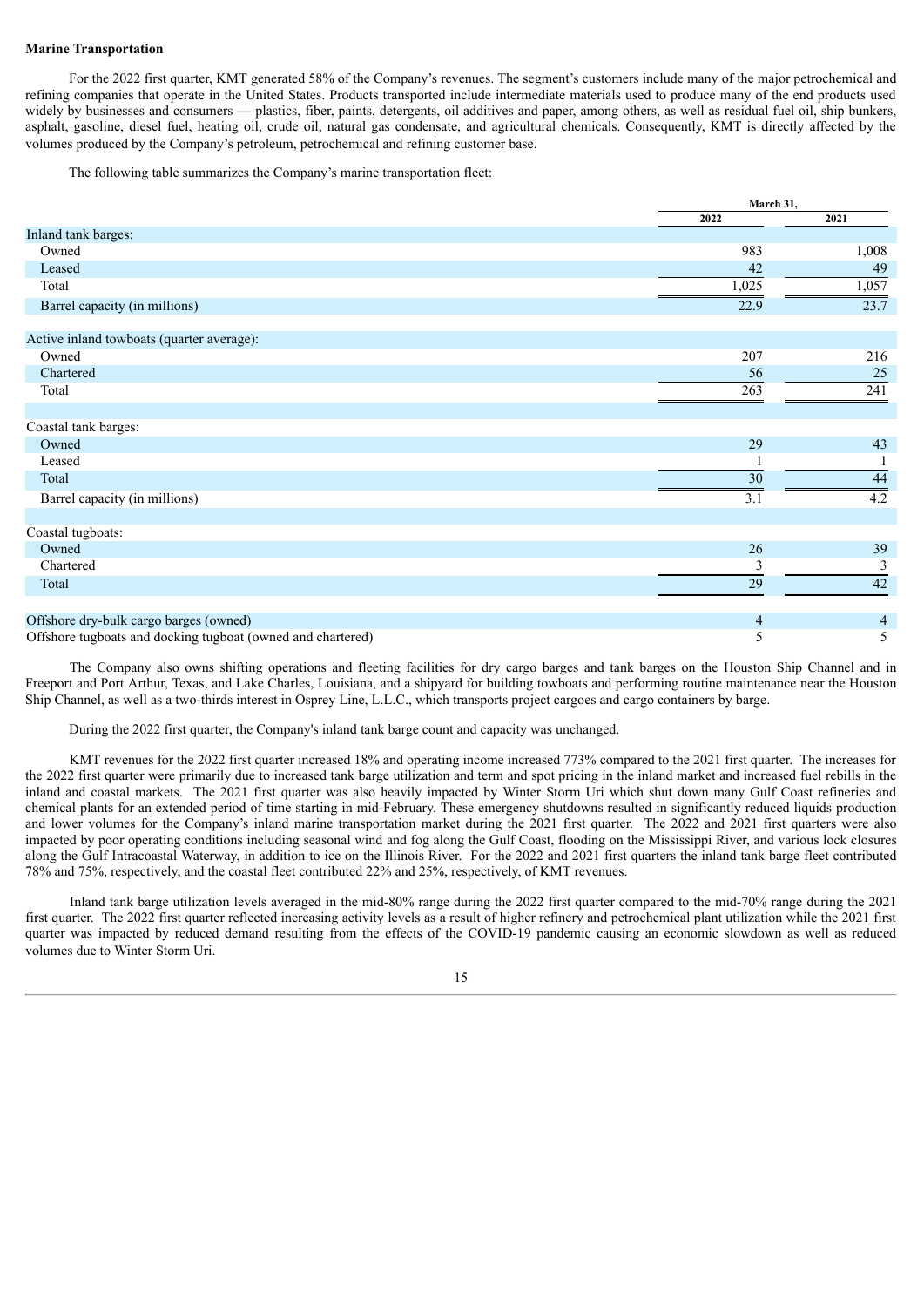Coastal tank barge utilization levels averaged in the low 90% range during the 2022 first quarter compared to the mid-70% range during the 2021 first quarter. The increase in coastal tank barge utilization during 2022 was primarily due to the retirement of underutilized barges in the 2021 third quarter and some modest improvements in customer demand. Barge utilization in the coastal marine fleet continued to be impacted by the oversupply of tank barges in the coastal industry in 2022 and 2021.

During both the 2022 and 2021 first quarters approximately 65% of KMT inland revenues were under term contracts and 35% were spot contract revenues. Inland time charters during the 2022 and 2021 first quarters represented 58% and 61%, respectively, of the inland revenues under term contracts. During both the 2022 and 2021 first quarters approximately 80% of the coastal revenues were under term contracts and 20% were spot contract revenues. Coastal time charters represented approximately 90% and 85% of coastal revenues under term contracts during the 2022 and 2021 first quarters, respectively. Term contracts have contract terms of 12 months or longer, while spot contracts have contract terms of less than 12 months.

The following table summarizes the average range of pricing changes in term and spot contracts renewed during 2022 compared to contracts renewed during the corresponding quarter of 2021:

|                     | <b>Three Months Ended</b><br><b>March 31, 2022</b> |
|---------------------|----------------------------------------------------|
| Inland market:      |                                                    |
| Term increase       | $7\% - 9\%$                                        |
| Spot increase       | $15\% - 20\%$                                      |
| Coastal market (a): |                                                    |
| Term increase       | $4\% - 6\%$                                        |
| Spot increase       | $4\% - 6\%$                                        |

(a) Spot and term contract pricing in the coastal market are contingent on various factors including geographic location, vessel capacity, vessel type, and product serviced.

Effective January 1, 2022, annual escalators for labor and the producer price index on a number of inland multi-year contracts resulted in rate increases on those contracts of approximately 5%, excluding fuel.

KMT operating margin was 4.8% and 0.6% for the 2022 and 2021 first quarters, respectively.

#### **Distribution and Services**

KDS sells genuine replacement parts, provides service mechanics to overhaul and repair engines, transmissions, reduction gears and related oilfield services equipment, rebuilds component parts or entire diesel engines, transmissions and reduction gears, and related equipment used in oilfield services, marine, power generation, on-highway and other industrial applications. The Company also rents equipment including generators, industrial compressors, high capacity lift trucks, and refrigeration trailers for use in a variety of industrial markets, manufactures and remanufactures oilfield service equipment, including pressure pumping units, and manufactures cementing and pumping equipment as well as coil tubing and well intervention equipment, electric power generation equipment, specialized electric distribution and control equipment, and high capacity energy storage/battery systems for oilfield service and railroad customers.

For the 2022 first quarter KDS generated 42% of the Company's revenues, of which 88% was generated from service and parts and 12%, from manufacturing. The results of KDS are largely influenced by the economic cycles of the oil and gas, marine, power generation, on-highway, and other related industrial markets.

KDS revenues for the 2022 first quarter increased 30% and operating income increased 277% compared with the 2021 first quarter. In the commercial and industrial market, the increases for the 2022 first quarter were primarily attributable to improved economic activity across the United States which resulted in higher business levels in the marine and on-highway businesses. Increased product sales in Thermo King also contributed favorably to the 2022 first quarter results. In addition, the 2021 first quarter was impacted by Winter Storm Uri which caused reduced activity, especially in the Southern United States, in the commercial and industrial market. For the 2022 first quarter, the commercial and industrial market contributed 58% of KDS revenues.

In the oil and gas market, revenues and operating income improved compared to the 2021 first quarter due to higher oilfield activity which resulted in increased demand for new transmissions and parts in the distribution business. Although the manufacturing business was heavily impacted by supply chain delays, the business continued to experience increased orders and deliveries of new environmentally friendly pressure pumping equipment and power generation equipment for electric fracturing. For the 2022 first quarter, the oil and gas market contributed 42% of KDS revenues.

KDS operating margin was 4.3% and 1.5% for the 2022 and 2021 first quarters, respectively.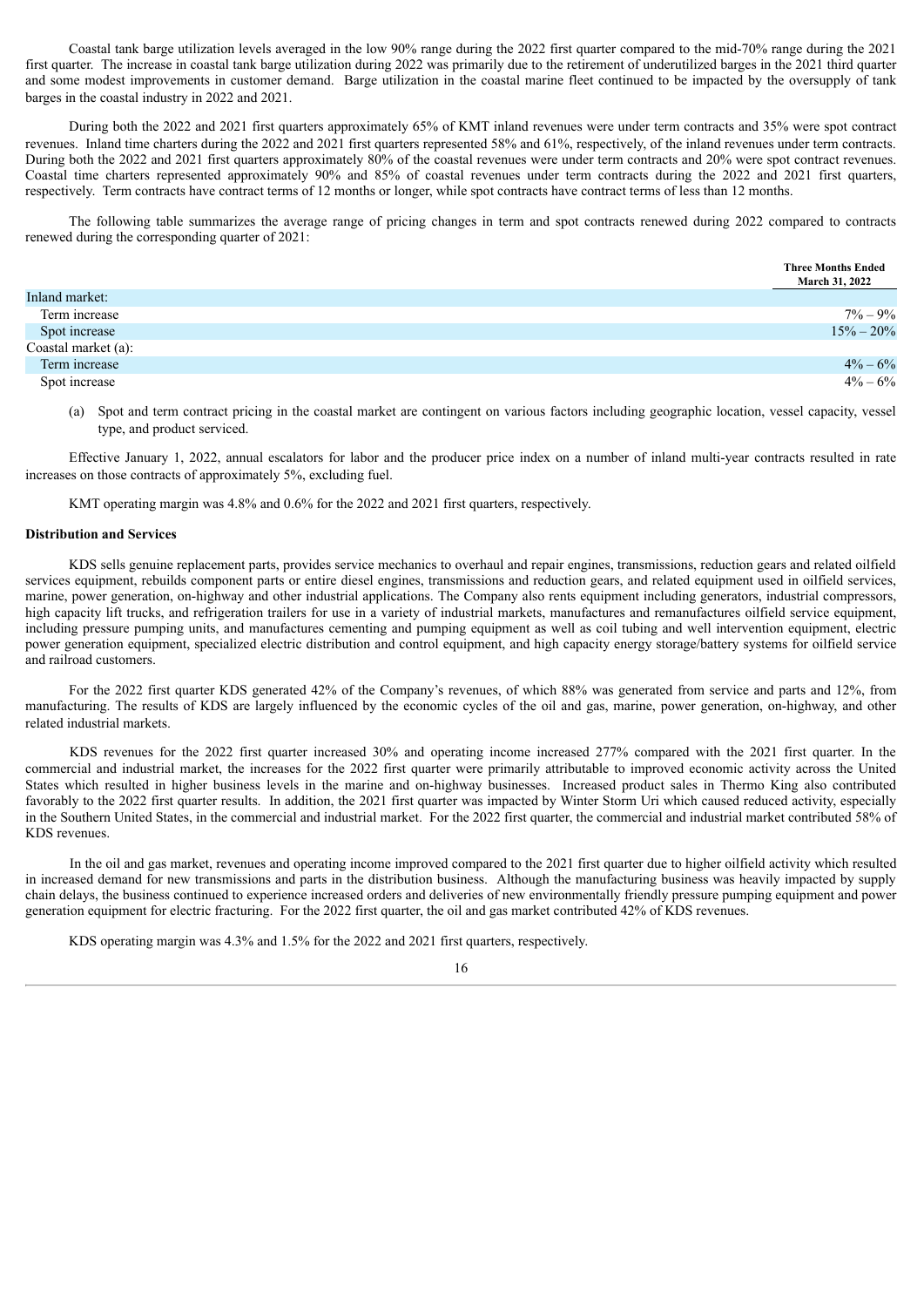#### **Outlook**

Although the 2022 first quarter was heavily impacted by the COVID-19 Omicron variant in KMT, activity levels improved considerably in March. KDS also experienced supply chain challenges that impacted the 2022 first quarter but expects overall demand for its products and services to continue to improve as the year progresses. As such, the Company expects both KMT and KDS to deliver continued improved financial results in 2022.

The inland marine transportation market, revenues and operating income are expected to continue to improve, driven by increased barge utilization, improvements in the spot market, and renewals of expiring term contracts at higher rates. Rising costs from inflation, including significantly higher fuel prices, are expected to be headwinds but are anticipated to be largely mitigated when escalations in contracts occur during the second half of the year. In coastal marine, modest improvements in demand and pricing are anticipated in 2022, but revenues and operating income are expected to be impacted by planned shipyard maintenance and ballast water treatment installations on certain vessels for the duration of the year.

KDS results are largely influenced by the cycles of the oil and gas, marine, power generation, on-highway and other related industrial markets. In the oil and gas market, high commodity prices, increasing rig counts, and growing well completions activity are expected to result in increased demand for original equipment manufacturer products, parts, and services as well as for new environmentally friendly pressure pumping equipment and power generation equipment for electric fracturing. In commercial and industrial, favorable economic activity is expected to result in increased demand in power generation, marine repair, and on-highway. Overall, despite ongoing supply chain issues and long lead times, favorable oilfield fundamentals and increased demand in commercial and industrial are expected to result in improved financial results in 2022.

#### **Acquisition**

On March 31, 2022, the Company paid \$3.9 million in cash to purchase assets of a gearbox repair company in KDS. Financing of the purchase was through cash provided by operating activities.

#### **Results of Operations**

The following table sets forth the Company's KMT and KDS revenues and the percentage of each to total revenues for the comparable periods (dollars in thousands):

|                           | Three Months Ended March 31, |         |  |         |         |  |
|---------------------------|------------------------------|---------|--|---------|---------|--|
|                           | 2022                         |         |  | 2021    |         |  |
| Marine transportation     | 355,536                      | 58%     |  | 300,951 | 61%     |  |
| Distribution and services | 255.246                      |         |  | 195.899 | 30      |  |
|                           | 610.782                      | $100\%$ |  | 496.850 | $100\%$ |  |

#### **Marine Transportation**

The following table sets forth KMT revenues, costs and expenses, operating income, and operating margin (dollars in thousands):

|                                       | Three Months Ended March 31, |         |  |         |          |  |
|---------------------------------------|------------------------------|---------|--|---------|----------|--|
|                                       | 2022                         |         |  | 2021    | % Change |  |
| Marine transportation revenues        |                              | 355,536 |  | 300,951 | 18%      |  |
|                                       |                              |         |  |         |          |  |
| Costs and expenses:                   |                              |         |  |         |          |  |
| Costs of sales and operating expenses |                              | 254,359 |  | 214,125 | 19       |  |
| Selling, general and administrative   |                              | 32,336  |  | 30,578  | $\sigma$ |  |
| Taxes, other than on income           |                              | 7,820   |  | 6,729   | 16       |  |
| Depreciation and amortization         |                              | 44,086  |  | 47,579  | (7)      |  |
|                                       |                              | 338,601 |  | 299,011 | 13       |  |
| Operating income                      |                              | 16,935  |  | 1.940   | 773%     |  |
| Operating margins                     |                              | $4.8\%$ |  | $0.6\%$ |          |  |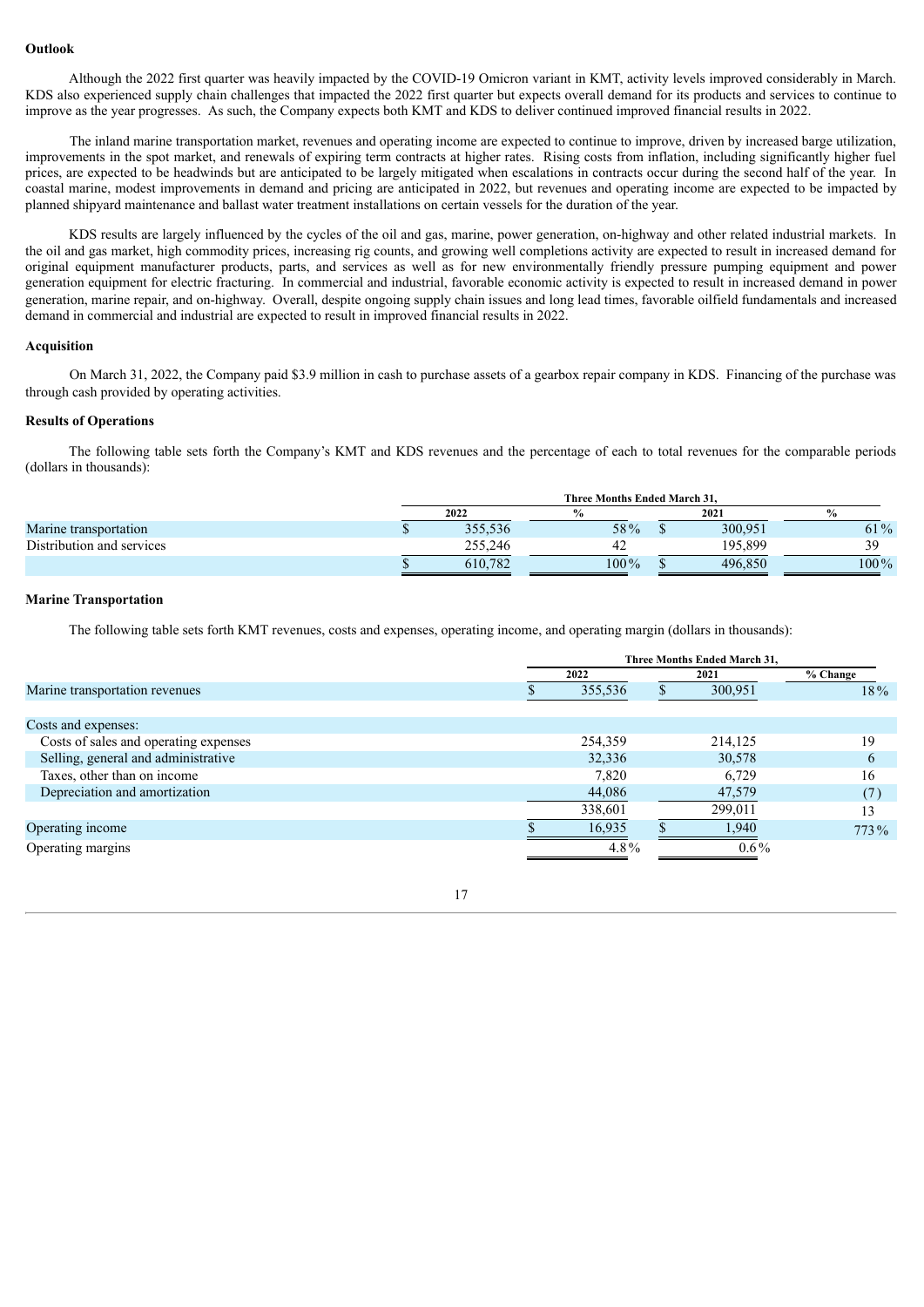#### *Marine Transportation Revenues*

The following table shows the marine transportation markets serviced by the Company, KMT revenue distribution, products moved and the drivers of the demand for the products the Company transports:

| <b>Markets</b><br><b>Serviced</b> | 2022 First Quarter<br>Revenue<br><b>Distribution</b> | <b>Products Moved</b>                                                                                                                      | <b>Drivers</b>                                                                     |
|-----------------------------------|------------------------------------------------------|--------------------------------------------------------------------------------------------------------------------------------------------|------------------------------------------------------------------------------------|
| Petrochemicals                    | 50%                                                  | Benzene, Styrene, Methanol, Acrylonitrile, Xylene,<br>Naphtha, Caustic Soda, Butadiene, Propylene                                          | Consumer non-durables $-70\%$ ,<br>Consumer durables $-30\%$                       |
| <b>Black Oil</b>                  | 26%                                                  | Residual Fuel Oil, Coker Feedstock, Vacuum Gas Oil,<br>Asphalt, Carbon Black Feedstock, Crude Oil, Natural Gas<br>Condensate, Ship Bunkers | Fuel for Power Plants and Ships.<br>Feedstock for Refineries, Road<br>Construction |
| <b>Refined Petroleum Products</b> | 20%                                                  | Gasoline, No. 2 Oil, Jet Fuel, Heating Oil, Diesel Fuel,<br>Ethanol                                                                        | Vehicle Usage, Air Travel, Weather<br>Conditions, Refinery Utilization             |
| Agricultural Chemicals            | $4\%$                                                | Anhydrous Ammonia, Nitrogen - Based Liquid Fertilizer,<br>Industrial Ammonia                                                               | Corn, Cotton and Wheat Production.<br>Chemical Feedstock Usage                     |

KMT revenues for the 2022 first quarter increased 18% compared to the 2021 first quarter revenues. The increase for the 2022 first quarter was primarily due to increased tank barge utilization and term and spot pricing in the inland market and increased fuel rebills in the inland and coastal markets. The 2021 first quarter was also heavily impacted by Winter Storm Uri which shut down many Gulf Coast refineries and chemical plants for an extended period of time starting in mid-February. These emergency shutdowns resulted in significantly reduced liquids production and lower volumes for the Company's inland marine transportation market during the 2021 first quarter. The 2022 and 2021 first quarters were also impacted by poor operating conditions including seasonal wind and fog along the Gulf Coast, flooding on the Mississippi River, and various lock closures along the Gulf Intracoastal Waterway, in addition to ice on the Illinois River. For the 2022 and 2021 first quarters the inland tank barge fleet contributed 78% and 75%, respectively, and the coastal fleet contributed 22% and 25%, respectively, of KMT revenues.

Inland tank barge utilization levels averaged in the mid-80% range during the 2022 first quarter compared to the mid-70% range during the 2021 first quarter. The 2022 first quarter reflected increasing activity levels as a result of higher refinery and petrochemical plant utilization while the 2021 first quarter was impacted by reduced demand resulting from the effects of the COVID-19 pandemic causing an economic slowdown as well as reduced volumes due to Winter Storm Uri.

Coastal tank barge utilization levels averaged in the low 90% range during the 2022 first quarter compared to the mid-70% range during the 2021 first quarter. The increase in coastal tank barge utilization during 2022 was primarily due to the retirement of underutilized barges in the 2021 third quarter and some modest improvements in customer demand. Barge utilization in the coastal marine fleet continued to be impacted by the oversupply of tank barges in the coastal industry in 2022 and 2021.

The petrochemical market, the Company's largest market, contributed 50% of KMT revenues for the 2022 first quarter, reflecting increased volumes and utilization from Gulf Coast petrochemical plants as a result of improved economic conditions following the height of the COVID-19 pandemic.

The black oil market, which contributed 26% of KMT revenues for the 2022 first quarter, reflected improved demand as refinery utilization and production levels of refined petroleum products and fuel oils increased following the height of the COVID-19 pandemic. During the 2022 first quarter, the Company transported crude oil and natural gas condensate produced from the Permian Basin and the Eagle Ford shale formation in Texas, both along the Gulf Intracoastal Waterway with inland vessels and in the Gulf of Mexico with coastal equipment. Additionally, the Company transported volumes of Utica natural gas condensate downriver from the Mid-Atlantic to the Gulf Coast and Canadian and Bakken crude downriver from the Midwest to the Gulf Coast.

The refined petroleum products market, which contributed 20% of KMT revenues for the 2022 first quarter, reflected increased volumes in the inland market as refinery utilization and product levels improved following the height of the COVID-19 pandemic.

The agricultural chemical market, which contributed 4% of KMT revenues for the 2022 first quarter, reflected improved demand for transportation of both domestically produced and imported products, primarily due to improved economic conditions following the height of the COVID-19 pandemic.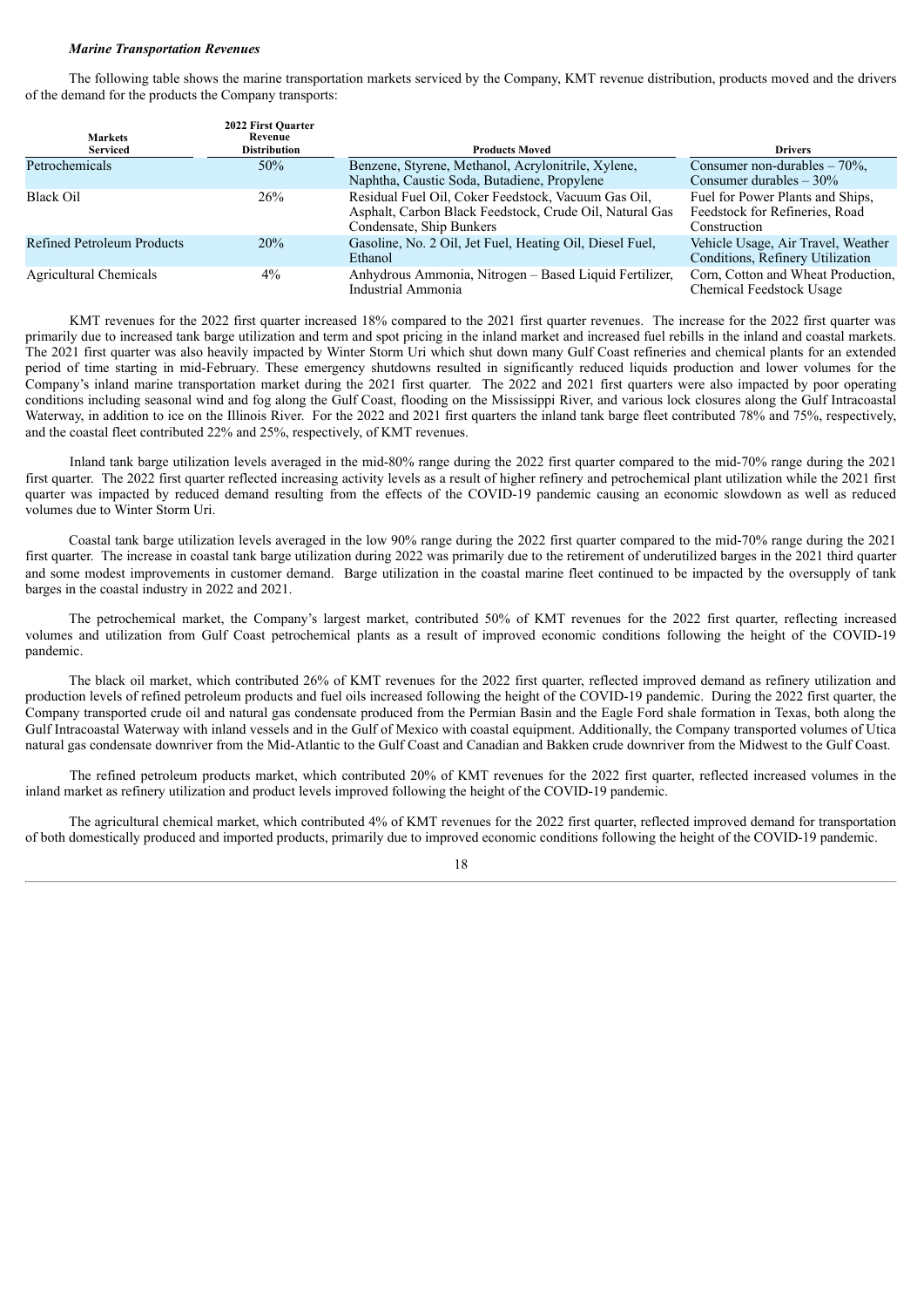For the 2022 first quarter, the inland operations incurred 3,137 delay days, 10% more than the 2,854 delay days that occurred during the 2021 first quarter. Delay days measure the lost time incurred by a tow (towboat and one or more tank barges) during transit when the tow is stopped due to weather, lock conditions, or other navigational factors. Delay days reflected poor operating conditions due to heavy wind and fog along the Gulf Coast and high water conditions on the Mississippi River System during the 2022 and 2021 first quarters. The 2022 first quarter was also impacted by ice on the Illinois River while the 2021 first quarter was impacted by closures of key waterways as a result of lock maintenance projects. The increase in delay days in the 2022 first quarter reflects increased volumes and barge utilization compared to the 2021 first quarter.

During both the 2022 and 2021 first quarters approximately 65% of KMT inland revenues were under term contracts and 35% were spot contract revenues. Inland time charters during the 2022 and 2021 first quarters represented 58% and 61%, respectively, of the inland revenues under term contracts. During both the 2022 and 2021 first quarters approximately 80% of the coastal revenues were under term contracts and 20% were spot contract revenues. Coastal time charters represented approximately 90% and 85% of coastal revenues under term contracts during the 2022 and 2021 first quarters, respectively. Term contracts have contract terms of 12 months or longer, while spot contracts have contract terms of less than 12 months.

The following table summarizes the average range of pricing changes in term and spot contracts renewed during 2022 compared to contracts renewed during the corresponding quarter of 2021:

|                     | <b>Three Months Ended</b><br>March 31, 2022 |
|---------------------|---------------------------------------------|
| Inland market:      |                                             |
| Term increase       | $7\% - 9\%$                                 |
| Spot increase       | $15\% - 20\%$                               |
| Coastal market (a): |                                             |
| Term increase       | $4\% - 6\%$                                 |
| Spot increase       | $4\% - 6\%$                                 |

(a) Spot and term contract pricing in the coastal market are contingent on various factors including geographic location, vessel capacity, vessel type, and product serviced.

Effective January 1, 2022, annual escalators for labor and the producer price index on a number of inland multi-year contracts resulted in rate increases on those contracts of approximately 5%, excluding fuel.

#### *Marine Transportation Costs and Expenses*

Costs and expenses for the 2022 first quarter increased 13% compared to the 2021 first quarter. Costs of sales and operating expenses for the 2022 first quarter increased 19% compared with the 2021 first quarter. The increases during the 2022 first quarter primarily reflect improved business activity levels and increased fuel costs as well as incremental costs associated with the COVID-19 Omicron variant.

The inland marine transportation fleet operated an average of 263 towboats during the 2022 first quarter, of which an average of 56 were chartered, compared to 241 during the 2021 first quarter, of which an average of 25 were chartered. The increase was primarily due to increasing business activity levels during the 2022 first quarter. The 2021 first quarter activity was also impacted by Winter Storm Uri. Generally, variability in demand or anticipated demand, as tank barges are added or removed from the fleet, as chartered towboat availability changes, or as weather or water conditions dictate, the Company charters in or releases chartered towboats in an effort to balance horsepower needs with current requirements. The Company has historically used chartered towboats for approximately one-fourth of its horsepower requirements.

During the 2022 first quarter, the inland operations consumed 11.5 million gallons of diesel fuel compared to 10.8 million gallons consumed during the 2021 first quarter. The average price per gallon of diesel fuel consumed during the 2022 first quarter was \$2.50 per gallon compared with \$1.65 per gallon for the 2021 first quarter. Fuel escalation and de-escalation clauses are typically included in term contracts and are designed to rebate fuel costs when prices decline and recover additional fuel costs when fuel prices rise; however, there is generally a 30 to 90 day delay before contracts are adjusted. Spot contracts do not have escalators for fuel.

Selling, general and administrative expenses for the 2022 first quarter increased 6% compared to the 2021 first quarter, primarily due to higher business activity levels. Business activity levels in the 2021 first quarter were impacted by COVID-19 and the resulting economic slowdown as well as Winter Storm Uri.

Taxes, other than on income, for the 2022 first quarter increased 16% compared with the 2021 first quarter, primarily reflecting higher property taxes on marine transportation equipment.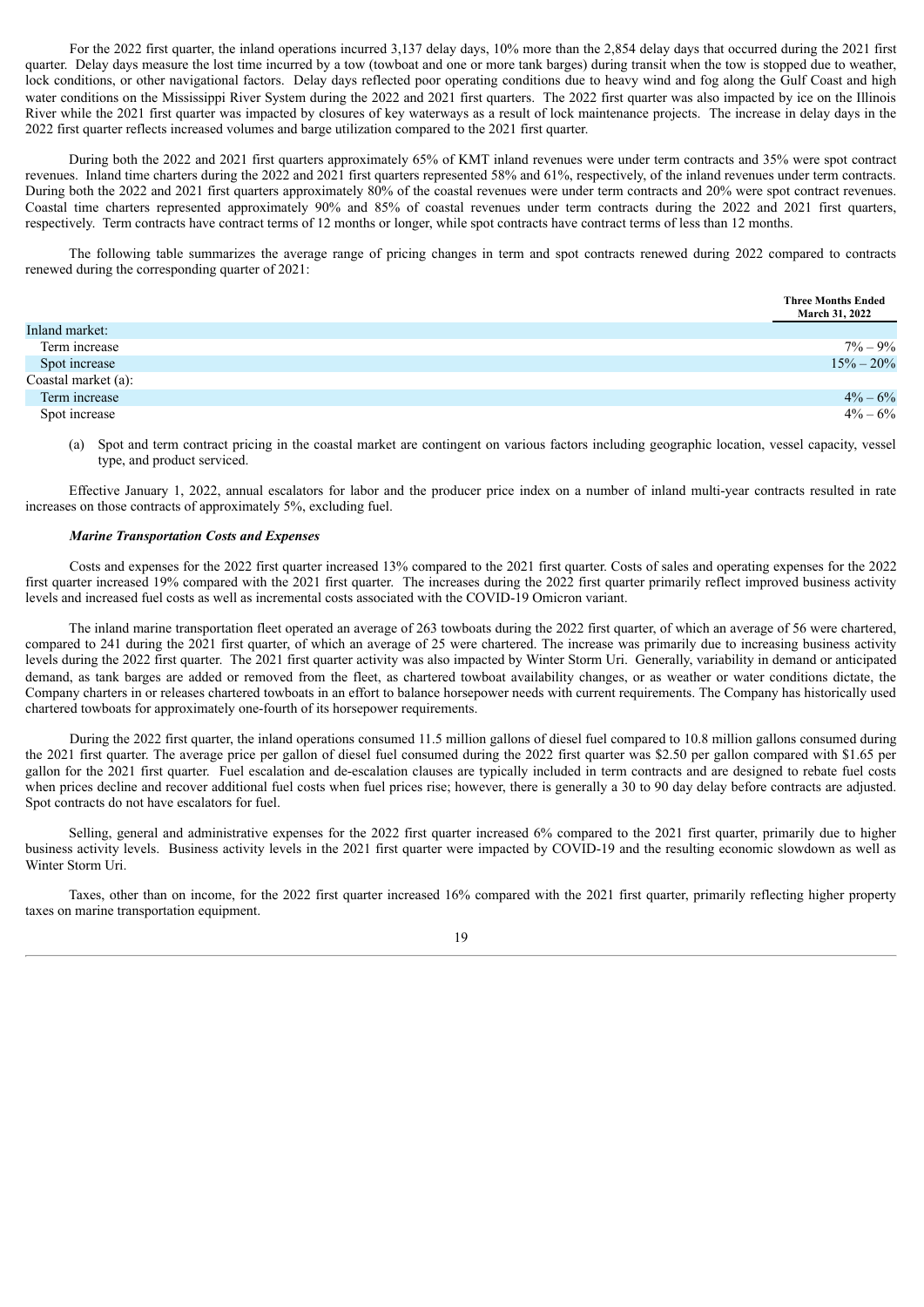Depreciation and amortization for the 2022 first quarter decreased 7% compared to the 2021 first quarter, primarily reflecting retirements, sales, and impairment of marine equipment during 2021.

#### *Marine Transportation Operating Income and Operating Margin*

KMT operating income for the 2022 first quarter increased 773%, respectively, compared with the 2021 first quarter. The 2022 first quarter operating margin was 4.8% compared with 0.6% for the 2021 first quarter. The increases in operating income and operating margin were primarily due to increased barge utilization and term and spot contract pricing in the inland market, each as a result of improving business activity levels, partially offset by the impacts of the COVID-19 Omicron variant and increasing fuel prices. The 2021 first quarter was also impacted by Winter Storm Uri.

#### **Distribution and Services**

The following table sets forth KDS revenues, costs and expenses, operating income (loss), and operating margin (dollars in thousands):

|                                       | Three Months Ended March 31. |         |  |         |          |  |  |         |        |
|---------------------------------------|------------------------------|---------|--|---------|----------|--|--|---------|--------|
|                                       | 2022                         |         |  | 2021    | % Change |  |  |         |        |
| Distribution and services revenues    | 255,246                      |         |  |         |          |  |  | 195,899 | $30\%$ |
|                                       |                              |         |  |         |          |  |  |         |        |
| Costs and expenses:                   |                              |         |  |         |          |  |  |         |        |
| Costs of sales and operating expenses |                              | 196,519 |  | 149,127 | 32       |  |  |         |        |
| Selling, general and administrative   |                              | 41,922  |  | 36,488  | 15       |  |  |         |        |
| Taxes, other than on income           |                              | 1,728   |  | 1,492   | 16       |  |  |         |        |
| Depreciation and amortization         |                              | 4,106   |  | 5,881   | (30)     |  |  |         |        |
|                                       |                              | 244,275 |  | 192,988 | 27       |  |  |         |        |
| Operating income                      |                              | 10.971  |  | 2,911   | 277%     |  |  |         |        |
| Operating margins                     |                              | $4.3\%$ |  | $1.5\%$ |          |  |  |         |        |

#### *Distribution and Services Revenues*

The following table shows the markets serviced by KDS, the revenue distribution, and the customers for each market:

| <b>Markets Serviced</b>   | 2022 First Quarter<br>Revenue<br><b>Distribution</b> | Customers                                                                                                                                                                                                                                                                                                                    |
|---------------------------|------------------------------------------------------|------------------------------------------------------------------------------------------------------------------------------------------------------------------------------------------------------------------------------------------------------------------------------------------------------------------------------|
| Commercial and Industrial | 58%                                                  | Inland River Carriers — Dry and Liquid, Offshore Towing — Dry and<br>Liquid, Offshore Oilfield Services — Drilling Rigs & Supply Boats,<br>Harbor Towing, Dredging, Great Lakes Ore Carriers, Pleasure Crafts, On<br>and Off-Highway Transportation, Power Generation, Standby Power<br>Generation, Pumping Stations, Mining |
| Oil and Gas               | 42%                                                  | Oilfield Services, Oil and Gas Operators and Producers                                                                                                                                                                                                                                                                       |

KDS revenues for the 2022 first quarter increased 30% compared to the 2021 first quarter. In the commercial and industrial market, the increase for the 2022 first quarter was primarily attributable to improved economic activity across the United States which resulted in higher business levels in the marine and on-highway businesses. Increased product sales in Thermo King also contributed favorably to the 2022 first quarter results. In addition, the 2021 first quarter was impacted by Winter Storm Uri which caused reduced activity, especially in the Southern United States, in the commercial and industrial market. For the 2022 first quarter, the commercial and industrial market contributed 58% of KDS revenues.

In the oil and gas market, revenues improved compared to the 2021 first quarter due to higher oilfield activity which resulted in increased demand for new transmissions and parts in the distribution business. Although the manufacturing business was heavily impacted by supply chain delays, the business continued to experience increased orders and deliveries of new environmentally friendly pressure pumping equipment and power generation equipment for electric fracturing. For the 2022 first quarter, the oil and gas market contributed 42% of KDS revenues.

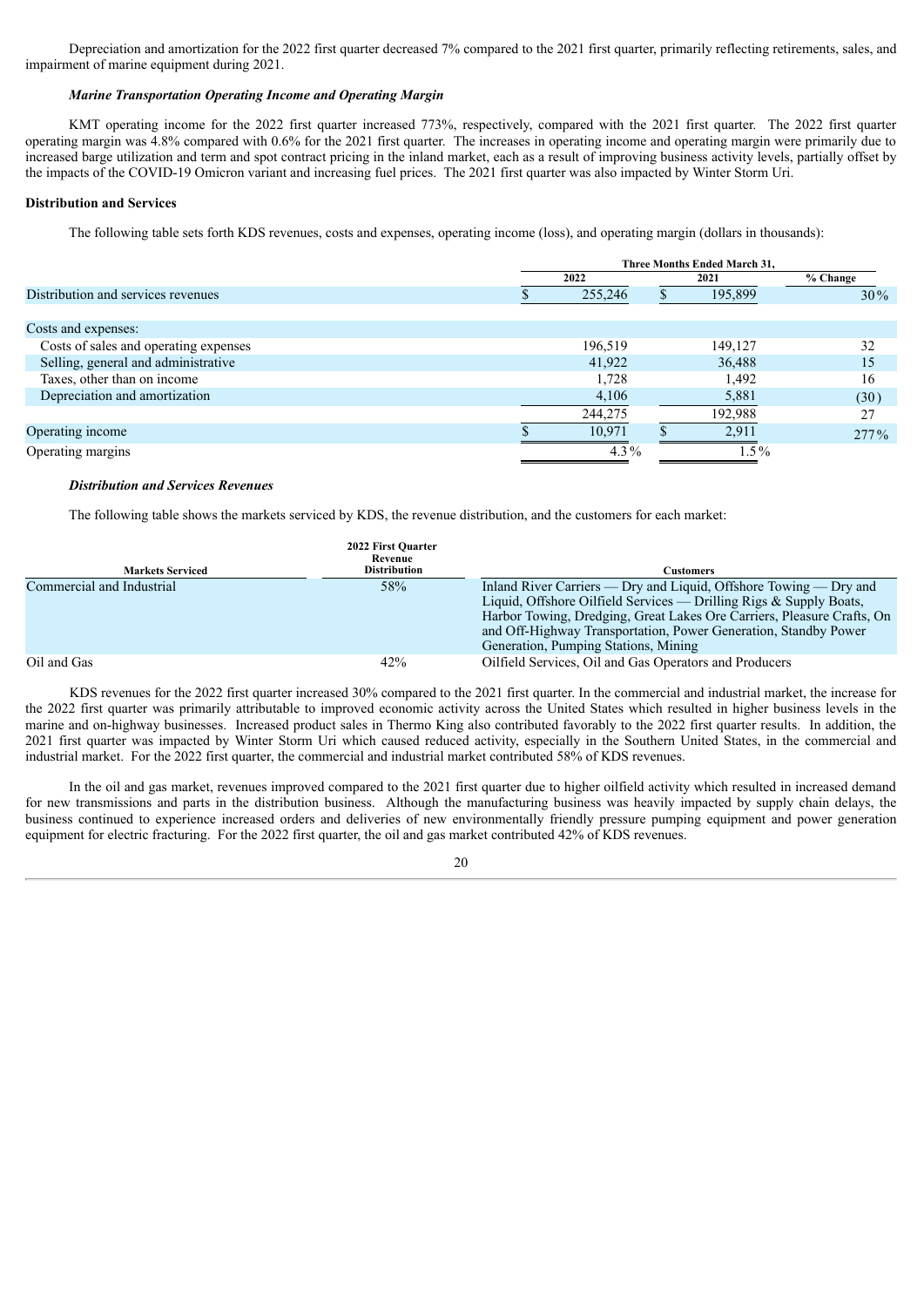#### *Distribution and Services Costs and Expenses*

Costs and expenses for the 2022 first quarter increased 27% compared with the 2021 first quarter. Costs of sales and operating expenses for the 2022 first quarter increased 32%, compared with the 2021 first quarter, reflecting higher demand in the marine and on-highway businesses in commercial and industrial markets as well as increased demand in the oil and gas market as a result of higher oilfield activity levels.

Selling, general and administrative expenses for the 2022 first quarter increased 15%, compared to the 2021 first quarter, primarily due to higher salaries and higher warranty accruals associated with increased activity levels as well as salaries and costs related to the acquisition of assets of an energy storage systems manufacturer in the 2021 fourth quarter.

Depreciation and amortization for the 2022 first quarter decreased 30%, compared to the 2021 first quarter, primarily due to sales of property and equipment and reduced capital spending during 2021.

#### *Distribution and Services Operating Income and Operating Margin*

KDS operating income for the 2022 first quarter increased 277% compared with the 2021 first quarter. The 2022 first quarter operating margin was 4.3% compared to 1.5% for the 2021 first quarter. The results reflect increased business levels in both the commercial and industrial and oil and gas markets.

#### **Gain on Disposition of Assets**

The Company reported a net gain on disposition of assets of \$4.8 million for the 2022 first quarter and \$2.1 million for the 2021 first quarter. The net gains were primarily from sales of marine transportation equipment.

#### **Other Income and Expenses**

The following table sets forth other income, noncontrolling interests, and interest expense (dollars in thousands):

|                          |    | Three Months Ended March 31. |  |          |          |  |
|--------------------------|----|------------------------------|--|----------|----------|--|
|                          |    | 2022                         |  | 2021     | % Change |  |
| Other income             | w  | 4,308                        |  | 3,791    | 14%      |  |
| Noncontrolling interests |    | (152)                        |  | (255)    | $(40)\%$ |  |
| Interest expense         | ۰D | (10,203)                     |  | (10,966) | $(7) \%$ |  |

#### *Other Income*

Other income for the 2022 and 2021 first quarters include income of \$3.4 million and \$2.0 million, respectively, for all components of net benefit costs except the service cost component related to the Company's defined benefit plans. Other income for the 2021 first quarter also includes interest income from the Company's 2019 federal income tax refund received in February 2021.

#### *Interest Expense*

The following table sets forth average debt and average interest rate (dollars in thousands):

|                       |  | Three Months Ended March 31. |          |  |           |  |  |      |  |
|-----------------------|--|------------------------------|----------|--|-----------|--|--|------|--|
|                       |  | 2022                         |          |  |           |  |  | 2021 |  |
| Average debt          |  |                              | .178.916 |  | 1,417,127 |  |  |      |  |
| Average interest rate |  | $3.5\%$                      |          |  | $3.1\%$   |  |  |      |  |

Interest expense for the 2022 first quarter decreased 7%, compared with the 2021 first quarter, primarily due to lower average debt outstanding as a result of debt repayments during 2021. There was no capitalized interest excluded from interest expense during the 2022 or 2021 first quarters.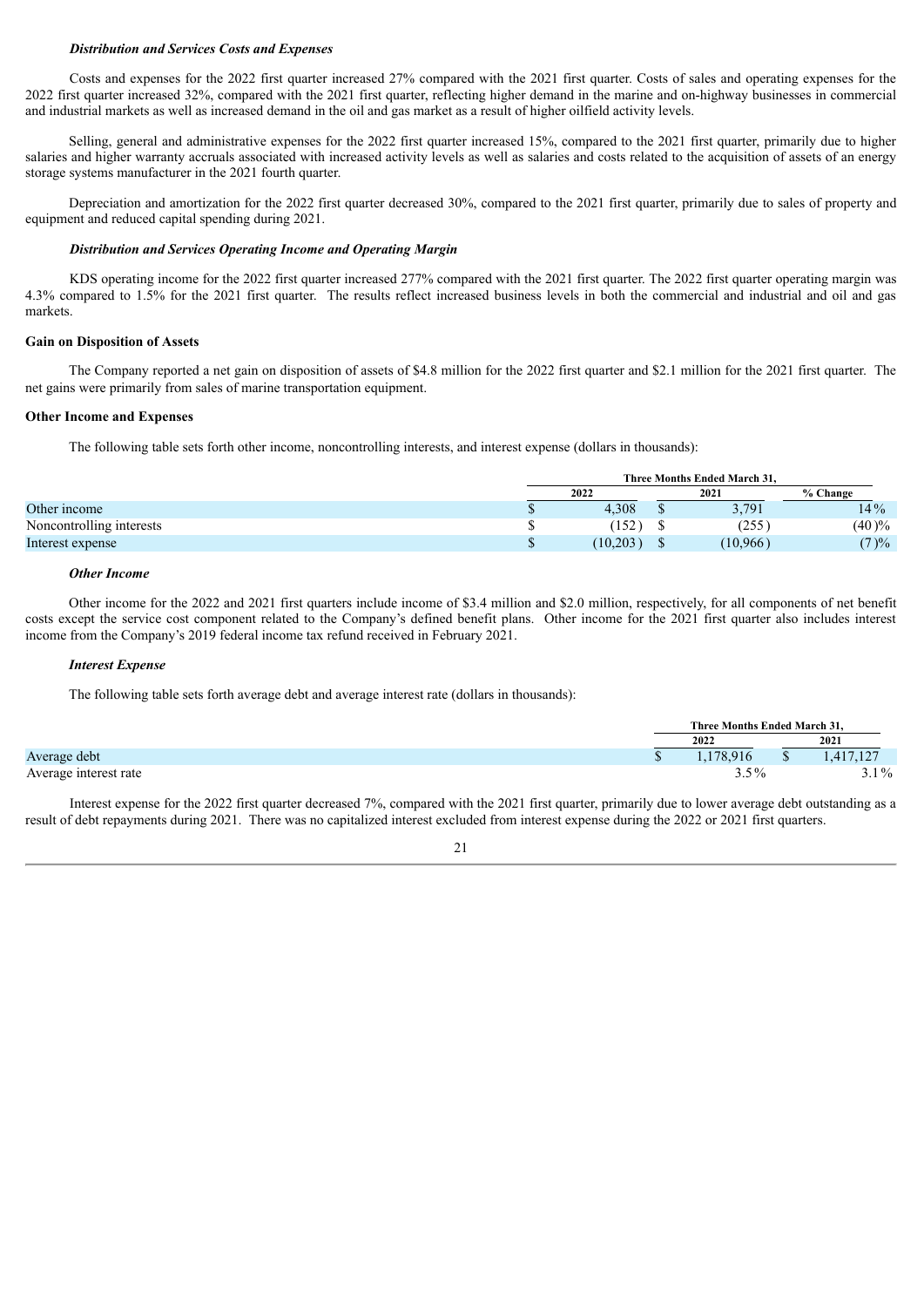#### **Financial Condition, Capital Resources and Liquidity**

#### *Balance Sheets*

The following table sets forth the significant components of the balance sheets (dollars in thousands):

|                                                    | March 31,<br>2022 |              | December 31,<br>2021 | % Change |  |
|----------------------------------------------------|-------------------|--------------|----------------------|----------|--|
| Assets:                                            |                   |              |                      |          |  |
| Current assets                                     | \$<br>1,015,331   | S.           | 1,003,865            | $1\%$    |  |
| Property and equipment, net                        | 3,660,314         |              | 3,678,515            |          |  |
| Operating lease right-of-use assets                | 164,986           |              | 167,730              | (2)      |  |
| Goodwill                                           | 438,748           |              | 438,748              |          |  |
| Other intangibles, net                             | 57,934            |              | 60,070               | (4)      |  |
| Other assets                                       | 45,479            |              | 50,135               | (9)      |  |
|                                                    | 5,382,792         |              | 5,399,063            | $-$ %    |  |
|                                                    |                   |              |                      |          |  |
| Liabilities and stockholders' equity:              |                   |              |                      |          |  |
| Current liabilities                                | \$<br>513,835     | <sup>S</sup> | 543,772              | (6)%     |  |
| Long-term debt, $net - less current portion$       | 1,151,638         |              | 1,161,433            | (1)      |  |
| Deferred income taxes                              | 580,014           |              | 574,152              |          |  |
| Operating lease liabilities – less current portion | 156,271           |              | 159,672              | (2)      |  |
| Other long-term liabilities                        | 69,169            |              | 71,252               | (3)      |  |
| Total equity                                       | 2,911,865         |              | 2,888,782            |          |  |
|                                                    | 5,382,792         |              | 5,399,063            | $- \%$   |  |

Current assets as of March 31, 2022 increased 1% compared with December 31, 2021. Other accounts receivable decreased 16%, primarily due to recoveries on the settlement of insurance claims. Inventories increased 9%, primarily due to supply chain delays in KDS resulting in staging of inventory and buildup for projects that will be delivered later in 2022. Prepaid expenses and other current assets increased 9% primarily due to the increase in the price of diesel fuel purchased in March 2022.

Property and equipment, net of accumulated depreciation, at March 31, 2022 decreased slightly compared with December 31, 2021. The decrease reflected \$48.1 million of depreciation expense and \$9.6 million of property disposals, partially offset by \$35.6 million of capital additions (including an increase in accrued capital expenditures of \$0.5 million) and an acquisition for \$3.9 million during the 2022 first quarter, more fully described under Cash Flows and Capital Expenditures below.

Operating lease right-of-use assets as of March 31, 2022 decreased 2% compared to December 31, 2021, primarily due to lease amortization expense, partially offset by new leases acquired during the 2022 first quarter.

Other intangibles, net, as of March 31, 2022 decreased 4% compared with December 31, 2021, primarily due to amortization during the 2022 first quarter.

Other assets as of March 31, 2022 decreased 9% compared with December 31, 2021, primarily due to amortization of drydock expenditures during the 2022 first quarter.

Current liabilities as of March 31, 2022 decreased 6% compared with December 31, 2021. Accounts payable increased 10%, primarily due to increased activity levels in KDS. Accrued liabilities decreased 20% primarily due to the payment of employee incentive compensation bonuses, property taxes, and interest, as well as the settlement of insurance claims.

Long-term debt, net – less current portion, as of March 31, 2022 decreased 1% compared with December 31, 2021, primarily reflecting repayments of \$10.0 million under the Term Loan.

Deferred income taxes as of March 31, 2022 increased 1% compared with December 31, 2021, primarily reflecting the deferred tax provision of \$5.9 million.

Operating lease liabilities – less current portion, as of March 31, 2022 decreased 2% compared to December 31, 2021, primarily due to lease payments made, partially offset by new leases acquired and liability accretion during the 2022 first quarter.

Other long-term liabilities as of March 31, 2022 decreased 3% compared with December 31, 2021, primarily due to amortization of intangible liabilities and a decrease in pension liabilities.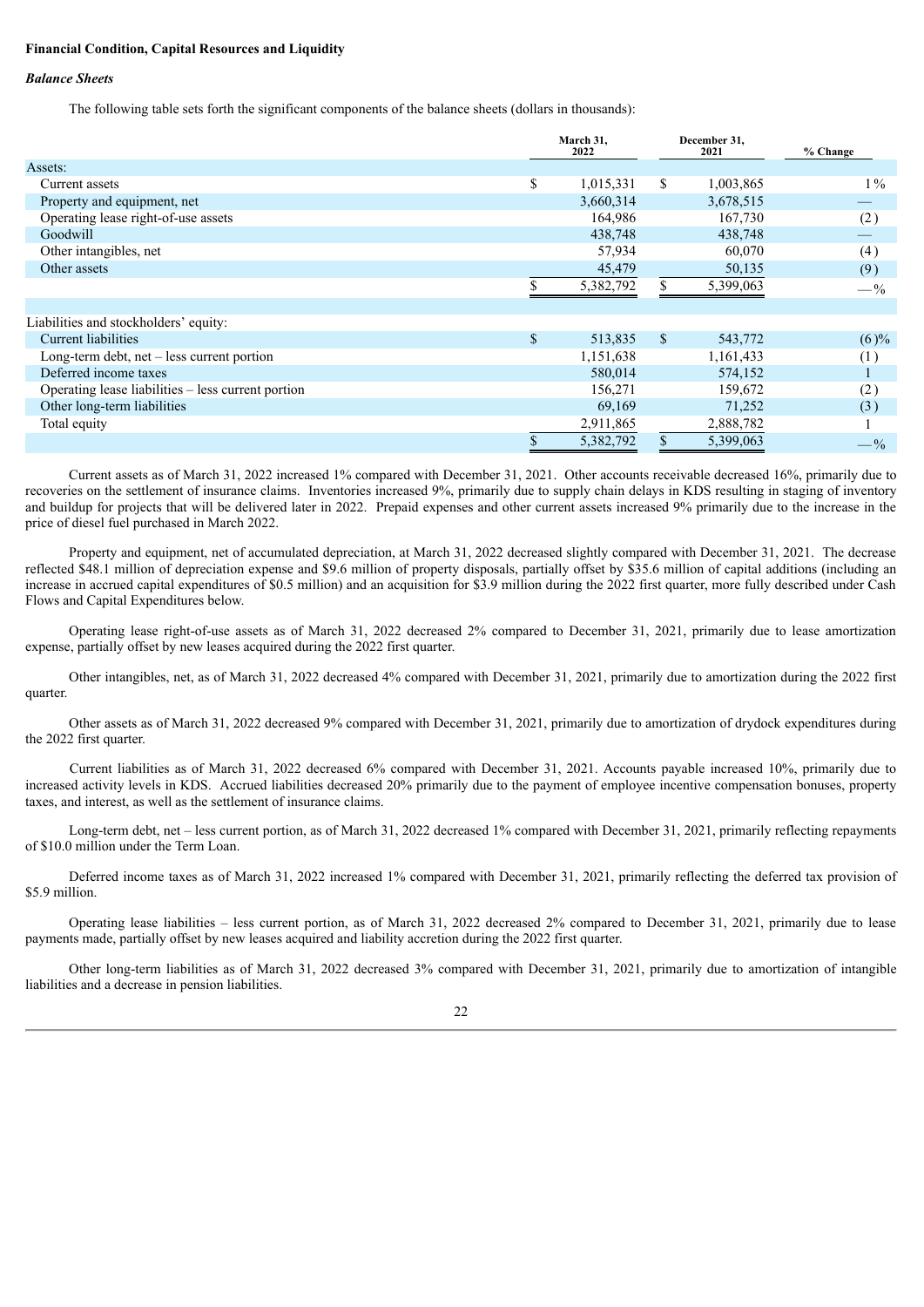Total equity as of March 31, 2022 increased 1% compared with December 31, 2021. The increase was primarily due to the net earnings attributable to Kirby of \$17.4 million, amortization of share-based compensation of \$6.0 million, and stock option exercises of \$2.3 million, partially offset by tax withholdings of \$3.1 million on restricted stock and RSU vestings.

#### *Long-Term Financing*

The following table summarizes the Company's outstanding debt (in thousands):

|                                                   |   | March 31.<br>2022 | December 31,<br>2021 |
|---------------------------------------------------|---|-------------------|----------------------|
| Long-term debt, including current portion:        |   |                   |                      |
| Revolving Credit Facility due March 27, 2024 (a)  | ¢ |                   |                      |
| Term Loan due March 27, 2024 (a)                  |   | 305,000           | 315,000              |
| 3.29% senior notes due February 27, 2023          |   | 350,000           | 350,000              |
| 4.2% senior notes due March 1, 2028               |   | 500,000           | 500,000              |
| Credit line due June 30, 2022                     |   |                   |                      |
| Bank notes payable                                |   | 3,097             | 1,934                |
|                                                   |   | 1,158,097         | 1,166,934            |
| Unamortized debt discounts and issuance costs (b) |   | (3,362)           | (3, 567)             |
|                                                   |   | 1,154,735         | ,163,367             |

- (a) Variable interest rate of 1.8% and 1.5% at March 31, 2022 and December 31, 2021, respectively.
- (b) Excludes \$1.2 million and \$1.4 million attributable to the Revolving Credit Facility included in other assets at March 31, 2022 and December 31, 2021, respectively.

The Company has a Credit Agreement with a group of commercial banks, with JPMorgan Chase Bank, N.A. as the administrative agent bank, allowing for an \$850 million Revolving Credit Facility and a Term Loan with a maturity date of March 27, 2024. The Term Loan is prepayable, in whole or in part, without penalty. During the 2022 first quarter, the Company repaid \$10.0 million under the Term Loan. During April 2022, the Company repaid \$5.0 million under the Term Loan. Outstanding letters of credit under the Revolving Credit Facility were \$5.1 million and available borrowing capacity was \$844.9 million as of March 31, 2022. Outstanding letters of credit under the \$10 million credit line were \$1.3 million and available borrowing capacity was \$8.7 million as of March 31, 2022.

On February 3, 2022, the Company entered into a note purchase agreement for the issuance of \$300 million of 2033 Notes with a group of institutional investors, consisting of \$60 million of 3.46% Series A Notes and \$240 million of 3.51% Series B Notes, each due January 19, 2033. The Series A Notes are scheduled to be issued on October 20, 2022, and the Series B Notes are scheduled to be issued on January 19, 2023. No principal payments will be required until maturity. Beginning in 2023, interest payments of \$5.3 million will be due semi-annually on January 19 and July 19 of each year, with the exception of the first payment on January 19, 2023, which will be \$0.5 million. The 2033 Notes will be unsecured and rank equally in right of payment with the Company's other unsecured senior indebtedness. The 2033 Notes contain certain covenants on the part of the Company, including an interest coverage covenant, a debt-to-capitalization covenant, and covenants relating to liens, asset sales and mergers, among others. The 2033 Notes also specify certain events of default, upon the occurrence of which the maturity of the notes may be accelerated, including failure to pay principal and interest, violation of covenants or default on other indebtedness, among others. The 2023 Notes are excluded from short term liabilities because the Company intends to use the proceeds from the issuance of the 2033 Notes and availability under the Revolving Credit Facility to repay the 2023 Notes upon maturity.

As of March 31, 2022, the Company was in compliance with all covenants under its debt instruments. For additional information about the Company's debt instruments, see Note 5, Long-Term Debt, in the Company's Annual Report on Form 10-K for the year ended December 31, 2021.

#### *Cash Flow and Capital Expenditures*

The Company generated favorable operating cash flows during the 2022 first quarter with net cash provided by operating activities of \$32.2 million compared with \$102.6 million for the 2021 first quarter, a 69% decrease. The decrease was primarily due to a tax refund of \$119.5 million, including accrued interest, for the Company's 2019 federal tax return which was received in the 2021 first quarter, increased inventory purchases, and increased employee incentive compensation bonuses paid during the 2022 first quarter, partially offset by increased revenues and operating income in KMT and KDS. Increases in KMT revenues and operating income were driven by increased barge utilization and term and spot contract pricing in the inland market during the 2022 first quarter. The 2021 first quarter KMT revenues and operating income were also negatively impacted by the impacts of Winter Storm Uri. During the 2022 and 2021 first quarters, the Company generated cash of \$14.3 million and \$4.8 million, respectively, from proceeds from the disposition of assets, and \$2.3 million and \$0.4 million, respectively, from proceeds from the exercise of stock options.

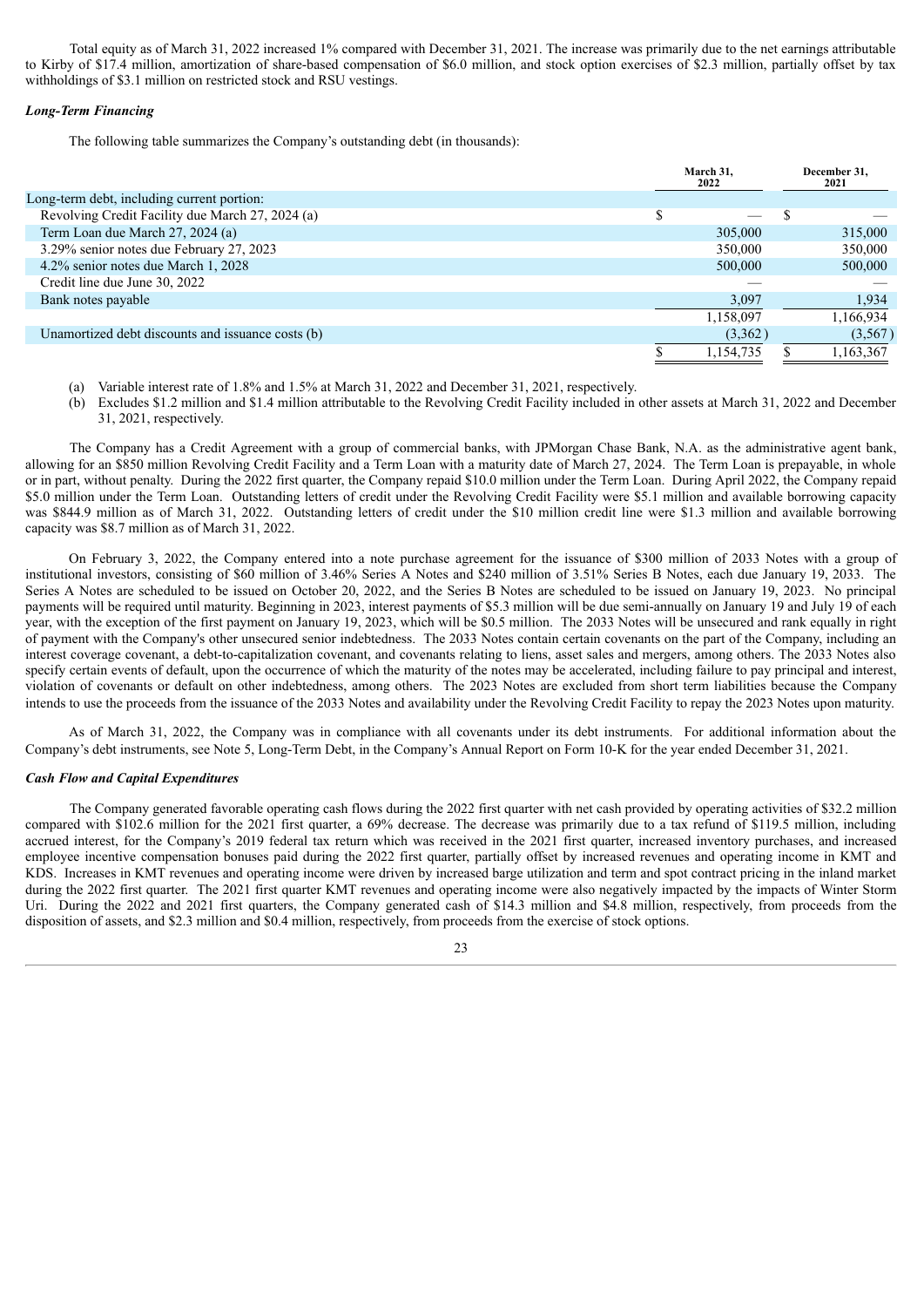For the 2022 first quarter, cash generated was used for capital expenditures of \$35.1 million (net of an increase in accrued capital expenditures of \$0.5 million), including \$1.3 million for inland towboat construction and \$33.8 million primarily for upgrading existing marine equipment and KMT and KDS facilities.

#### *Treasury Stock Purchases*

The Company did not purchase any treasury stock during the 2022 first quarter. As of May 6, 2022, the Company had approximately 1.4 million shares available under its existing repurchase authorization. Historically, treasury stock purchases have been financed through operating cash flows and borrowings under the Company's Revolving Credit Facility. The Company is authorized to purchase its common stock on the New York Stock Exchange and in privately negotiated transactions. When purchasing its common stock, the Company is subject to price, trading volume, and other market considerations. Shares purchased may be used for reissuance upon the exercise of stock options or the granting of other forms of incentive compensation, in future acquisitions for stock, or for other appropriate corporate purposes.

#### *Liquidity*

Funds generated from operations are available for acquisitions, capital expenditure projects, common stock repurchases, repayments of borrowings, and for other corporate and operating requirements. In addition to net cash flows provided by operating activities, as of May 6, 2022 the Company also had cash equivalents of \$32.1 million, availability of \$844.9 million under its Revolving Credit Facility, and \$8.7 million available under its credit line.

Neither the Company, nor any of its subsidiaries, is obligated on any debt instrument, swap agreement, or any other financial instrument or commercial contract which has a rating trigger, except for the pricing grid on its Credit Agreement.

The Company expects to continue to fund expenditures for acquisitions, capital construction projects, common stock repurchases, repayment of borrowings, and for other operating requirements from a combination of available cash and cash equivalents, funds generated from operating activities, and available financing arrangements.

The Revolving Credit Facility's commitment is in the amount of \$850 million and matures March 27, 2024. As of March 31, 2022, the Company had \$844.9 million available under the Revolving Credit Facility. The 2023 Notes do not mature until February 27, 2023 and require no prepayments. The Company intends to use the proceeds from the issuance of the 2033 Notes in October 2022 and January 2023 and availability under the Revolving Credit Facility to repay the 2023 Notes upon maturity. The 4.2% senior unsecured notes do not mature until March 1, 2028 and require no prepayments. The Term Loan is due on March 27, 2024 and is prepayable, in whole or in part, without penalty.

There are numerous factors that may negatively impact the Company's cash flows in 2022. For a list of significant risks and uncertainties that could impact cash flows, see Note 13, Contingencies and Commitments, in the financial statements, and Item 1A — Risk Factors and Note 14, Contingencies and Commitments, in the Company's Annual Report on Form 10-K for the year ended December 31, 2021. Amounts available under the Company's existing financial arrangements are subject to the Company continuing to meet the covenants of the credit facilities as described in Note 5, Long-Term Debt in the Company's Annual Report on Form 10-K for the year ended December 31, 2021.

The Company has issued guaranties or obtained standby letters of credit and performance bonds supporting performance by the Company and its subsidiaries of contractual or contingent legal obligations of the Company and its subsidiaries incurred in the ordinary course of business. The aggregate notional value of these instruments is \$19.7 million at March 31, 2022, including \$12.1 million in letters of credit and \$7.6 million in performance bonds. All of these instruments have an expiration date within two years. The Company does not believe demand for payment under these instruments is likely and expects no material cash outlays to occur in connection with these instruments.

KMT term contracts typically contain fuel escalation clauses, or the customer pays for the fuel. However, there is generally a 30 to 90 day delay before contracts are adjusted depending on the specific terms of the contract. In general, the fuel escalation clauses are effective over the long-term in allowing the Company to recover changes in fuel costs due to fuel price changes. However, the short-term effectiveness of the fuel escalation clauses can be affected by a number of factors including, but not limited to, specific terms of the fuel escalation formulas, fuel price volatility, navigating conditions, tow sizes, trip routing, and the location of loading and discharge ports that may result in the Company over or under recovering its fuel costs. Spot contract rates generally reflect current fuel prices at the time the contract is signed but do not have escalators for fuel.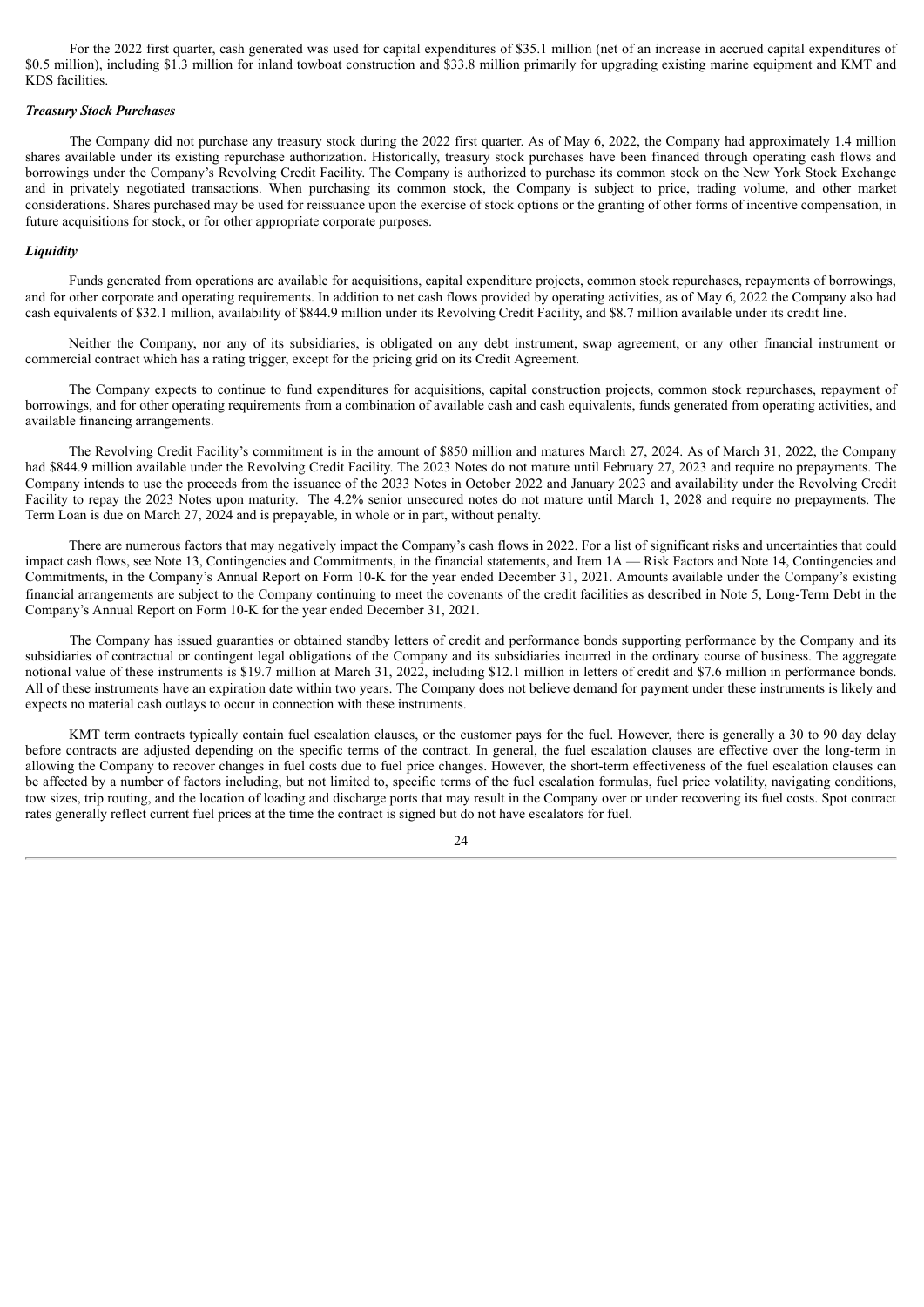While inflationary pressures have increased in the second half of 2021 and into 2022, the Company has certain mechanisms designed to help mitigate the impacts of rising costs. For example, KMT has long-term contracts which generally contain cost escalation clauses whereby certain costs, including fuel as noted above, can be largely passed through to its customers. Spot contract rates include the cost of fuel and are subject to market volatility. In KDS, the cost of major components for large manufacturing orders is secured with suppliers at the time a customer order is finalized, which limits exposure to inflation. The repair portion of KDS is based on prevailing current market rates.

#### **Item 3. Quantitative and Qualitative Disclosures about Market Risk**

The Company is exposed to risk from changes in interest rates on certain of its outstanding debt. The outstanding loan balances under the Company's bank credit facilities bear interest at variable rates based on prevailing short-term interest rates in the United States and Europe. A 1% increase in variable interest rates would impact the 2022 interest expense by \$3.2 million based on balances outstanding at December 31, 2021, and would change the fair value of the Company's debt by approximately 3%.

#### **Item 4. Controls and Procedures**

*Disclosure Controls and Procedures*. The Company's management, with the participation of the Chief Executive Officer and the Chief Financial Officer, has evaluated the Company's disclosure controls and procedures (as defined in Rule 13a-15(e) under the Securities Exchange Act of 1934 ("Exchange Act")), as of March 31, 2022, as required by Rule 13a-15(b) under the Exchange Act. Based on that evaluation, the Chief Executive Officer and the Chief Financial Officer concluded that, as of March 31, 2022, the disclosure controls and procedures were effective to ensure that information required to be disclosed by the Company in the reports that it files or submits under the Exchange Act (i) is recorded, processed, summarized and reported within the time periods specified in the Securities and Exchange Commission's rules and forms and (ii) is accumulated and communicated to the Company's management, including the Chief Executive Officer and the Chief Financial Officer, as appropriate to allow timely decisions regarding required disclosure.

Because of its inherent limitations, internal control over financial reporting may not prevent or detect misstatements. Also, projections of any evaluation of effectiveness to future periods are subject to the risk that controls may become inadequate because of changes in conditions, or that the degree of compliance with the policies or procedures may deteriorate.

*Changes in Internal Control Over Financial Reporting*. There were no changes in the Company's internal control over financial reporting during the quarter ended March 31, 2022 that have materially affected, or are reasonably likely to materially affect, the Company's internal control over financial reporting.

#### **PART II – OTHER INFORMATION**

#### **Item 1. Legal Proceedings**

See Note 13, Contingencies and Commitments, of the Notes to Condensed Financial Statements (Unaudited).

### **Item 1A. Risk Factors**

The Company continues to be subject to the risk factors previously disclosed in its "Risk Factors" in the Company's Annual Report on Form 10-K for the year ended December 31, 2021.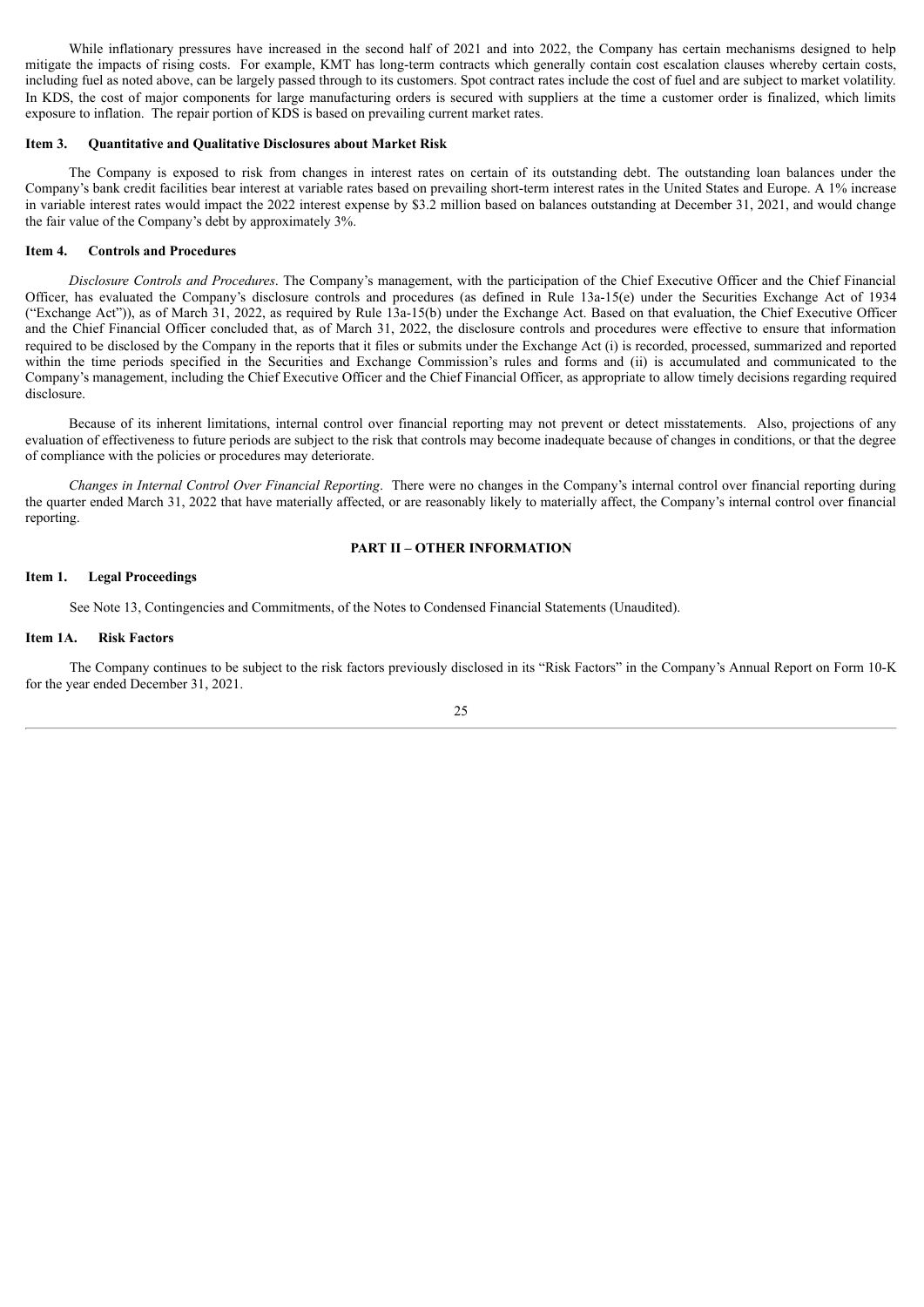## **EXHIBIT INDEX**

| Exhibit<br><b>Number</b> |     | <b>Description of Exhibits</b>                                                                                                                                                                                                                                                                                                                                                                                                                                                                                                             |
|--------------------------|-----|--------------------------------------------------------------------------------------------------------------------------------------------------------------------------------------------------------------------------------------------------------------------------------------------------------------------------------------------------------------------------------------------------------------------------------------------------------------------------------------------------------------------------------------------|
| 3.1                      |     | - Restated Articles of Incorporation of the Company with all amendments to date (incorporated by reference to Exhibit 3.1 to the<br><u>Registrant's Annual Report on Form 10-K for the year ended December 31, 2014).</u>                                                                                                                                                                                                                                                                                                                  |
| 3.2                      |     | - Bylaws of the Company, as amended to March 17, 2020 (incorporated by reference to Exhibit 3.2 to the Registrant's Annual Report on<br>Form 10-K for the year ended December 31, 2014).                                                                                                                                                                                                                                                                                                                                                   |
| 3.3                      |     | Amendment to Bylaws of Kirby Corporation dated March 18, 2020 (incorporated by reference to Exhibit 3.1 to the Registrant's Current<br>Report on Form 8-K filed with the Commission on March 19, 2020).                                                                                                                                                                                                                                                                                                                                    |
| 4.1                      |     | See Exhibits 3.1, 3.2, and 3.3 hereof for provisions of our Restated Articles of Incorporation of the Company with all amendments to<br>date, the Bylaws of the Company, as amended to March 17, 2020, and Amendment to Bylaws of the Company dated March 18, 2020<br>(incorporated by reference to Exhibit 3.1 and 3.2, respectively, to the Registrant's Annual Report on Form 10-K for the year ended<br>December 31, 2014 and Exhibit 3.1 to the Registrant's Current Report on Form 8-K filed with the Commission on March 19, 2020). |
| 10.1                     |     | Note Purchase Agreement dated February 3, 2022 (incorporated by reference to Exhibit 10.1 to the Registrant's Form 8-K filed with the<br>Commission on February 8, 2022).                                                                                                                                                                                                                                                                                                                                                                  |
| 10.2 <sup>†</sup>        |     | Amendment to the Deferred Compensation Plan for Key Employees dated February 9, 2022 (incorporated by reference to Exhibit 10.6)<br>to the Registrant's Annual Report on Form 10-K for the year ended December 31, 2021).                                                                                                                                                                                                                                                                                                                  |
| $10.3$ <sup>*</sup>      |     | - Deferred Compensation Plan for Key Employees (As Amended and Restated Effective April 1, 2022)                                                                                                                                                                                                                                                                                                                                                                                                                                           |
| $10.4\dagger$            |     | Annual Incentive Plan Guidelines for 2022 (incorporated by reference to Exhibit 10.11 to the Registrant's Annual Report on Form 10-K<br>for the year ended December 31, 2021).                                                                                                                                                                                                                                                                                                                                                             |
| $31.1*$                  | $-$ | Certification of Chief Executive Officer Pursuant to Rule 13a-14(a)                                                                                                                                                                                                                                                                                                                                                                                                                                                                        |
| $31.2*$                  |     | Certification of Chief Financial Officer Pursuant to Rule 13a-14(a)                                                                                                                                                                                                                                                                                                                                                                                                                                                                        |
| $32*$                    |     | - Certification Pursuant to 18 U.S.C. Section 1350                                                                                                                                                                                                                                                                                                                                                                                                                                                                                         |
| $101$ . INS*             |     | - Inline XBRL Instance Document – the instance document does not appear in the Interactive Data File because its XBRL tags are<br>embedded within the Inline XBRL document                                                                                                                                                                                                                                                                                                                                                                 |
| $101.SCH*$               |     | - Inline XBRL Taxonomy Extension Schema Document                                                                                                                                                                                                                                                                                                                                                                                                                                                                                           |
| $101.CAL*$               |     | - Inline XBRL Taxonomy Extension Calculation Linkbase Document                                                                                                                                                                                                                                                                                                                                                                                                                                                                             |
| 101.DEF*                 |     | - Inline XBRL Taxonomy Extension Definition Linkbase Document                                                                                                                                                                                                                                                                                                                                                                                                                                                                              |
| $101.LAB*$               |     | - Inline XBRL Taxonomy Extension Label Linkbase Document                                                                                                                                                                                                                                                                                                                                                                                                                                                                                   |
| 101.PRE*                 |     | - Inline XBRL Taxonomy Extension Presentation Linkbase Document                                                                                                                                                                                                                                                                                                                                                                                                                                                                            |
| $104*$                   |     | - Cover Page Interactive Data File (embedded within the Inline XBRL document)                                                                                                                                                                                                                                                                                                                                                                                                                                                              |

\* Filed herewith.

† Management contract, compensatory plan or arrangement.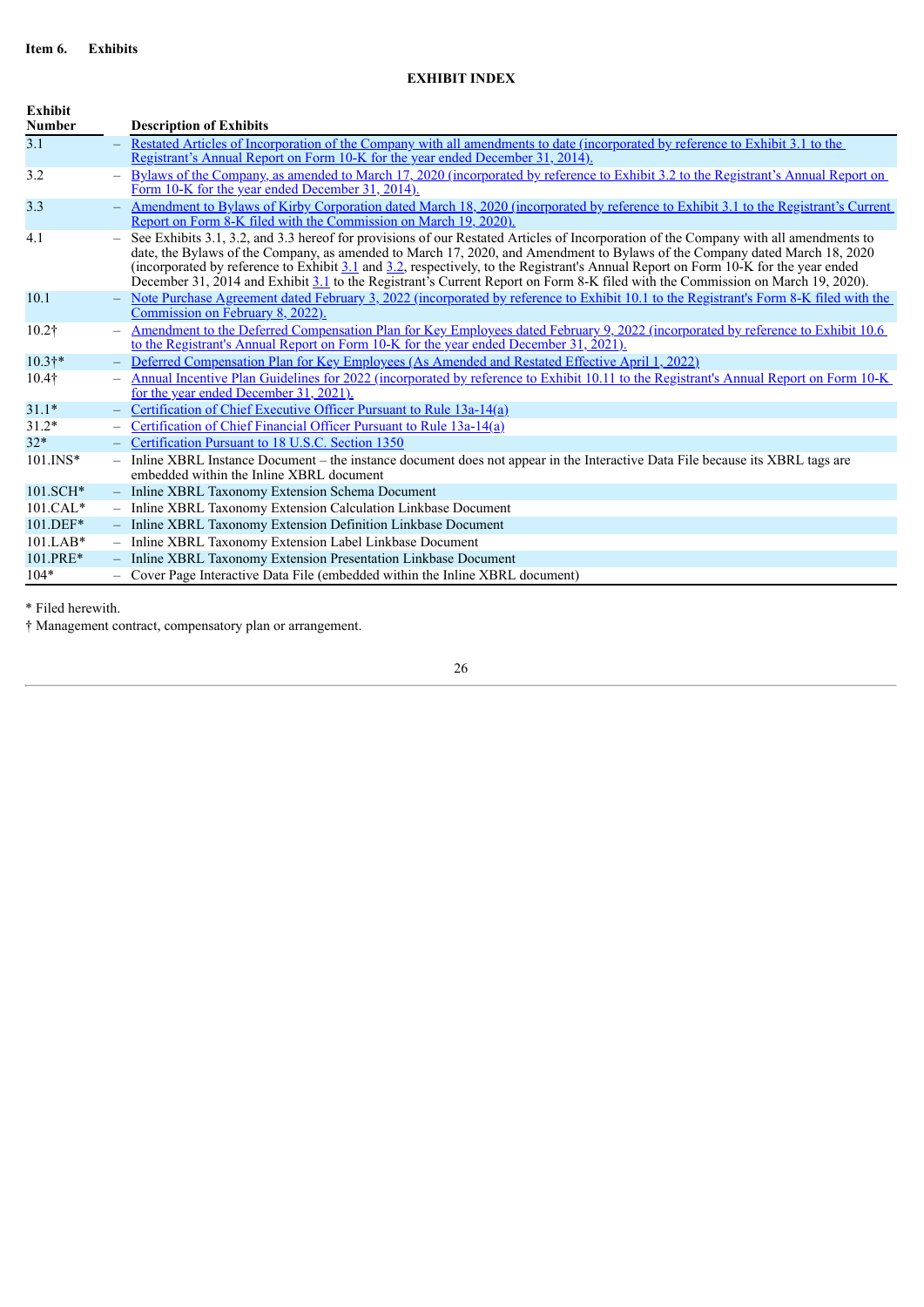#### **SIGNATURES**

Pursuant to the requirements of the Securities Exchange Act of 1934, the Registrant has duly caused this report to be signed on its behalf by the undersigned thereunto duly authorized.

> KIRBY CORPORATION (Registrant)

By: /s/ Raj Kumar

Raj Kumar *Executive Vice President and Chief Financial Of icer*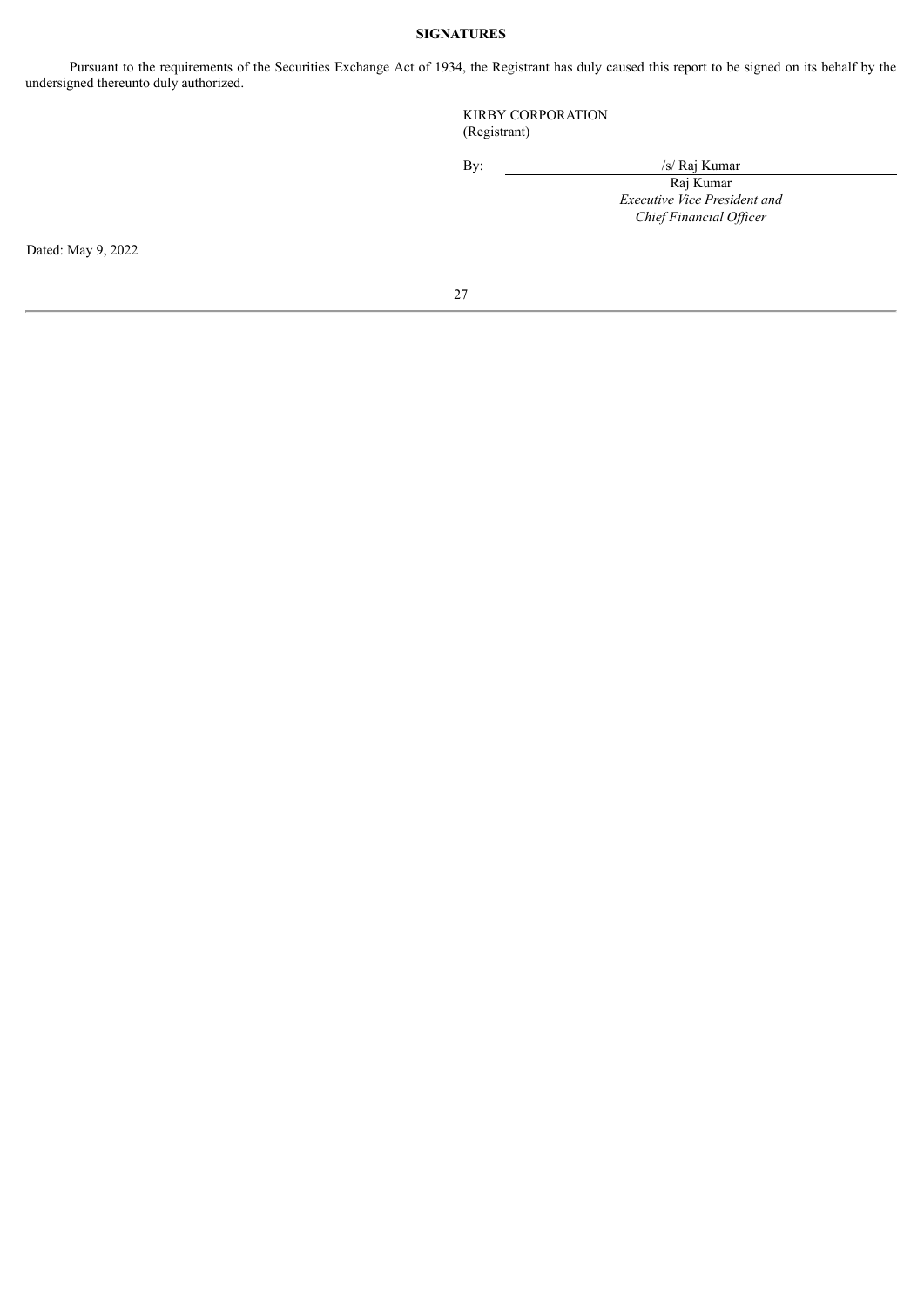## **KIRBY CORPORATION DEFERRED COMPENSATION PLAN FOR KEY EMPLOYEES (AS AMENDED AND RESTATED EFFECTIVE APRIL 1, 2022)**

<span id="page-27-0"></span>This Agreement, entered into effective as of April 1, 2022, amends and restates the Kirby Corporation Deferred Compensation Plan for Key Employees (hereafter "Plan"). The Plan was established effective January 1, 1992, as an unfunded nonqualified deferred compensation plan and designed primarily to provide additional benefits to Eligible Employees (as defined below) to restore benefits to which they would be entitled under the Employer's qualified retirement program were it not for certain limits (being the limitations with respect to the amount of compensation which may be taken into account in determining benefits under a qualified plan and the limits on the amount of benefits that can be provided), and thereby enable such Eligible Employees to share equally in the contributions generated by the Employer's profitability, and also to attain approximately the same level of retirement benefits, as a percentage of pay, as employees who are not adversely affected by the various maximum limits imposed with respect to qualified plans.

## SECTION 1DEFINITIONS

"Account" shall mean the record keeping account maintained by the Administrator or its delegate for each Participant in the Plan.

"Accrued Benefit" shall mean the Value of the Participant's Account as of the Valuation Date coincident with or next preceding the date of reference.

"Administrator" shall mean the person(s) designated to administer the Plan pursuant to Section Two.

"Affiliate" shall mean any corporation entitled to make Profit Sharing Contributions or Employer Discretionary Contributions under the 401(k) Plan at the time of reference.

"Beneficiary" shall mean the person(s), entity or entities described in Section Ten designated by, or for, the Participant.

"Board" shall mean the Board of Directors of Kirby.

"Cash Distribution Amount" shall mean the amount, if any, which is paid to the Participant with respect to the Plan Year of reference in connection with the reduction in the Profit Sharing Employer Contribution or Employer Discretionary Contribution as a result of contributions to the 401(k) Plan.

"Code" shall mean the Internal Revenue Code of 1986, as amended.

"Compensation" shall mean "Considered Compensation" as that term is defined in the 401(k) Plan, but without the limitations set forth in the last two sentences of the first paragraph of that definition (which address the limitations on compensation that may be taken into account in making contributions to the  $401(k)$  Plan).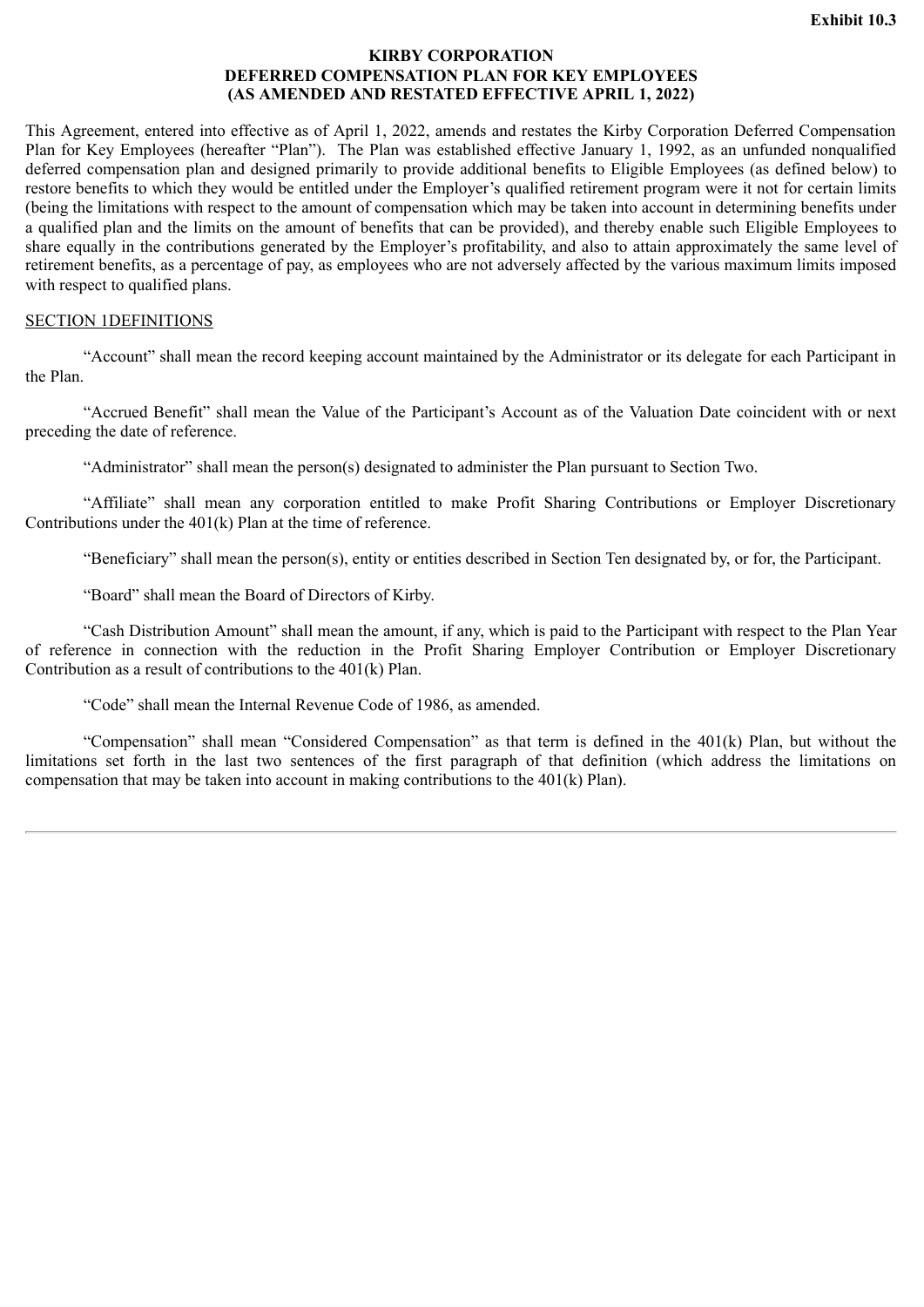"Designation of Employer Contribution" shall mean the designation of the Employer Contribution for a Participant with respect to a Plan Year.

"Disability" shall mean "Disability" as defined in the 401(k) Plan.

"Eligible Employee" shall mean an Employee who is an officer or other member of management of the Employer or is a highly compensated Employee of the Employer, all as determined by the Administrator in its sole discretion.

"Employee" shall mean an employee of the Employer as determined under the books and records of the Employer.

"Employer" shall mean, collectively, Kirby Corporation and each Affiliate at the time of reference, who is employing a Participant, except that where it is necessary to distinguish between such entities, reference shall be made to the appropriate entity.

"Employer Contribution" shall mean, individually and collectively as the context requires, the amount(s) credited to a Participant's Account under Section Five.

"Employer Discretionary Contribution" shall mean the amount, if any, contributed by an Employer for the benefit of its employees, as an Employer Discretionary Contribution under the 401(k) Plan with respect to the Plan Year of reference.

"Employer Discretionary Contribution Account" shall mean the Participant's Employer Discretionary Contribution Account under the 401(k) Plan.

"Employer Discretionary Contribution Percentage" shall mean for each Plan Year, with respect to each Employer, the quotient of (i) the Employer Discretionary Contribution of such Employer for the Plan Year of reference, divided by (ii) the aggregate Statutory Compensation of each employee of such Employer who shares in such Employer Discretionary Contribution.

"Employer Discretionary Contribution Amount" shall mean the amount allocated to the Participant's Employer Discretionary Contribution Account with respect to the Plan Year of reference.

"ERISA" shall mean the Employee Retirement Income Security Act of 1974, as amended.

"401(k) Limitation Compensation" shall mean the annual compensation limit imposed by Section 401(a)(17) of the Code (as adjusted by the Secretary of the Treasury) for the Plan Year of reference.

" $401(k)$  Plan" shall mean the Kirby Corporation  $401(k)$  Plan, as amended.

"Kirby" shall mean Kirby Corporation, or its successor.

- 2 -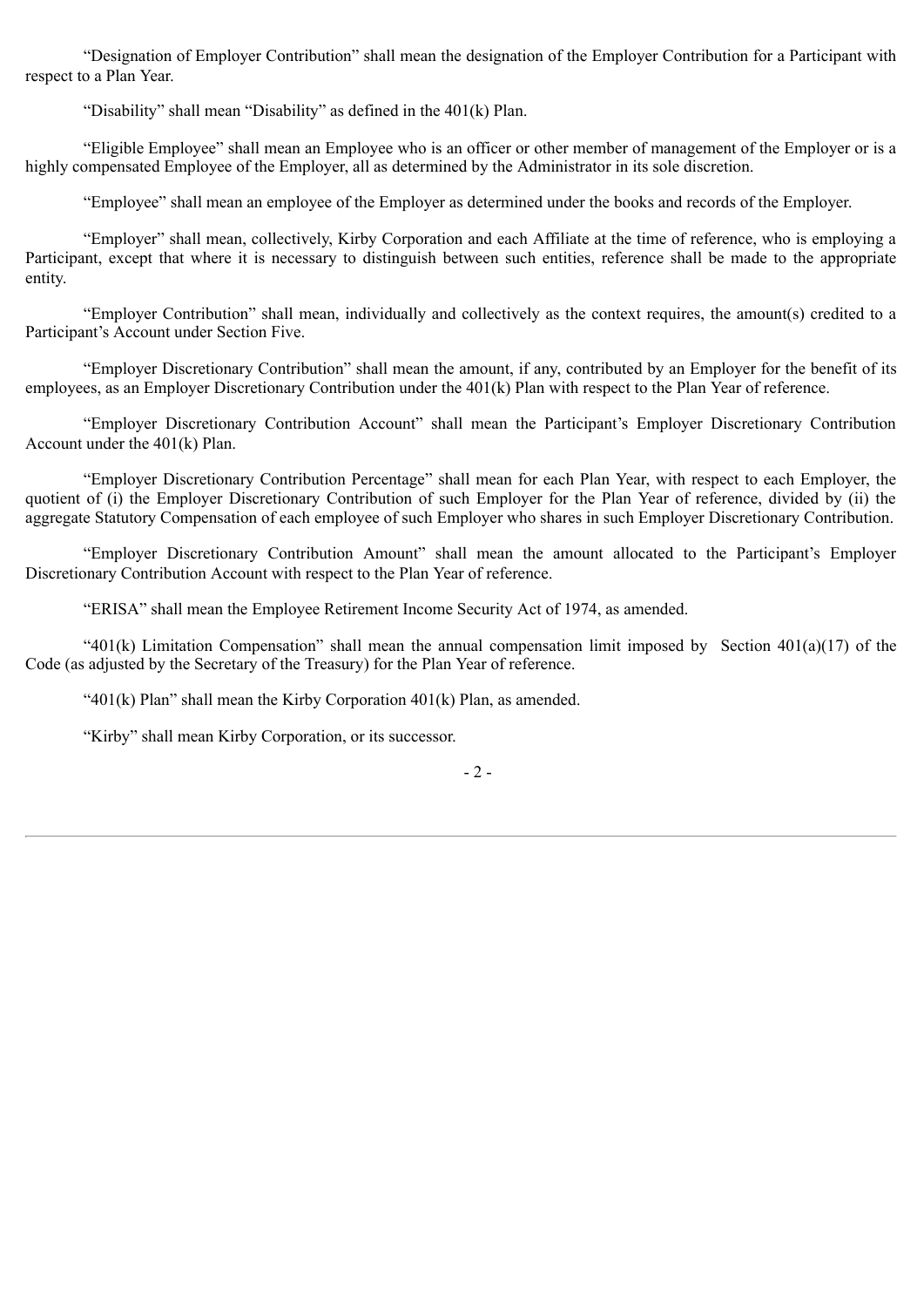"Maximum Contribution Limitation" shall mean the formulae set forth on Schedule A which represents the maximum contribution which can be made for any Participant hereunder at the time of reference.

"Maximum Contribution" shall mean maximum amount of Employer Contribution which a Participant may receive hereunder with respect to the Plan Year of reference, and shall be computed under the Maximum Contribution Formulae set forth on Schedule A.

"Participant" shall mean an Eligible Employee who has satisfied the requirements of Section Three and whose participation has not been terminated as provided in Section Three.

"Plan" shall mean this Kirby Corporation Deferred Compensation Plan for Key Employees, as set forth in this document and subsequent amendments.

"Plan Year" shall mean calendar year.

"Profit Sharing Employer Contribution" shall mean the amount, if any, contributed by an Employer for the benefit of its employees, as a Profit Sharing Contribution under the 401(k) Plan with respect to the Plan Year of reference.

"Profit Sharing Account" shall mean the Participant's Profit Sharing Account under the 401(k) Plan.

"Profit Sharing Amount" shall mean the amount allocated to the Participant's Profit Sharing Account with respect to the Plan Year of reference.

"Profit Sharing Percentage" shall mean for each Plan Year, with respect to each Employer, the quotient of (i) the Profit Sharing Employer Contribution of such Employer for the Plan Year of reference, divided by (ii) the aggregate Statutory Compensation of each employee of such Employer who shares in such Profit Sharing Employer Contribution.

"Quarter" shall mean calendar quarter.

"Schedule A" shall mean the schedule designated as Schedule A which forms part of this Plan and which shows the Maximum Contribution Limitation at the time of reference.

"Statutory Compensation" shall mean Considered Compensation as defined in the 401(k) Plan for the Plan Year of reference.

"Value" shall mean the value of an Account as reflected on the properly kept books of the Administrator at the time of reference.

"Valuation Date" shall mean the last day of each Quarter and any other day or days selected by the Administrator on which the Plan (or any portion thereof) is to be valued.

- 3 -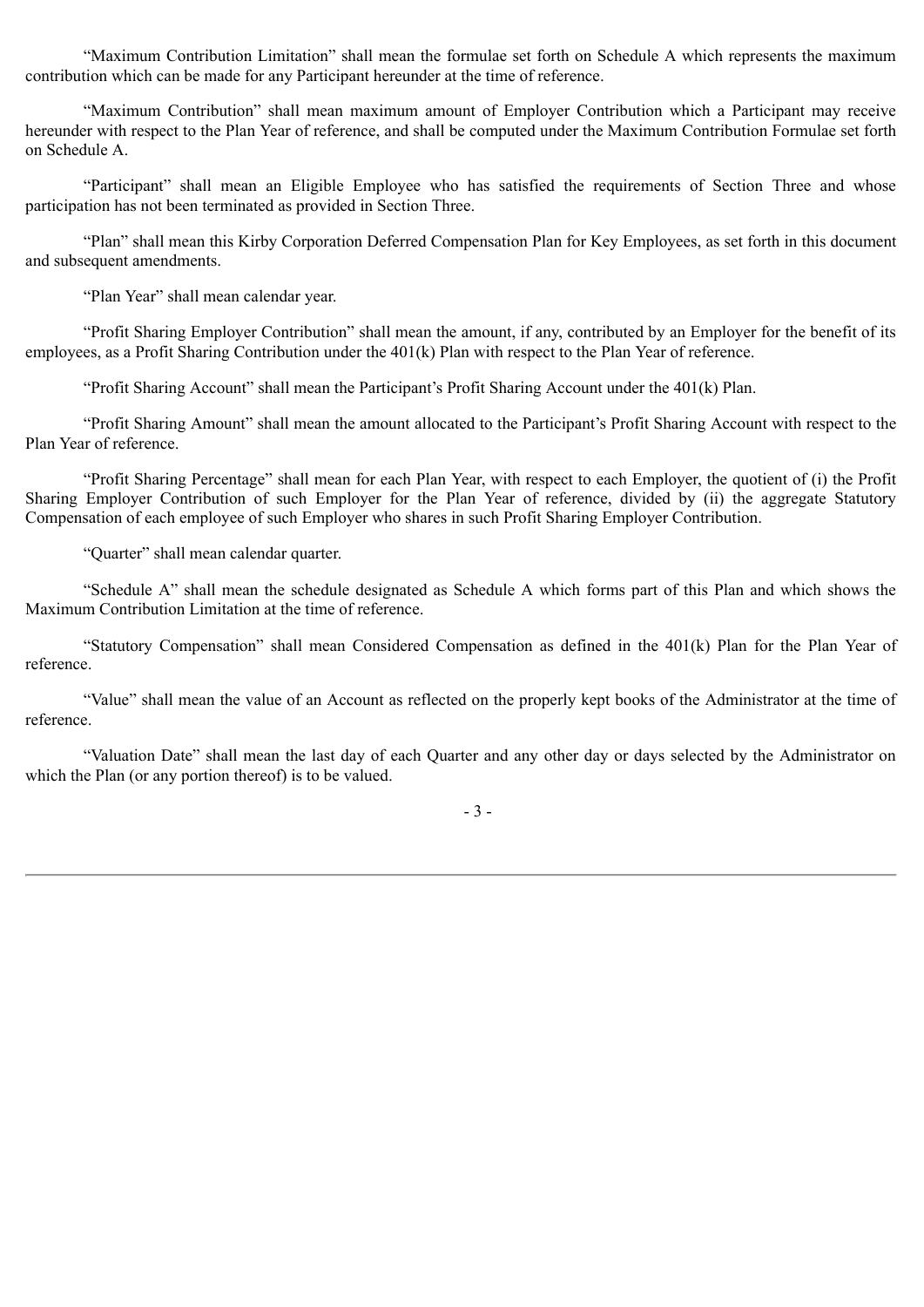"Vesting", "Vested" and similar references shall mean the percentage of a Participant's Accrued Benefit to which he or she is entitled upon a termination of employment with the Employer at the time of reference and under the circumstances then present.

## SECTION 2ADMINISTRATION

(a) Employer Duties. The Employer shall, upon request by the Administrator or as may be specifically required under the Plan, furnish or cause to be furnished to the Administrator all of the information or documentation in its possession or control which is necessary or required by the Administrator to perform the Administrator's duties and functions under the Plan.

(b) Board Duties. The Board shall, upon request by the Administrator or as may be specifically required under the Plan, furnish or cause to be furnished to the Administrator all of the information or documentation in its possession or control which are necessary or required by the Administrator to perform the Administrator's duties and functions under the Plan.

(c) Appointment of Administrator. The Board may appoint in writing one or more persons to serve as the Administrator.

Any Administrator appointed hereunder who is an Employee shall serve without compensation; and such person shall automatically cease to be an Administrator upon his or her termination of employment with the Employer. An Administrator may resign at any time by giving thirty (30) days' prior written notice to the Board. The Board may remove an Administrator at any time by written notice, and may appoint a successor Administrator.

If at any time there shall be two (2) or more persons acting as Administrator, such persons shall conduct the business of the Administrator by meetings, held from time to time at their discretion, and the actions of the Administrator shall be determined by majority vote, which may be made by telephone, fax, e-mail or other written or electronic correspondence, and the Administrator may designate, in writing, one (1) or more of its members who shall have authority to sign or certify that any action taken by the Administrator represents the will of, and is binding on, the Administrator.

The Administrator shall acknowledge the assumption of the Administrator's duties hereunder in writing, or shall endorse a copy of this Plan.

In the event the Administrator has not been effectively appointed hereunder at the time of reference, Kirby shall act as the Administrator.

(d) Duties of Administrator. The Administrator shall obtain, as shall from time to time be necessary to properly administer the Plan, the (i) the certifications of each Employer, (ii) the Beneficiary Designations (if any) completed by each Participant, and (iii) such information or documents as shall be necessary or appropriate to administer the Plan.

The Administrator shall be responsible for establishing and carrying out the objectives of the Plan, in accordance with its terms, for the exclusive benefit of its Participants.

- 4 -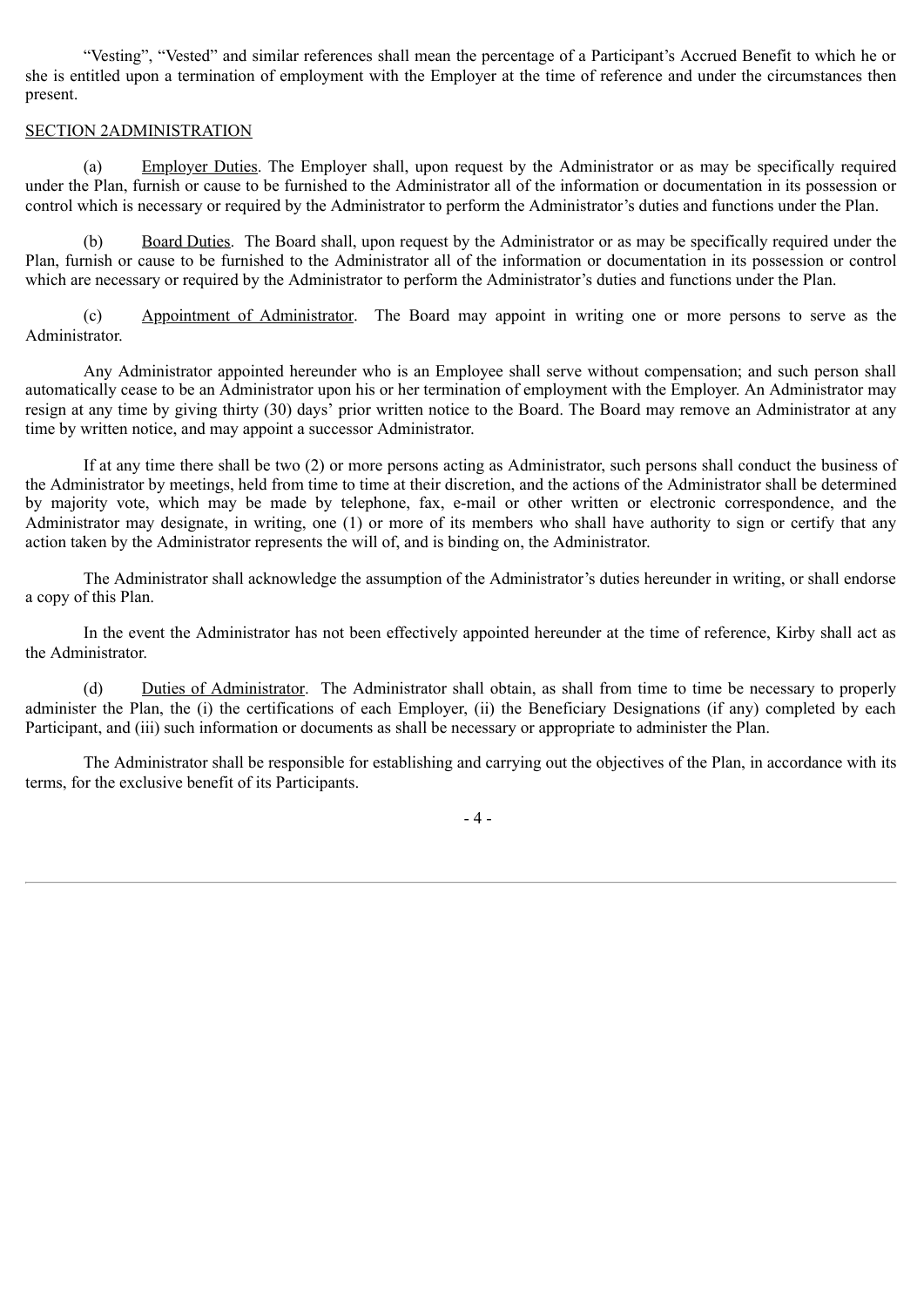(e) Powers of Administrator. The Administrator shall have sole and exclusive authority and responsibility for administering, construing and interpreting the Plan. The Administrator shall have all powers and discretion as may be necessary to discharge its duties and responsibilities under this Plan, including, but not by way of limitation, the power (i) to interpret or construe the Plan, (ii) to make rules and regulations for the administration of the Plan, (iii) to determine all questions of eligibility, status and other rights of Participants, Beneficiaries and other persons, (iv) to determine the amount, manner and time of the payment of any benefits under this Plan, and (v) to resolve any dispute which may arise under this Plan involving Participants or Beneficiaries. The Administrator may engage agents to assist it and may engage legal counsel, who may be counsel for Kirby or another Employer. The Administrator shall not be responsible for any action taken or not taken on the advice of such counsel.

Any action on matters within the discretion of the Administrator shall be final and conclusive as to all persons affected. The Administrator shall at all times endeavor to exercise its discretion in a non-discriminatory manner.

No member of the Administrator shall vote or act upon any matter involving his own rights, benefits or other participation under this Plan, and in such case, the remaining member or members of the Administrator shall appoint a member pro-tern to act in the place of the interested member; provided, however, that if all members of the Administrator shall be disqualified under this paragraph with regard to one or more matters, the Chief Executive Officer of Kirby shall appoint three qualifying persons to be the Administrator with regard to such matters.

(f) Indemnification of Administrator. Any individual Administrator and the individual(s) who may act to fulfill the responsibilities of the Administrator shall be indemnified by the Employers, jointly and severally, against any and all liabilities arising by reason of any act, or failure to act, pursuant to the provisions of the Plan, including expenses reasonably incurred in the defense of any claim relating to the Plan, even if the same is judicially determined to be due to such person's negligence but not when the same is judicially determined to be due to the gross negligence or willful misconduct of such person.

(g) Bond and Expenses of Administrator. The Administrator shall serve without bond unless state or federal statutes require otherwise, in which event the Employer shall pay the premium. The expenses of the Administrator shall be paid by the Employer. Such expenses shall include all expenses incident to the functioning of the Administrator, including, but not by way of limitation, fees of accountants, counsel and other specialists and other costs of administering the Plan.

(h) Administrator Records and Reports. The Administrator shall maintain adequate records of all of its proceedings and acts and all such books of account, records, and other data as may be necessary for administration of the Plan. The Administrator shall make available to each Participant upon his request such of the Plan's records as pertain to him for examination at reasonable times during normal business hours.

- 5 -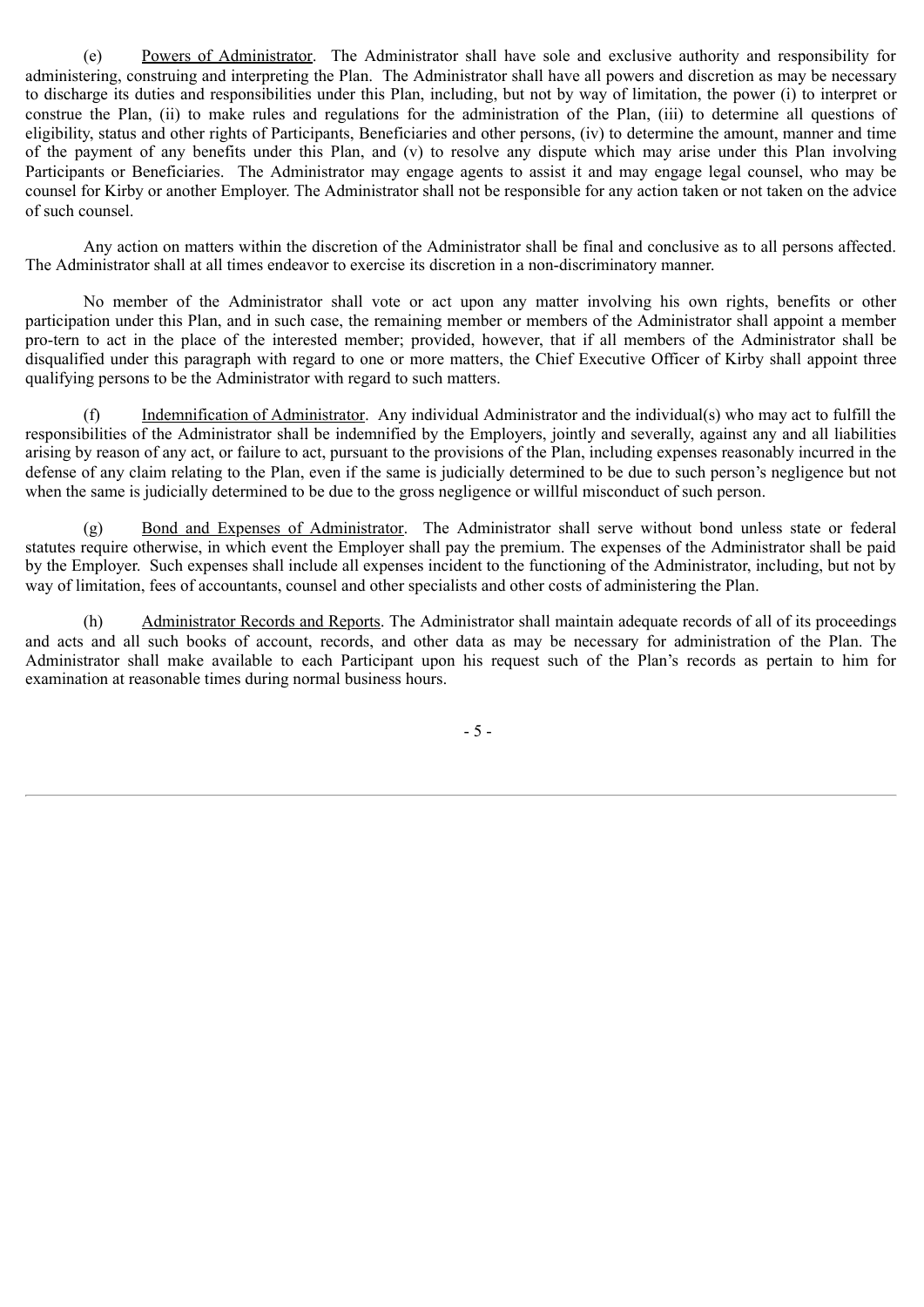(i) Reliance on Tables. In administering the Plan, the Administrator shall be entitled to the extent permitted by law to rely conclusively on all tables, valuations, certificates, opinions and reports which are furnished by accountants, legal counsel or other experts employed or engaged by the Administrator.

## SECTION 3PARTICIPANTS

An Eligible Employee will become a Participant in this Plan on the first day of the first Plan Year during which the Eligible Employee's Maximum Contribution would be greater than zero.

By becoming a Participant, each Eligible Employee shall, for all purposes, be deemed conclusively to have assented to the provisions of this Plan and to all amendments to this Plan.

Once an Eligible Employee becomes a Participant, he shall remain a Participant until the earliest of the date on which (i) his Vested Accrued Benefit is paid to him, (ii) he terminates employment with the Employer for any reason (all references to termination of employment shall be deemed to include, without limitation, involuntary discharge without cause) without a Vested interest in his Accrued Benefit, or (iii) the Plan is terminated.

## SECTION 4NO EMPLOYEE CONTRIBUTIONS

No contributions may be made to this Plan by Eligible Employees. To the extent that this policy shall change in the future, the rules with respect to such contributions will be set forth in this Section Four.

## SECTION 5CONTRIBUTIONS

(a) Determining the Employer Contributions. For each Plan Year of reference, the Employer of each Participant shall credit the Account of each such Participant with such amount of Employer Contribution, if any, as such Employer, in its sole discretion, shall deem appropriate with respect to such Participant, provided however that such Employer Contribution shall never exceed the Maximum Contribution for such Participant for such Plan Year.

(b) Crediting the Employer Contributions. The crediting of an Employer Contribution to a Participant with respect to a Plan Year shall be effective on the last day of the Quarter during which the Employer delivers a Designation Of Employer Contribution for such Participant to the Administrator (which delivery ordinarily would occur sometime after the Plan Year of reference).

## SECTION 6ACCOUNTS

The Administrator shall maintain an Account in the name of each Participant.

(a) Credits to each Account. The Administrator shall credit each Participant's Account with (i) the Employer Contributions made for such Participant in the manner and at the time described in Section Five, and (ii) the earnings provided in (b) below, and shall debit the Account by the amount of any payments to the Participant or his Beneficiary with respect to such Account.

- 6 -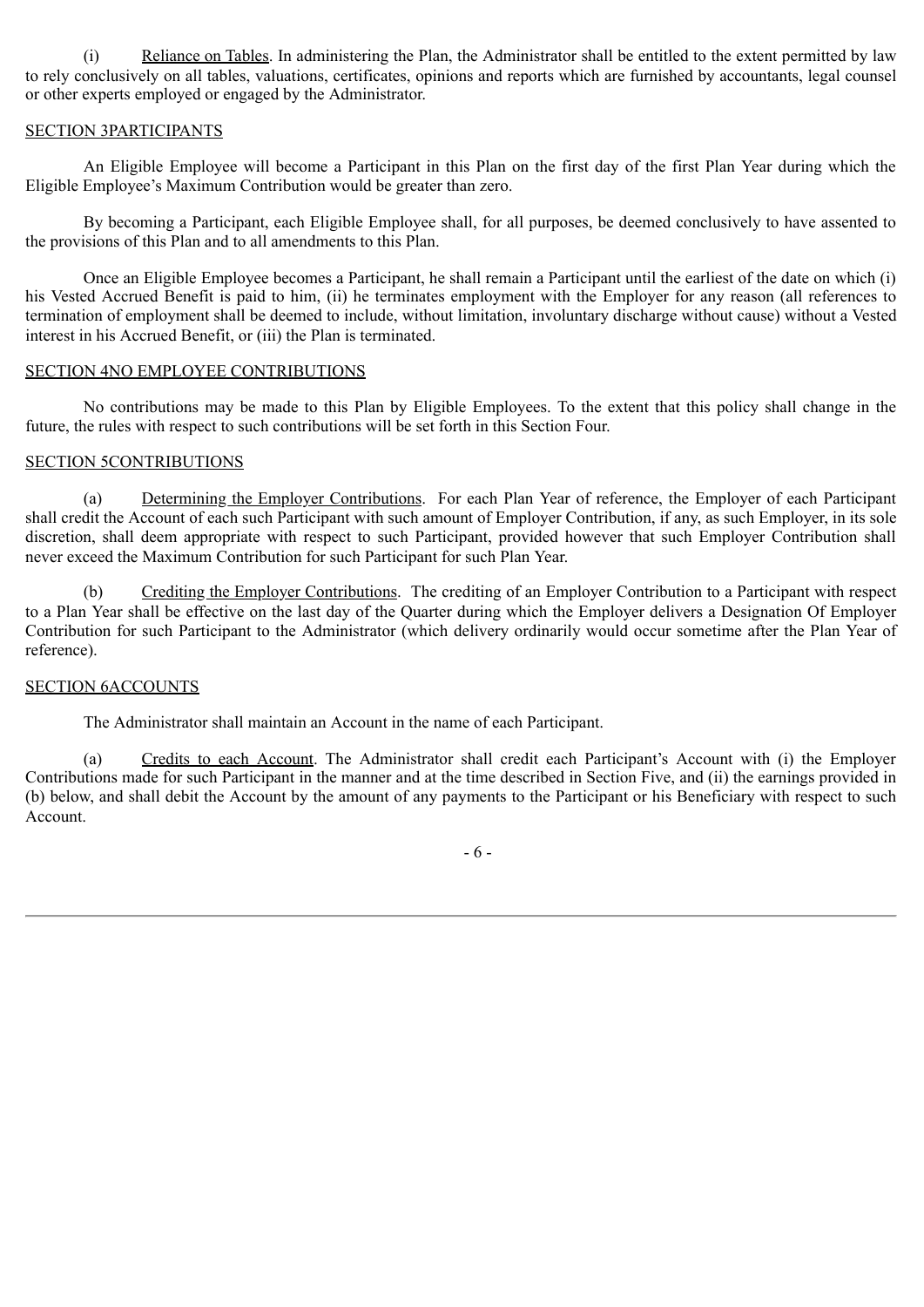(b) Earnings Credits to Accounts. Each Participant's Account shall be credited, as of each Valuation Date, with earnings (or losses) equal to the amount which is deemed to be earned on his Account established to enable the Employer to determine its obligations to the Participant under the Plan. Each Valuation Date the Administrator or its delegate will determine the amount of earnings (or losses) to be allocated to a Participant's Account and will credit (or debit) that amount to the Participant's Account. For the purpose of determining the earnings (or losses) to be credited (or debited) to the Participant's Account, the Administrator shall assume that the Participant's Account is invested in investment units or shares of the investment options made available by the Administrator in the proportions selected by the Participant in accordance with procedures established by the Administrator. The amount accrued by the Administrator under this subsection (b) as additional deferred compensation shall be a part of the Employer's obligation to the Participant under the Plan and payment of such amount shall be a general obligation of the Employer. The determination of earnings based on the income and appreciation of the Participant's Account shall in no way affect the ability of the general creditors of the Employer to reach the assets of the Employer or any rabbi trust in the event of the insolvency or bankruptcy of the Employer or place the Participants in a secured position ahead of the general creditors of the Employer. Although a Participant's investment selections made in accordance with the terms of the Plan and such procedures as may be established by the Administrator shall be relevant for purposes of determining the Employer's obligation to the Participant under the Plan, there is no requirement that any assets of the Employer (including those held in any rabbi trust) shall be invested in accordance with the Participant's investment selections.

(c) Annual Statements. Within 90 days after the end of each Plan Year, the Administrator shall furnish each Participant with a statement of his Account showing the Value of his Account as of the last day of such Plan Year.

## SECTION 7VESTING

Each Participant shall be Vested in his Accrued Benefit in exactly the same percentage as he is "Vested" in his Profit Sharing Account or, if he does not have a Profit Sharing Account, his Employer Discretionary Contribution Account, at the time of reference and, upon termination of employment with the Employer for any reason, a Participant shall be entitled to a distribution under Section Eight of his Vested Accrued Benefit, and shall forfeit permanently the remaining, non-Vested, portion of his Accrued Benefit. Notwithstanding any other provision hereof to contrary, where (if ever) all or any portion of an Employer Contribution for a Participant for a Plan Year is credited to his Account before the end of such Plan Year then, regardless of his Vested percentage, the Participant permanently will forfeit 100% of such Employer Contribution(s) (and related earnings) unless he is entitled to share in the Profit Sharing Employer Contribution (if any) or the Employer Discretionary Contribution (if any) under the 401(k) Plan with respect to such Plan Year. The amount forfeited as provided in this Section Seven will simply remain the property of the Employer.

- 7 -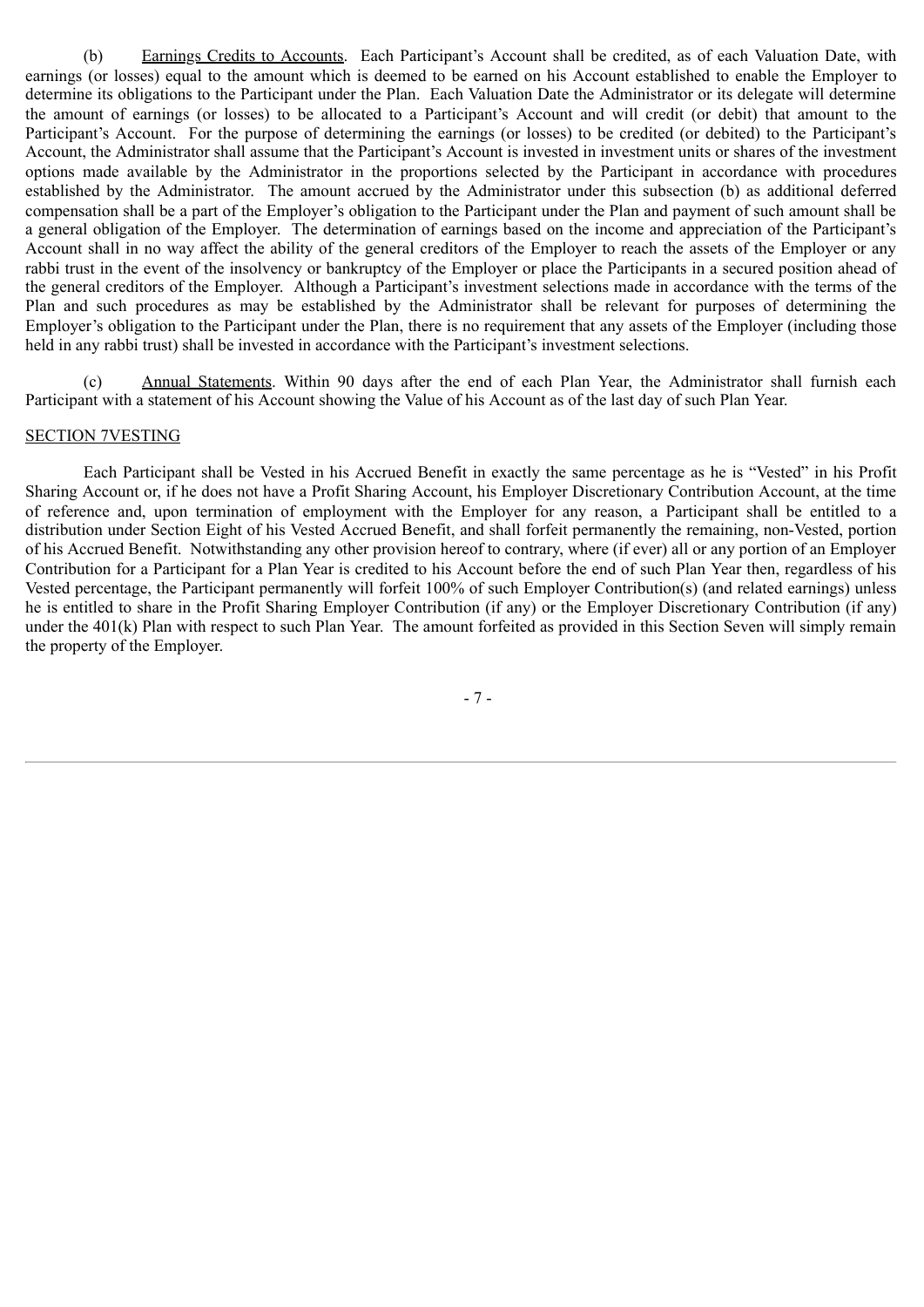## SECTION 8PAYMENT

Except as provided below, the Participant's Vested Accrued Benefit shall be payable in a lump sum payment within 90 days after the earliest to occur of the date of the Participant's (a) death, (b) termination of employment as a result of Disability, or (c) termination of employment with the Employer.

An Employee shall not have terminated employment for these purposes unless the Employee has incurred a "separation from service" with the Employer and all affiliates (as determined for purposes of Code Section 409A and the regulations and guidance issued thereunder).

Notwithstanding the foregoing, to the extent required under Code Section 409A, a distribution to a Participant who is a "specified employee" may not be made prior to six months following such Participant's termination of employment. The determination of who is a specified employee will be made in accordance with Code Section 409A and Code Section 416(i) (without regard to paragraph (5) thereof) and the applicable regulations and other guidance of general applicability issued thereunder.

## SECTION 9SOURCE OF PAYMENT

All payments of the Vested Accrued Benefit shall be paid in cash from the general funds of the Employer, and no special or separate fund shall be established or other segregation of assets made to assure such payments in such a way as to make this Plan a "funded" plan for purposes of ERISA or the Code; provided, however, that the Employer may, in its sole discretion, establish a bookkeeping reserve to meet its obligations under the Plan. Nothing contained in the Plan shall create or be construed to create a trust of any kind, and nothing contained in the Plan nor any action taken pursuant to the provisions of the Plan shall create or be construed to create a fiduciary relationship between the Employer and a Participant, Beneficiary, employee or other person. To the extent that any person acquires a right to receive payments from the Employer under the Plan, such right shall be no greater than the right of any unsecured general creditor of the Employer.

For purposes of the Code, the Employer intends this Plan to be an unfunded, unsecured promise to pay on the part of the Employer. For purposes of ERISA, the Employer intends the Plan to be an unfunded plan primarily for the benefit of a select group of management or highly compensated employees of the Employer for the purpose of qualifying the Plan for the "top hat" plan exception under sections  $201(2)$ ,  $301(a)(3)$  and  $401(a)(1)$  of ERISA.

## SECTION 10DESIGNATION OF BENEFICIARIES

(a) Designation by Participant. A Participant's written designation of one or more persons or entities as his Beneficiary shall operate to designate the Participant's Beneficiaries under this Plan. The Participant shall file with the Administrator a copy of his Beneficiary designation under the Plan in such manner as designated from time to time by the Administrator. The last such Beneficiary designation received by the Administrator prior shall be controlling, and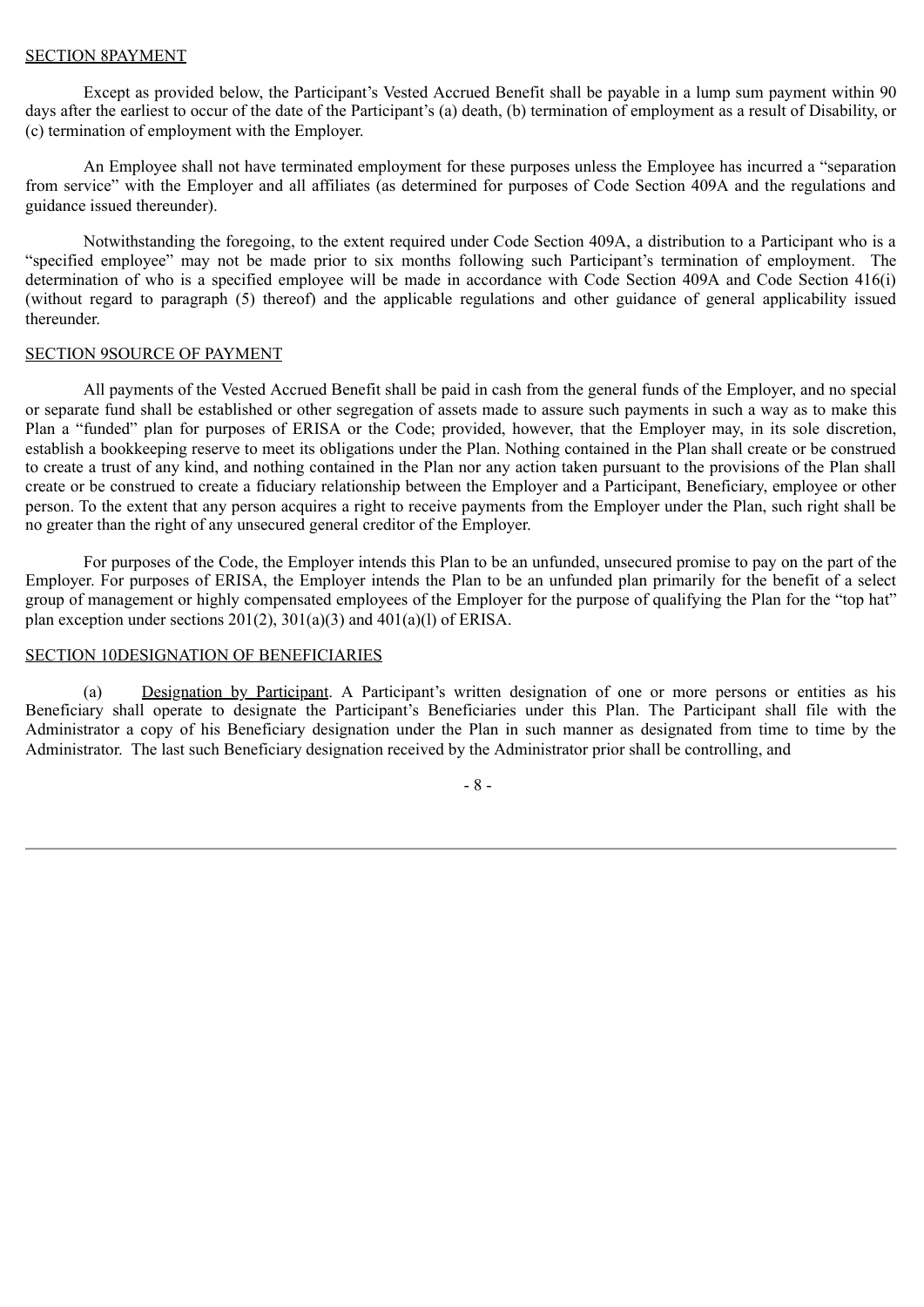no designation, or change or revocation of a designation shall be effective unless received and acknowledged by the Administrator prior to the Participant's death.

(b) Lack of Designation. If no Beneficiary designation is in effect at the time of a Participant's death, if no designated Beneficiary survives the Participant or if the otherwise applicable Beneficiary designation conflicts with applicable law, the Participant's estate shall be the Beneficiary. The Administrator may direct the Employer to retain any unpaid Vested Accrued Benefit, without liability for any interest, until all rights to the unpaid Vested Accrued Benefit are determined. Alternatively, the Administrator may direct the Employer to pay such Vested Accrued Benefit into any court of appropriate jurisdiction. Any such payment shall completely discharge the Employer of any liability under the Plan.

## SECTION 11AMENDMENT AND TERMINATION

The Plan may, without prior notice to any Participant or other person, be amended, suspended or terminated, in whole or in part, by the Board, but no such action shall retroactively impair the rights of any person to payment of his Vested Accrued Benefit under the Plan.

## SECTION 12GENERAL PROVISIONS

(a) No Assignment. The right of any Participant or other person to the payment of the Accrued Benefit shall not be assigned, transferred, pledged or encumbered, either voluntarily or by operation of law, except as provided in Section Ten with respect to designations of Beneficiaries. If any person shall attempt to assign, transfer, pledge or encumber any portion of his Accrued Benefit, or if by reason of his bankruptcy or other event happening at any time any such payment would be made subject to his debts or liabilities or would otherwise devolve upon anyone else and not be enjoyed by him or his Beneficiary, the Administrator may, in its sole discretion, terminate such person's interest in any such payment and direct that the same be held and applied to or for the benefit of such person, his spouse, children or other dependents, or any other persons deemed to be the natural objects of his bounty, or any of them, in such manner as the Administrator may deem proper.

(b) Incapacity. If the Administrator shall find that any person is unable to care for his affairs because of illness or accident or is a minor, any payment due (unless a prior claim for such payment shall have been made by a duly appointed guardian or other legal representative) may be paid to his spouse, a child, a parent, or a brother or sister, or any other person deemed by the Administrator, in its sole discretion, to have incurred expenses for such person otherwise entitled to payment, in such manner and proportions as the Administrator may determine. Any such payment shall be a complete discharge of the liabilities of the Employer under the Plan as to the amount paid.

(c) Information Required. Each Participant shall file with the Administrator such pertinent information concerning himself and his Beneficiary as the Administrator may specify, and no Participant or Beneficiary or other person shall have any rights or be entitled to any benefits under the Plan unless such information has been filed by, or with respect to, him.

- 9 -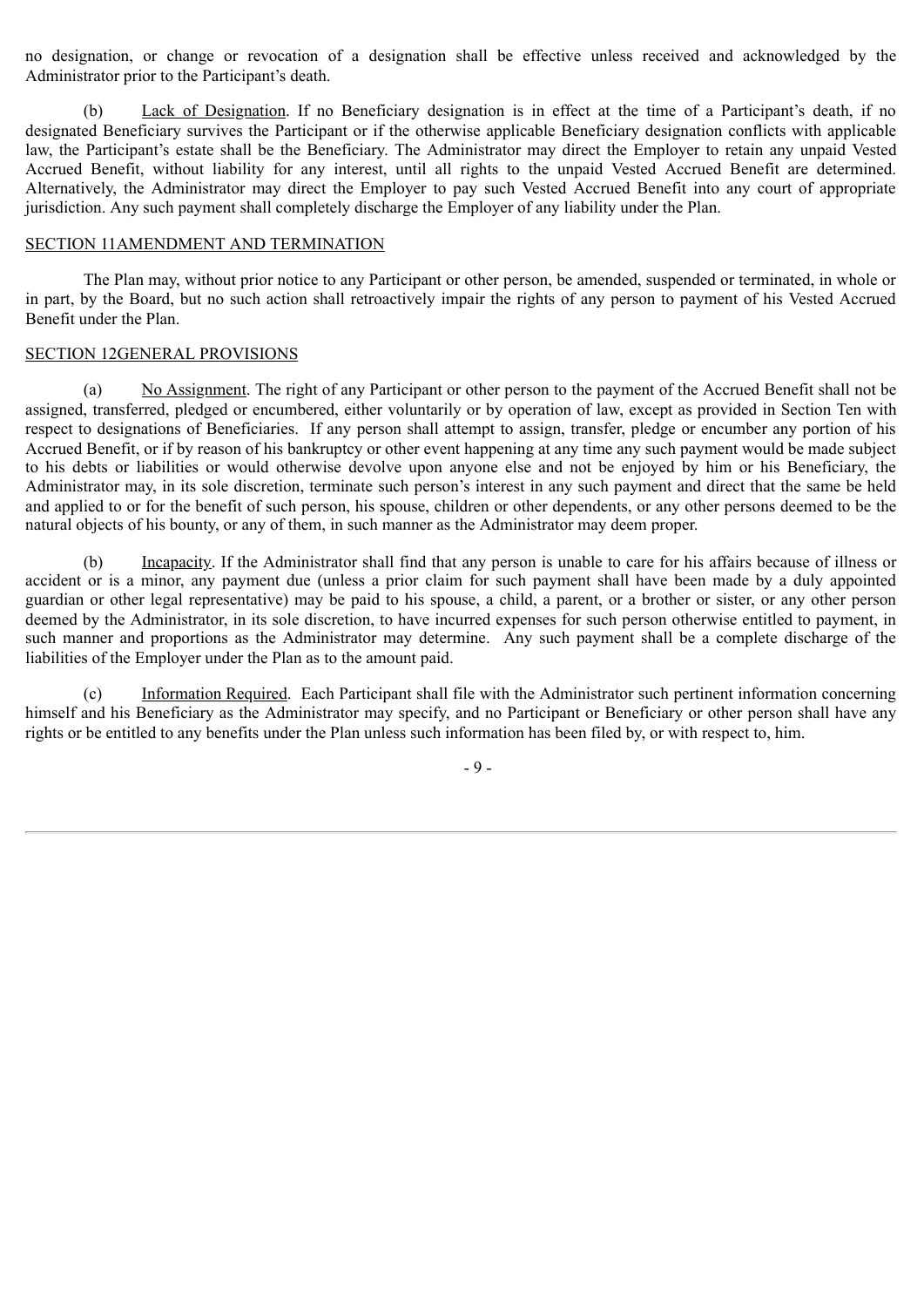(d) Election by Participant. All elections, designations, requests, notices, instructions and other communications from a Participant, Beneficiary or other person to the Administrator required or permitted under the Plan shall be in such form as is prescribed from time to time by the Administrator, shall be mailed by first-class mail or delivered to such location as shall be specified by the Administrator and shall be deemed to have been given and delivered only upon actual receipt by the Administrator at such location.

(e) Notices by Administrator. All notices, statements, reports and other communications from the Administrator to any Employee, Eligible Employee, Participant, Beneficiary or other person required or permitted under the Plan shall be deemed to have been duly given when delivered to, or when mailed first-class mail, postage prepaid and addressed to, such employee, Eligible Employee, Participant, Beneficiary or other person at his address last appearing on the records of the Employer.

(f) No Employment Rights. Neither the Plan nor any action taken under the Plan shall be construed as giving to any person the right to remain in the employ of the Employer or as affecting the right of the Employer to dismiss any Employee at any time, with or without cause.

(g) Withholding of Taxes. The Employer shall deduct (i) from the Participant's nondeferred Compensation any amount required to be paid by the Participant as of the effective date of crediting an amount to his Account hereunder, as a Federal or state tax; and (ii) from the amount of any payment made pursuant to this Plan, any amounts required to be paid or withheld by the Employer or Administrator with respect to Federal or state taxes. By his participation in the Plan, each Participant agrees to all such deductions.

(h) Waivers. Any waiver of any right granted pursuant to this Plan shall not be valid unless the same is in writing and signed by the party waiving such right. Any such waiver shall not be deemed to be a waiver of any other rights.

(i) Benefit. This Plan and the rights and obligations under this Plan shall be binding upon all parties and inure to the benefit of only the Participants, Beneficiaries and their respective legal representatives, and the Employer to the extent provided in the Plan,

(j) Severability. In case any one or more of the provisions contained in this Plan shall be invalid, illegal or unenforceable in any respect, the validity, legality and enforceability of the remaining provisions in this Plan shall not in any way be affected or impaired.

(k) Captions and Gender. The captions preceding the Sections and subsections of this Plan have been inserted solely as a matter of convenience and in no way define or limit the scope or intent of any provisions of this Plan. Where the context admits or requires, words used in the masculine gender shall be construed to include the feminine and the neuter also, the plural shall include the singular, and the singular shall include the plural.

- 10 -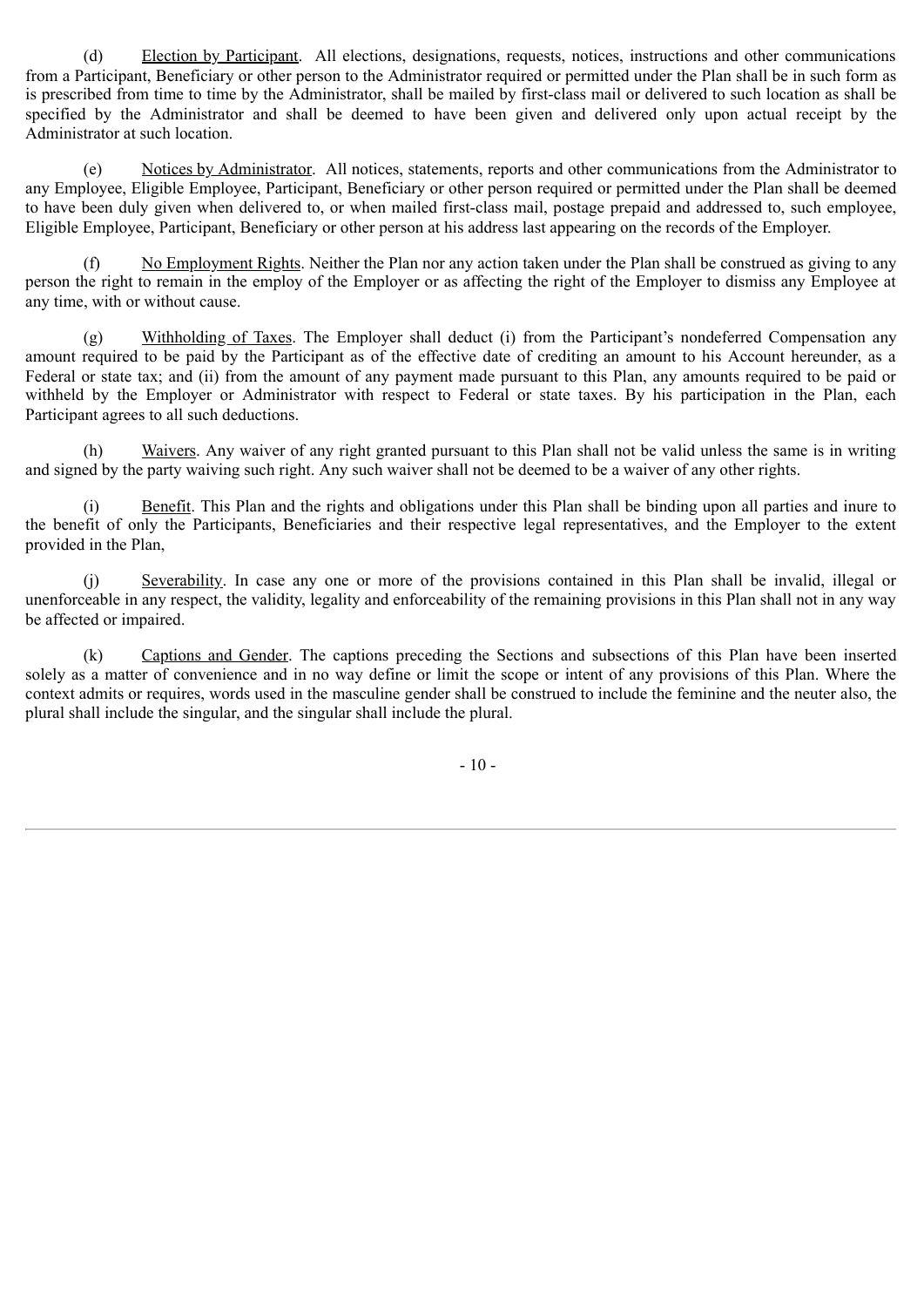(l) Choice of Law, The Plan and all rights under this Plan shall be governed by and construed in accordance with the laws of the State of Texas, without giving effect to the conflicts of laws principles thereof, except to the extent preempted by ERISA.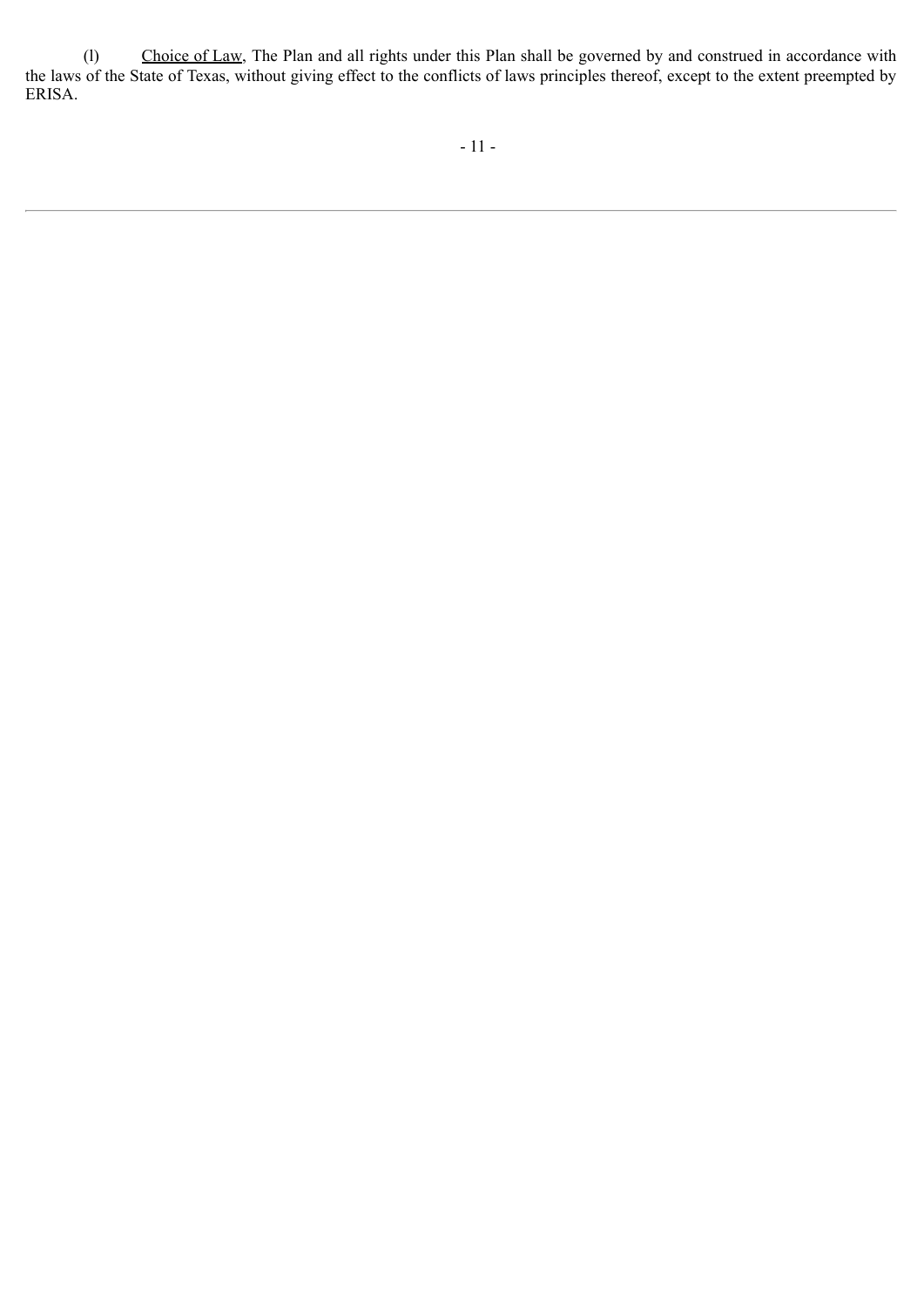IN WITNESS WHEREOF, Kirby has executed this amendment and restatement of the Plan, on the  $2$  day of March,

## KIRBY CORPORATION

| By: | Kim B. Clarke |  |
|-----|---------------|--|
|-----|---------------|--|

Its:  $\overline{VP & CHRO}$ 

- 12 -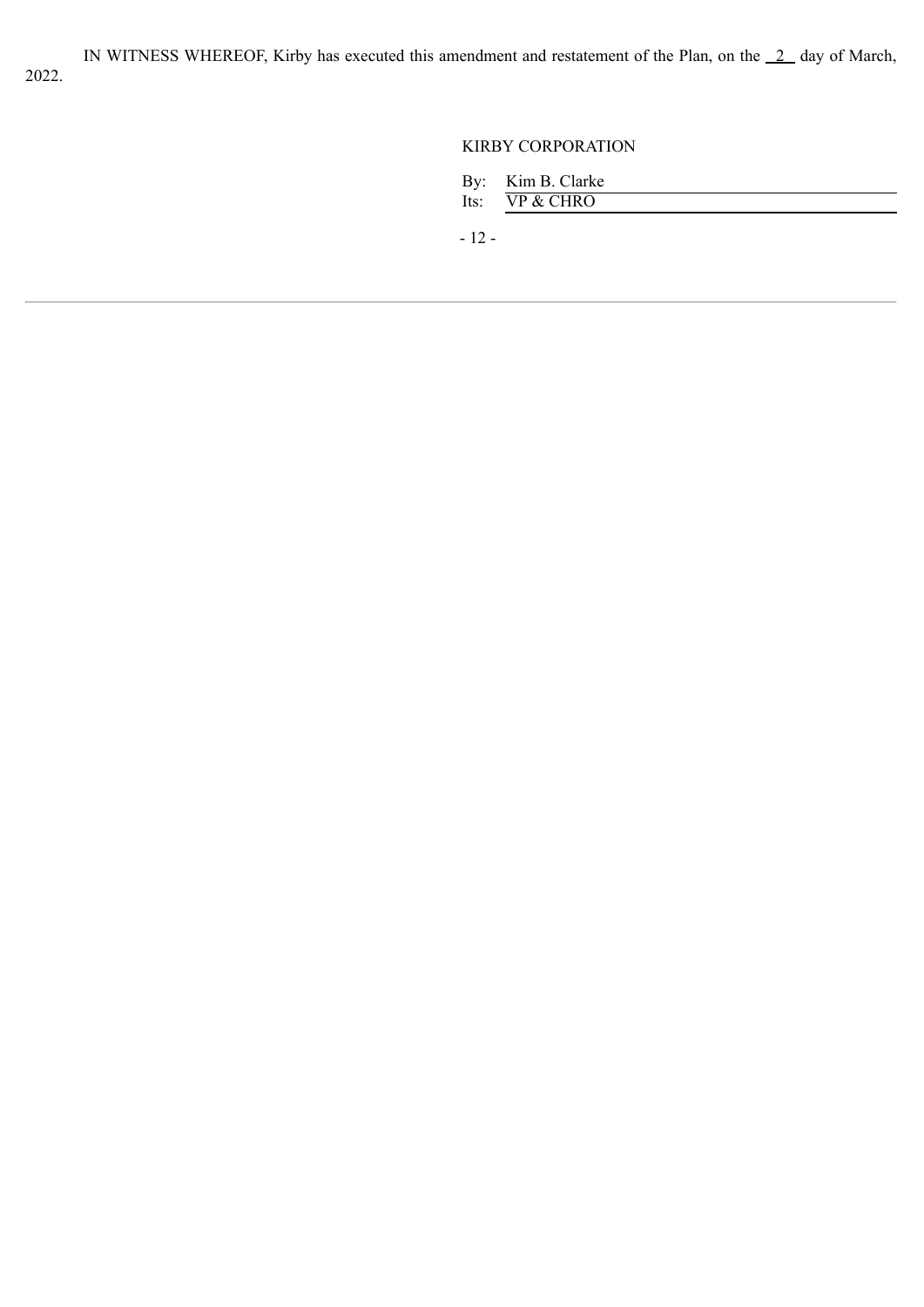## **SCHEDULE A**

## **Maximum Contribution Limitation**

The Maximum Contribution, for each Plan Year, for each Participant who is eligible to receive Profit Sharing Contributions shall be separately computed under the following Maximum Contribution Formulae, and the Employer Contribution for such Participant for such Plan Year may not exceed such Maximum Contribution:

([Compensation - 401(k) Limitation Compensation] x 3%) + (Compensation x Profit Sharing Percentage) - (Profit Sharing Amount + Cash Distribution Amount) = Maximum Contribution.

The Maximum Contribution, for each Plan Year, for each Participant who is not eligible to receive Profit Sharing Contributions shall be separately computed under the following Maximum Contribution Formulae, and the Employer Contribution for such Participant for such Plan Year may not exceed such Maximum Contribution:

([Compensation - 401(k) Limitation Compensation] x  $3\%$ ) + (Compensation x Employer Discretionary Contribution Percentage) - (Employer Discretionary Contribution Amount + Cash Distribution Amount) = Maximum Contribution.

- 13 -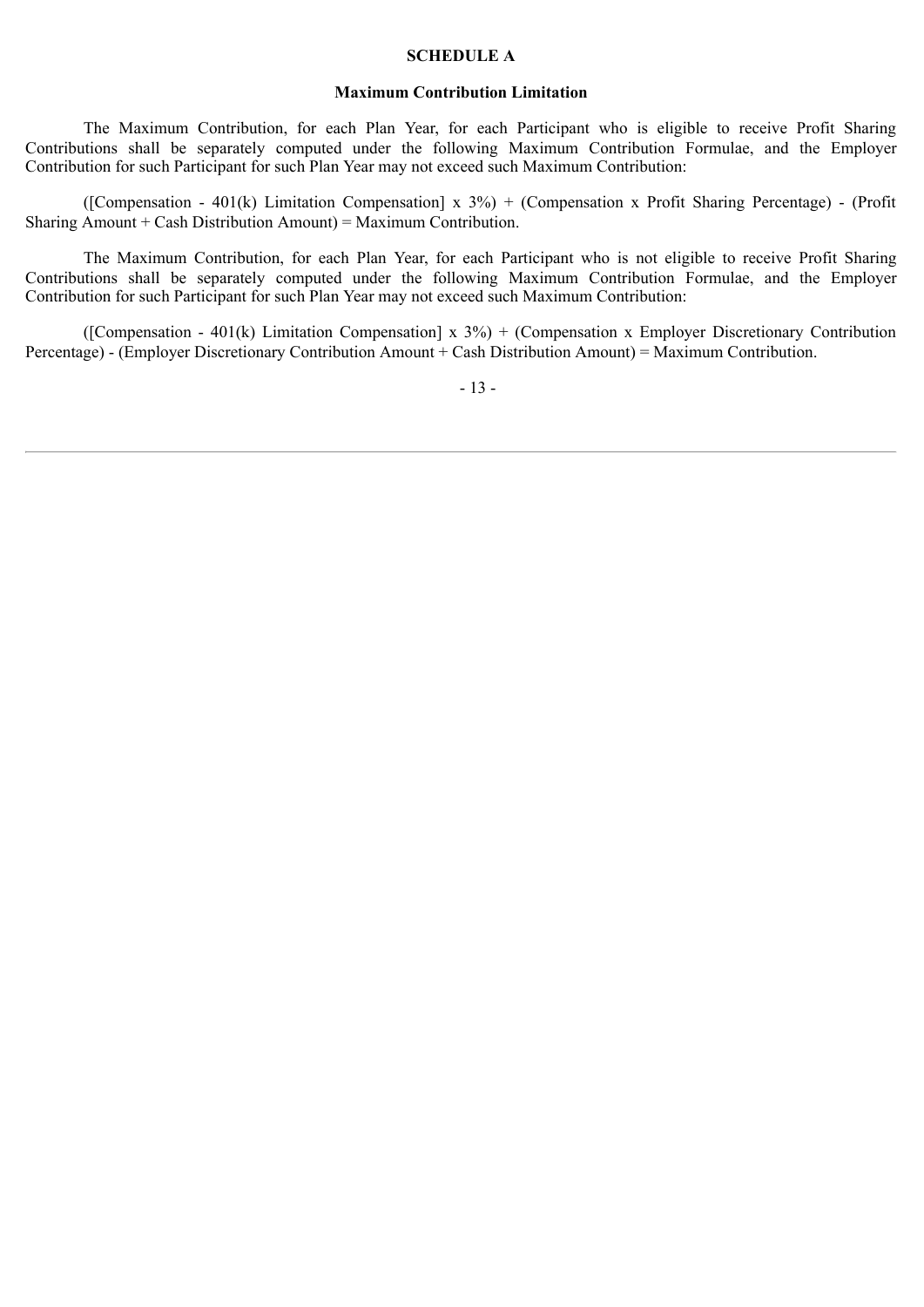## **Certification of Chief Executive Officer**

<span id="page-40-0"></span>In connection with the filing of the Quarterly Report on Form 10-Q for the quarter ended March 31, 2022 by Kirby Corporation, David W. Grzebinski certifies that:

- 1. I have reviewed this report on Form 10-Q of Kirby Corporation (the "registrant");
- 2. Based on my knowledge, this report does not contain any untrue statement of a material fact or omit to state a material fact necessary to make the statements made, in light of the circumstances under which such statements were made, not misleading with respect to the period covered by this report;
- 3. Based on my knowledge, the financial statements, and other financial information included in this report, fairly present in all material respects the financial condition, results of operations and cash flows of the registrant as of, and for, the periods presented in this report;
- 4. The registrant's other certifying officer and I are responsible for establishing and maintaining disclosure controls and procedures (as defined in Exchange Act Rules 13a-15(e) and 15d-15(e)) and internal control over financial reporting (as defined in Exchange Act Rules 13a-15(f) and 15d-15(f) for the registrant and have:
	- a) Designed such disclosure controls and procedures, or caused such disclosure controls and procedures to be designed under our supervision, to ensure that material information relating to the registrant, including its consolidated subsidiaries, is made known to us by others within those entities, particularly during the period in which this report is being prepared;
	- b) Designed such internal control over financial reporting, or caused such internal control over financial reporting to be designed under our supervision, to provide reasonable assurance regarding the reliability of financial reporting and the preparation of financial statements for external purposes in accordance with generally accepted accounting principles;
	- c) Evaluated the effectiveness of the registrant's disclosure controls and procedures and presented in this report our conclusions about the effectiveness of the disclosure controls and procedures, as of the end of the period covered by this report based on such evaluation; and
	- d) Disclosed in this report any change in the registrant's internal control over financial reporting that occurred during the registrant's most recent fiscal quarter that has materially affected, or is reasonably likely to materially affect, the registrant's internal control over financial reporting; and
- 5. The registrant's other certifying officer and I have disclosed, based on our most recent evaluation of internal control over financial reporting, to the registrant's auditors and the audit committee of the registrant's board of directors (or persons performing the equivalent functions):
	- a) All significant deficiencies and material weaknesses in the design or operation of internal control over financial reporting which are reasonably likely to adversely affect the registrant's ability to record, process, summarize and report financial information; and
	- b) Any fraud, whether or not material, that involves management or other employees who have a significant role in the registrant's internal control over financial reporting.

/s/ David W. Grzebinski

David W. Grzebinski *President and Chief Executive Of icer*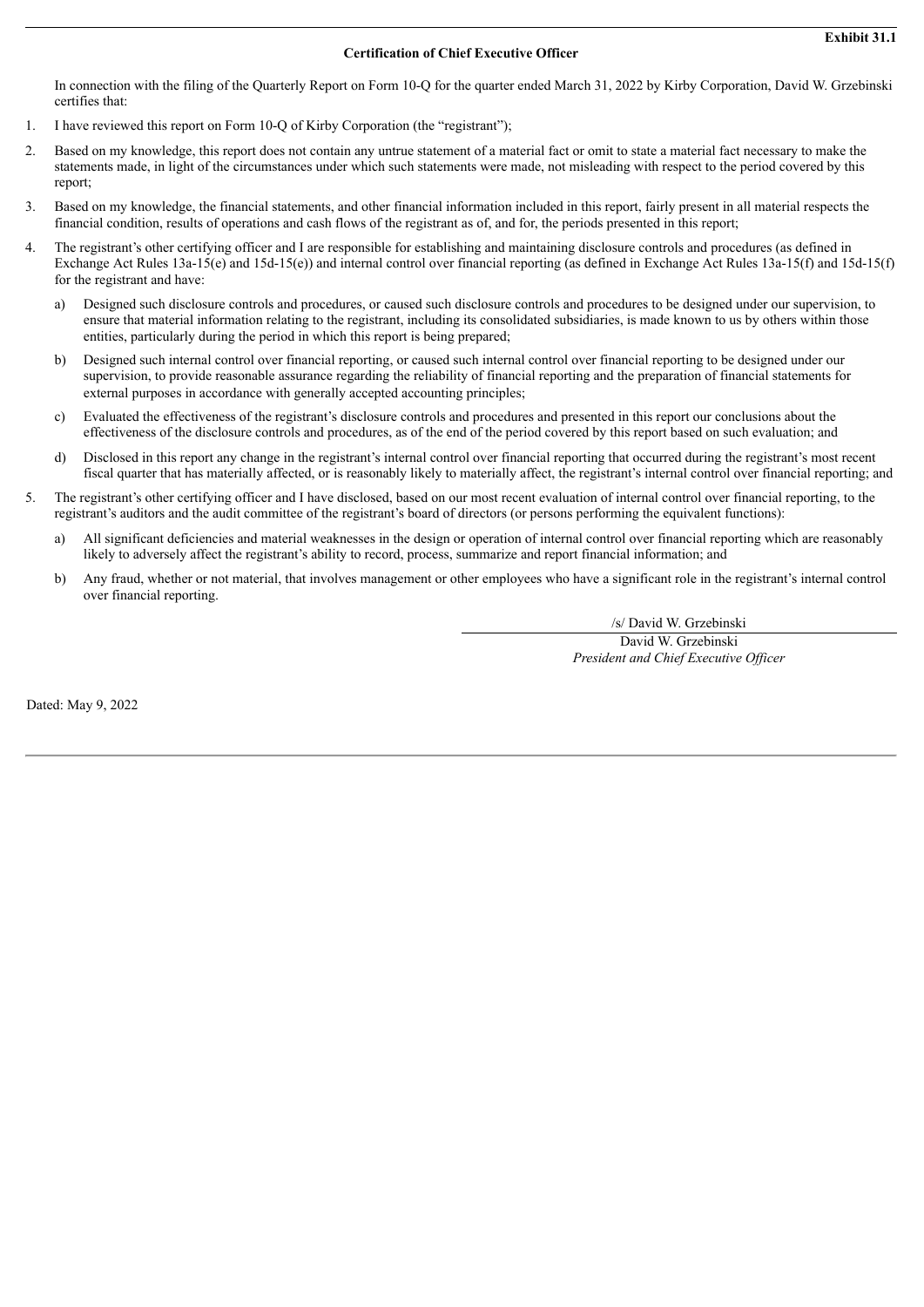## **Certification of Chief Financial Officer**

<span id="page-41-0"></span>In connection with the filing of the Quarterly Report on Form 10-Q for the quarter ended March 31, 2022 by Kirby Corporation, Raj Kumar certifies that:

- 1. I have reviewed this report on Form 10-Q of Kirby Corporation (the "registrant");
- 2. Based on my knowledge, this report does not contain any untrue statement of a material fact or omit to state a material fact necessary to make the statements made, in light of the circumstances under which such statements were made, not misleading with respect to the period covered by this report;
- 3. Based on my knowledge, the financial statements, and other financial information included in this report, fairly present in all material respects the financial condition, results of operations and cash flows of the registrant as of, and for, the periods presented in this report;
- 4. The registrant's other certifying officer and I are responsible for establishing and maintaining disclosure controls and procedures (as defined in Exchange Act Rules 13a-15(e) and 15d-15(e)) and internal control over financial reporting (as defined in Exchange Act Rules 13a-15(f) and 15d-15(f) for the registrant and have:
	- a) Designed such disclosure controls and procedures, or caused such disclosure controls and procedures to be designed under our supervision, to ensure that material information relating to the registrant, including its consolidated subsidiaries, is made known to us by others within those entities, particularly during the period in which this report is being prepared;
	- b) Designed such internal control over financial reporting, or caused such internal control over financial reporting to be designed under our supervision, to provide reasonable assurance regarding the reliability of financial reporting and the preparation of financial statements for external purposes in accordance with generally accepted accounting principles;
	- c) Evaluated the effectiveness of the registrant's disclosure controls and procedures and presented in this report our conclusions about the effectiveness of the disclosure controls and procedures, as of the end of the period covered by this report based on such evaluation; and
	- d) Disclosed in this report any change in the registrant's internal control over financial reporting that occurred during the registrant's most recent fiscal quarter that has materially affected, or is reasonably likely to materially affect, the registrant's internal control over financial reporting; and
- 5. The registrant's other certifying officer and I have disclosed, based on our most recent evaluation of internal control over financial reporting, to the registrant's auditors and the audit committee of the registrant's board of directors (or persons performing the equivalent functions):
	- a) All significant deficiencies and material weaknesses in the design or operation of internal control over financial reporting which are reasonably likely to adversely affect the registrant's ability to record, process, summarize and report financial information; and
	- b) Any fraud, whether or not material, that involves management or other employees who have a significant role in the registrant's internal control over financial reporting.

/s/ Raj Kumar

Raj Kumar *Executive Vice President and Chief Financial Of icer*